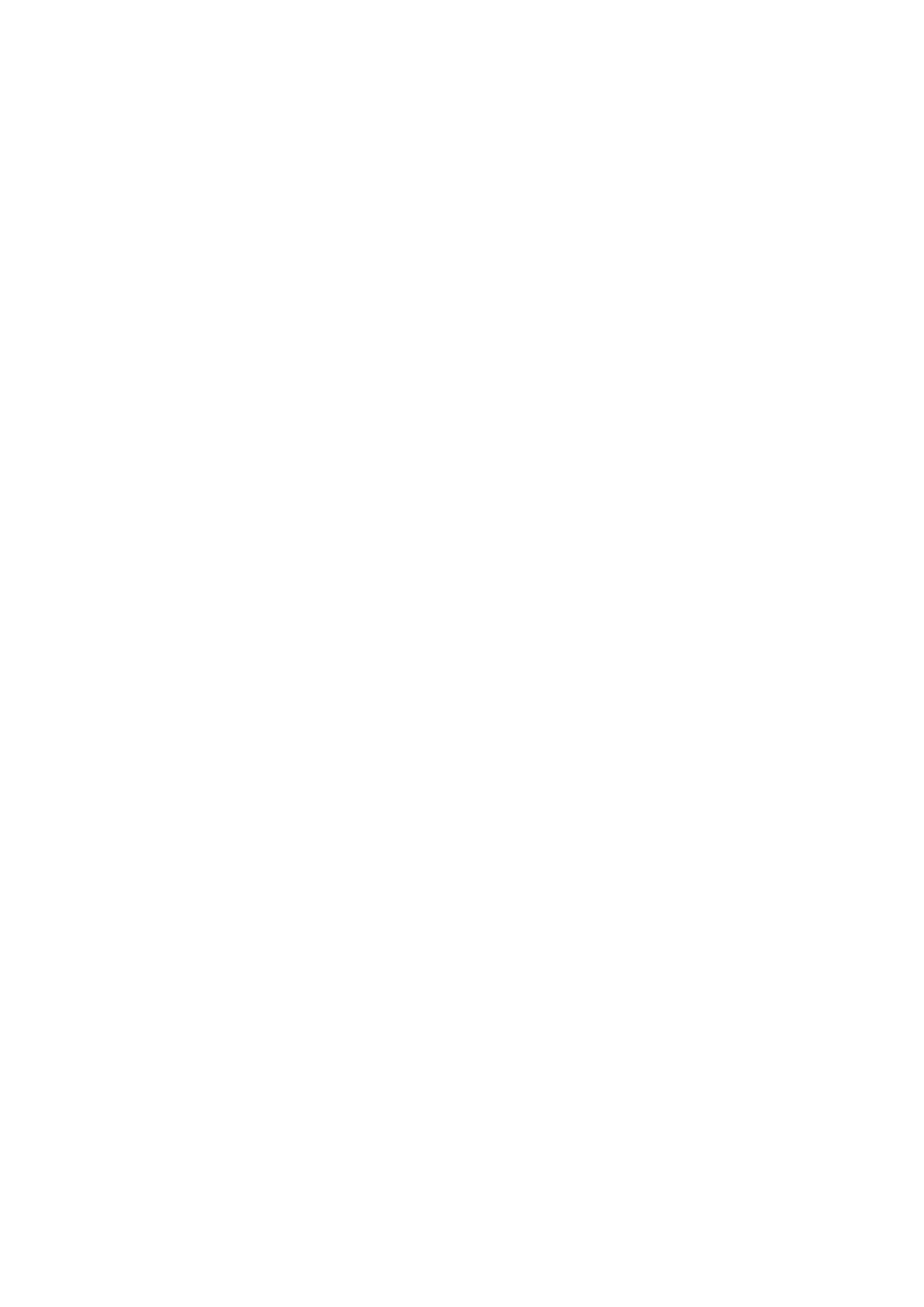

# **Members of the Special Policy Study on Global Ocean Governance and Ecological Civilization**

| <b>Name</b>                                                               | <b>Affiliation</b>                                                |  |  |  |  |
|---------------------------------------------------------------------------|-------------------------------------------------------------------|--|--|--|--|
| <b>Leaders</b>                                                            |                                                                   |  |  |  |  |
| Jilan Su                                                                  | Academician, Second Institute of Oceanography, MNR, China         |  |  |  |  |
|                                                                           | Jan-Gunnar Winther Specialist Director, Norwegian Polar Institute |  |  |  |  |
| Core members                                                              |                                                                   |  |  |  |  |
| John Mimikakis                                                            | Vice President Oceans, Environmental Defense Fund                 |  |  |  |  |
| Hui Liu<br>Professor, Yellow Sea Fisheries Research Institute, Chinese    |                                                                   |  |  |  |  |
|                                                                           | Academy of Fishery Sciences                                       |  |  |  |  |
| Director-General, National Marine Environmental Monitoring<br>Juying Wang |                                                                   |  |  |  |  |
|                                                                           | Center, Dalian, China                                             |  |  |  |  |
| Wei SHEN                                                                  | Reserch Fellow, Institute of Development Studies, Sussex, UK      |  |  |  |  |
| <b>Team coordinators</b>                                                  |                                                                   |  |  |  |  |
| Hui Liu                                                                   | Professor, Yellow Sea Fisheries Research Institute, Chinese       |  |  |  |  |
|                                                                           | Academy of Fishery Sciences                                       |  |  |  |  |
| Birgit Njåstad                                                            | Program Leader, Norwegian Polar Institute                         |  |  |  |  |

# **Members of the Task Team for Establishing China's Sustainable Fisheries Policy**

| John Mimikakis   | Vice President Oceans, Environmental Defense Fund               |  |  |  |
|------------------|-----------------------------------------------------------------|--|--|--|
| Hui Liu          | Professor, Yellow Sea Fisheries Research Institute, Chinese     |  |  |  |
|                  | Academy of Fishery Sciences                                     |  |  |  |
| Shuolin Huang    | Professor, Ocean University of Shanghai                         |  |  |  |
| Kristin Kleisner | Senior Director of Oceans Science, Environmental Defense Fund   |  |  |  |
| Jun Wang         | Professor, Yellow Sea Fisheries Research Institute, Chinese     |  |  |  |
|                  | Academy of Fishery Sciencesg                                    |  |  |  |
| Ling Cao         | Shanghai Jiao Tong University, Stanford University Expert<br>on |  |  |  |
|                  | fisheries governance                                            |  |  |  |
| Junjie Zhang     | Professor, Duke Kunshan University                              |  |  |  |
| Patrick Yeung    | Director of Ocean Program, WWF China                            |  |  |  |
| Jeff Young       | Design and capacity development manager, Environmental          |  |  |  |
|                  | Defense Fund                                                    |  |  |  |
| Fang Sun         | Manager of China Oceans project, Environmental Defense Fund     |  |  |  |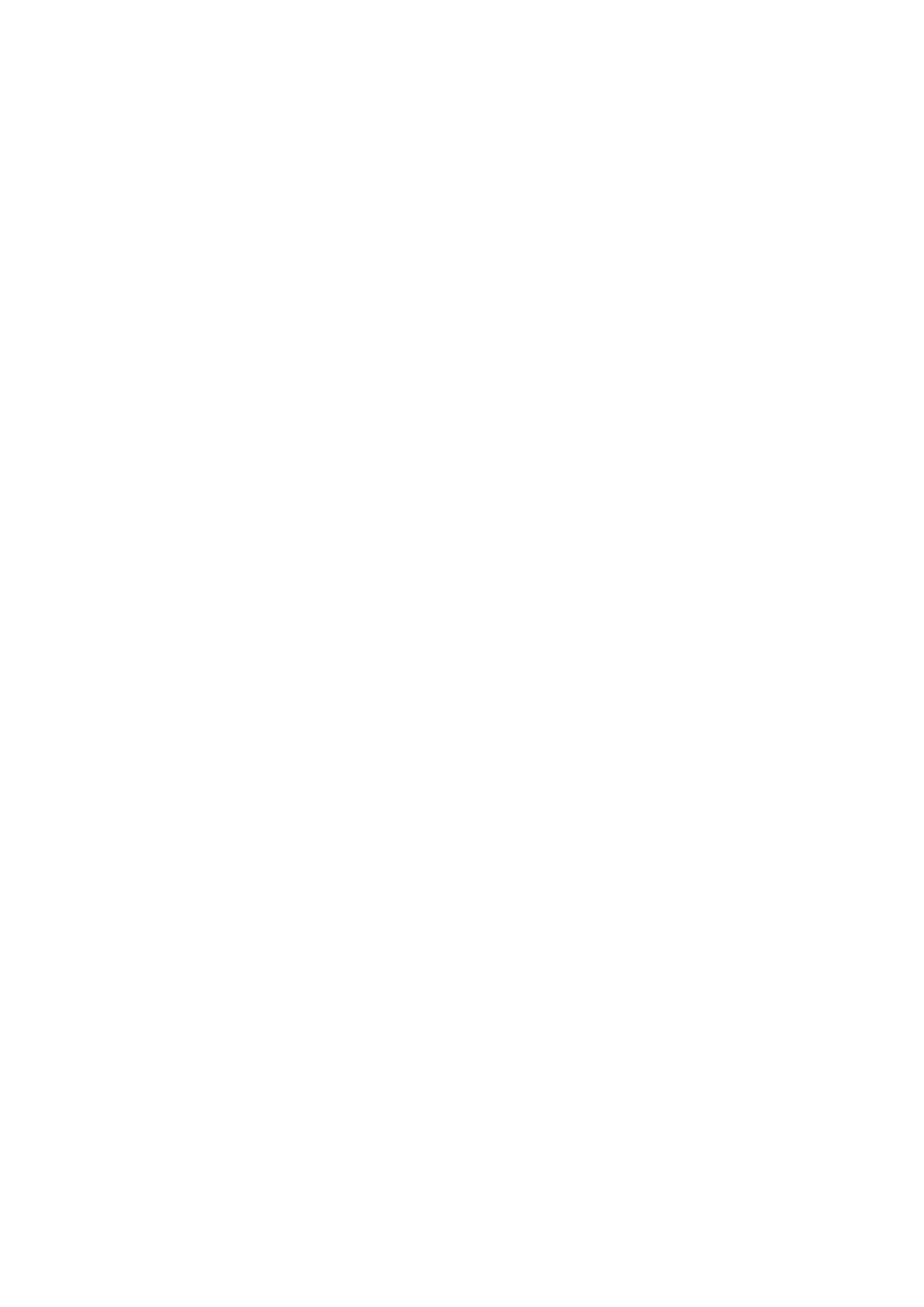

# **Table of contents**

| 1.1 |                                                                                       |  |
|-----|---------------------------------------------------------------------------------------|--|
| 1.2 |                                                                                       |  |
| 1.3 |                                                                                       |  |
|     |                                                                                       |  |
| 2.1 |                                                                                       |  |
| 2.2 |                                                                                       |  |
| 2.3 |                                                                                       |  |
|     | 3. The institutional framework of China's marine ecological economy  25               |  |
| 3.1 |                                                                                       |  |
| 3.2 |                                                                                       |  |
| 3.3 |                                                                                       |  |
| 3.4 |                                                                                       |  |
| 3.5 |                                                                                       |  |
|     |                                                                                       |  |
| 4.1 | Strengthening marine fishery resource assessment, natural capital accounting and      |  |
|     |                                                                                       |  |
| 4.2 | Build and strengthen foundational research and management insitutions for climate     |  |
|     |                                                                                       |  |
| 4.3 | Advancing sustainable fishery development with nature-based solutions 40              |  |
| 4.4 | Strengthening the protection of fishery resources in coastal trawling-prohibited zone |  |
|     |                                                                                       |  |
| 4.5 | Continuously improving the implementation of TAC policy in China 41                   |  |
| 4.6 | Enhancing the sustainable management of China's fish supply chain 42                  |  |
| 4.7 | Scientific and standardized recreational fisheries management to promote the          |  |
|     | sustainable and healthy development of recreational fisheries  42                     |  |
| 4.8 | Exploring the fishery resource protection mode of community participation and joint   |  |
|     |                                                                                       |  |
| 4.9 |                                                                                       |  |
|     |                                                                                       |  |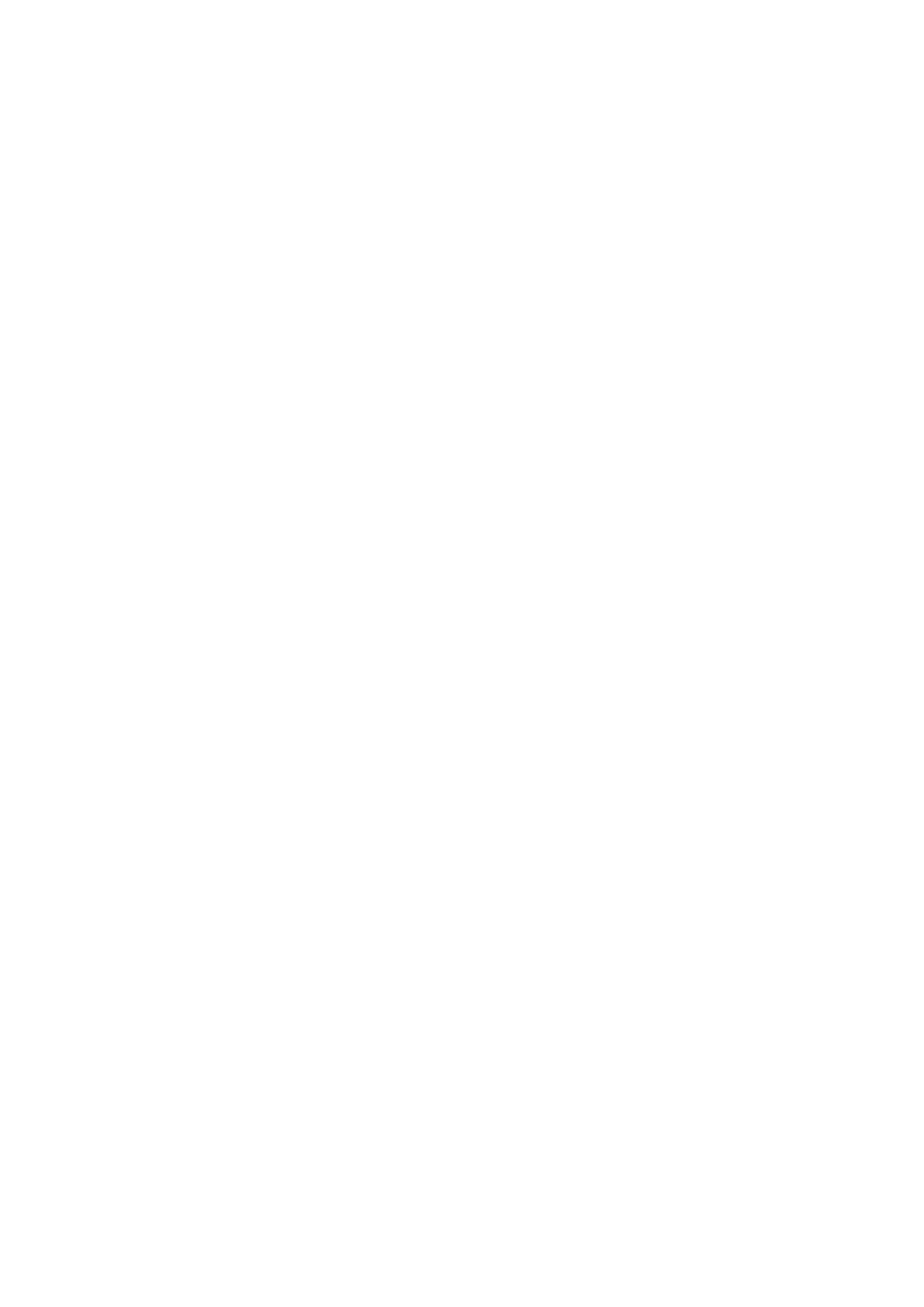

# **Executive Summary**

Marine fisheries are one of the main ways for humans to develop and utilize the ocean, and are closely related to the production, life, and even survival and development of hundreds of millions of people around the world. As a major marine fishing country in the world, China has played an important role in promoting industrial development and maintaining world food security; on the other hand, it also shoulders a major responsibility in protecting the marine ecological environment, conserving fishery resources, and ensuring the sustainable development of fisheries industry. Due to continuous overfishing for decades, as well as environmental pollution, climate change and other factors, China's coastal fishery resources have severely declined. In recent years, China has continuously improved its fisheries policy, and it has continuously explored more effective management policies and modes in terms of fishing capacity control, attempts to promote quota fishing management, and the development of green aquaculture. These attempts have been positive and beneficial and have produced some economic and ecological benefits.

However, China's marine fisheries have a huge catch volume and employ a large number of employees, involving complex and diversified range of fishery operations, fishing species, and fishing waters, which prove to be highly challenging to manage and regulate. The current management system and mechanisms, measures and strategies still need improvement. To this end, the China Council for International Cooperation on Environment and Development (CCICED) established the "Global Ocean Governance and Ecological Civilization" special policy study (2020-2021), with one of the task teams (TT1) "Establishing China's Sustainable Fisheries Policy" aiming to compare and analyze the implementation of China's marine fishery policies. The outcomes of this study will provide an important reference for China to improve fisheries policy and management, better balance ecological protection and fishery development, and to enhance its ocean governance capabilities during the "14th Five-Year Plan" period. To achieve these goals, the following policy recommendations are hereby put forward:

> (1) Strengthening marine fishery resource assessment, natural capital accounting and management system optimization

> (2) Build and strengthen foundational research and management insitutions for climate resilient fisheries

(3) Advancing sustainable fishery development with nature-based solutions

(4) Strengthening the protection of fishery resources in coastal Trawling-Prohibited Zone (TPZ)

(5) Continuously improving the implementation of Total Allowable Catch (TAC) policy in China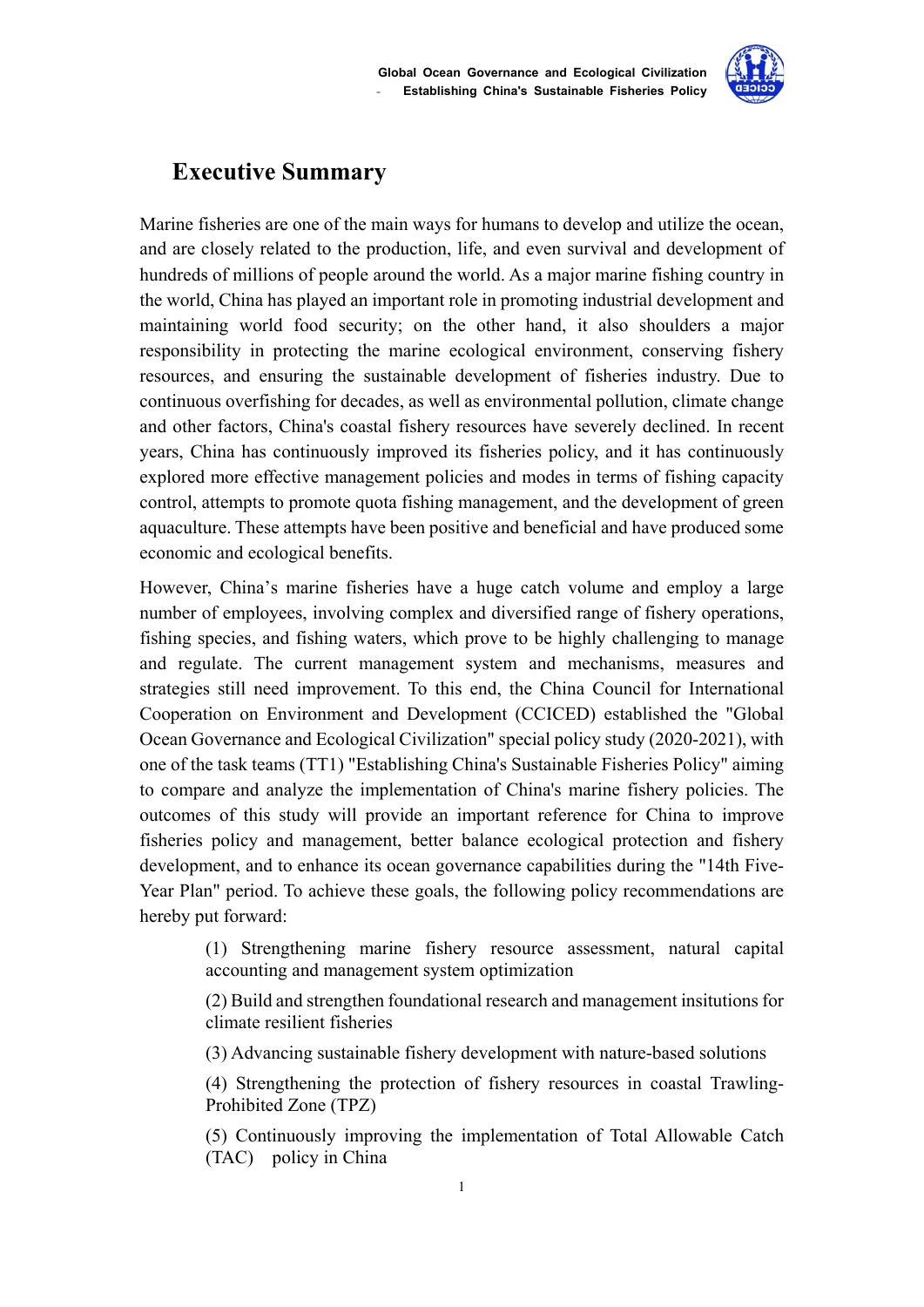

(6) Enhancing the sustainable management of China's fish supply chain

(7) Scientific and standardized recreational fisheries management to promote the sustainable and healthy development of recreational fisheries

(8) Exploring the fishery resource protection mode of community participation and joint management

(9) Promoting sustainable fishery development by green finance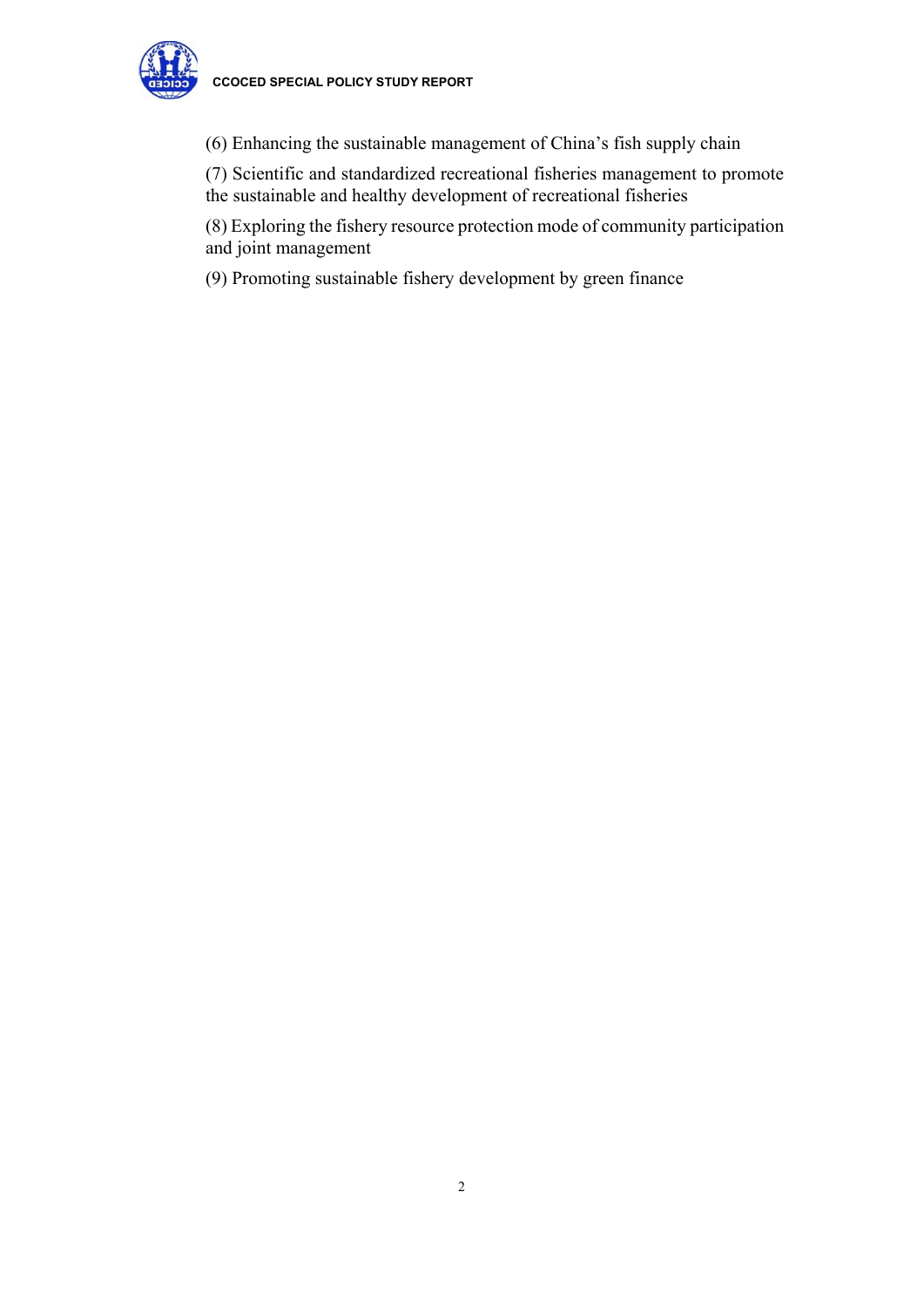

# **1. China's coastal capture fisheries**

China's marine fisheries have developed rapidly since 1949. Marine fishing output exceeded 10 million tons in 1995 and reached 14.775 million tons in  $2000<sup>1</sup>$ , ranking at the forefront of the world's marine fishing countries (Figure 1). However, with the enhancement of fishing capacity and the continuous growth of fishing output, China's coastal fishery resources have experienced a serious decline; fishes with larger size and higher economic value have gradually been replaced by small pelagic fishes. This section will briefly describe the status of China's coastal fishing industry and discuss the main challenges it faces at present.



**Figure 1 The World's Largest Marine Fishing Countries and their Catch Changes** 

# **1.1 Overview of the fishing economy**

#### (1) Fishing boats

1

Fishing boats operating in China coastal oceans are classified by power. According to China's Fishery Statistical Yearbooks<sup>2</sup>, in 2019, there were 147,000 marine fishing vessels in China with a total power of 13.547 million kilowatts (kW). Among the vessels, fishing boats larger than 441 kW accounted for 2.1%, fishing boats between 44.1 kW and 441 kW accounted for 33.7%, and fishing boats less than 44.1 kW accounted for 64.2%. 56% of the marine fishing vessels used drift gillnets; those boats are often small, accounting for only 28% of total fishing power. Another 18% of fishing boats used trawling; these boats are larger in scale, accounting

<sup>&</sup>lt;sup>1</sup> Fisheries Statistic Year Book in China

<sup>2</sup> Bureau of Fisheries, Ministry of Agriculture, 1949-2020.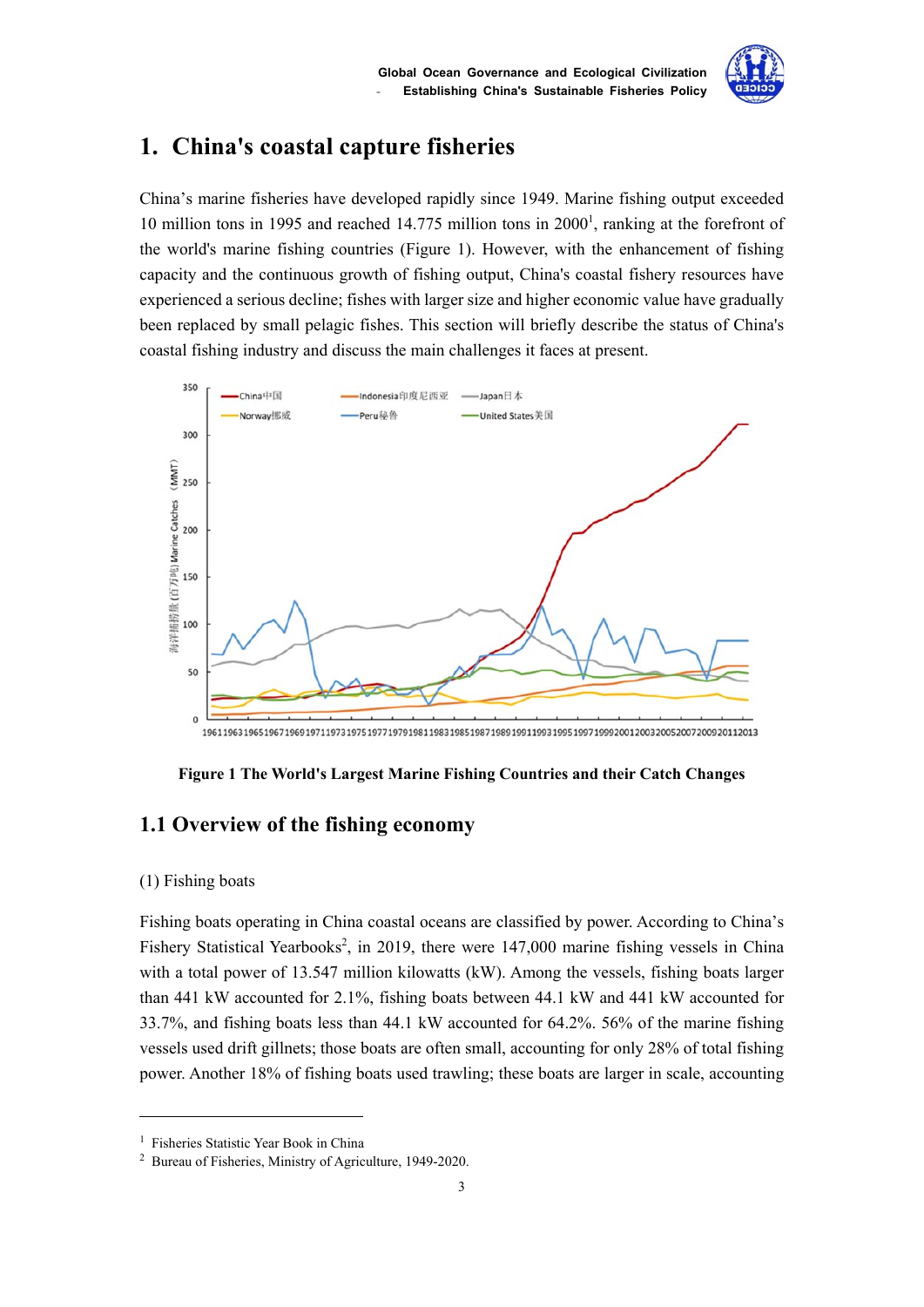

for 43% of power. Net fishing ranked the third, with the number of fishing boats and horesepower respectively accounting for about 8% and 4% of the total.

With the advancement of marine fishing capacity control policies, the total number and total power of marine fishing vessels in China began a downward trend after peaking in 2013 and 2015, with annual decline rates of 3.6% and 1.5%, respectively, as shown in Figure *2* and Figure 3. Among them, the number and power of fishing boats of less than 44.1 kW have dropped most significantly, from 130,000 and 2.09 million kW in 2012 to 90,000 and 1.44 million kW in 2019, with the rates of decrease at 28.5% and 31.3% respectively; The number and power of fishing boats of 44.1 to 441 kW decreased slightly. The number and power of fishing boats with power greater than 441 kW have increased, from 1,737 and 1.16 million kW in 2012 to 3,023 and 2.79 million kW in 2019, with an increase of 74.0% and 135.3% respectively. Due to the difficulty in defining artisanal fisheries and the lack of separate production statistics, coastal fisheries are represented by fishing boats with a power of less than 44.1 kW and their production. Box 1 outlines the overall situation of net fishing in China's marine fisheries.



**Figure 2 The Total Number of Motorized Fishing Vessels in China (10,000)** 

#### Box 1: Overview of China's Marine Stow Net Fishery

Between 2012 and 2018, the average fishing output of stow net fishing vessels was 1.5 million tons, accounting for approximately 12.2% of the average domestic marine fishing output. During the same period, the fishing output of stow net fishing boats in 2012 was 1.64 million tons, and then declined year by year, to 1.22 million tons in 2018, with a decreasing rate of 25.4%. From the perspective of fishing output in coastal provinces and cities, Zhejiang Province has the highest stow net production, with an average output of 610,000 tons during 2012-2018, followed by Fujian Province, with an average output of 330,000 tons, and Jiangsu Province, with an average output of 220,000 tons. Other provinces that have high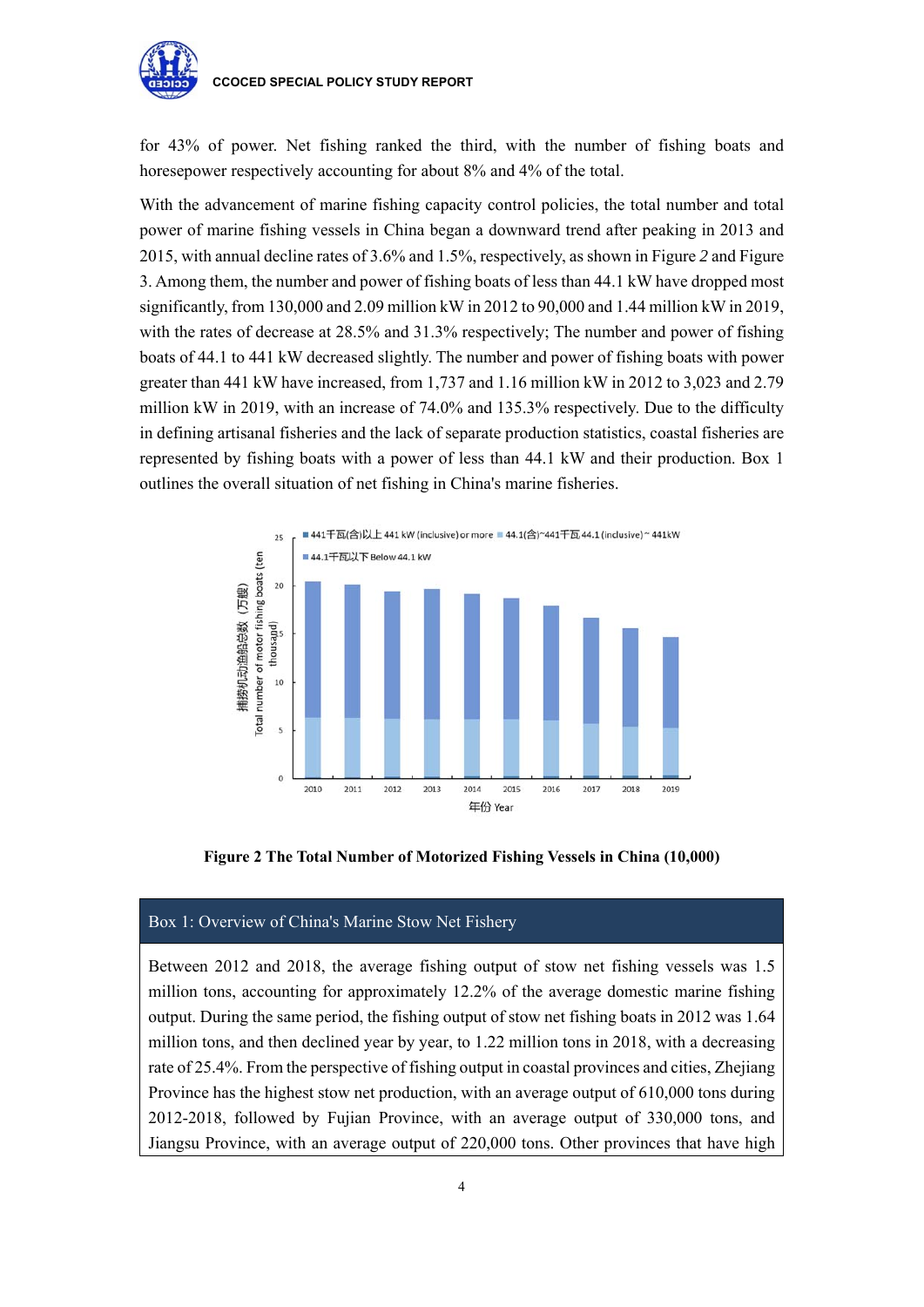

outputs include Shandong Province (170,000 tons), Liaoning Province (76,000 tons), Hebei Province (50,000 tons), and Hainan Province (35,000 tons). The outputs of other provinces and cities are less than 10,000 tons.

The main species caught by stow nets are shrimps, crabs, juvenile and miscellaneous fish, among which juvenile fish have a relatively high proportion. The 2014 Jiangsu coastal fixed stow net fishery production survey showed that each month's catch was mainly composed of shrimps, prawns, large jellyfish, and Portunus crabs. In addition, various young fish and shrimps (usually used for feed production, classified as "Other" catches) are the main sources of fixed stow net production. The cumulative percentages of the above-mentioned catch species are over 70% each month, and the half-month cumulative percentages exceed 90% (Liu, 2020).

In 2010, a survey of stow net fishery in the main fishing ports and villages in the Yellow and Bohai Sea showed that there were 4 modes, 7 patterns and 19 types of stow nets for fishing in the Yellow Sea and Bohai Sea, with a total number of 690,000 sets. Except for the special stow nets for jellyfish and prawns, the minimum mesh sizes of other stow nets are between 4~30mm, which is relatively small, and the catches are mainly small yellow croaker, small miscellaneous fish, eagle claw shrimp, shrimp, and crabs (Sun, 2012).

The analysis of stow net fishery status in the Fujian sea area shows that the stow net fishing has poor selectivity for catches and the composition of the catch species is a complex with about 370 species. Among them, fish account for 77% of the total species, crustaceans account for 20%, and cephalopods account for 3%. Small-scale bulk fish and shrimps include seven starfish, wheat rhinoceros, small male fish, prawns, hairy prawns, etc., which together account for 40% to 50% of the catch. Medium-sized economic shrimps such as Chinese tube whip shrimp, eagle claw shrimp, red prawn, hastelloy imitation shrimp, etc. account for  $8\%$ to 10%. The main economic species such as hairtail, two long spiny bream, blue trevally, pomfret, and other juvenile fish larvae account for 20% to 25%, of which hairtail juveniles account for more than 50% of the economic juvenile and larval catch (Zhang, 2005).

According to the survey of stow net operations in northern South China Sea, the main types and styles of existing stow nets include five modes and five types, namely: stow net with vertical rods, double-pile truss rods, double-anchor single rods, stow net with vertical rods, single-pile vertical rods, multi-pile vertical rods, double-pile winged single-bag stow net with vertical rods, double-anchor single rods, and Zhang Gang stow net. Among them, doublepile vertical rod netting, double-anchor vertical rod netting, thin vertical rod netting, and single-pile truss netting are the main ones. These nets are small and non-selective. The catch is small economic fish and shrimps. Bycatch of juveniles and juveniles of a variety of economic fish is also very prominent. In some seasons, the proportion of juveniles in commercially importantstow net catch is as high as 80% or more (Yan, 2014).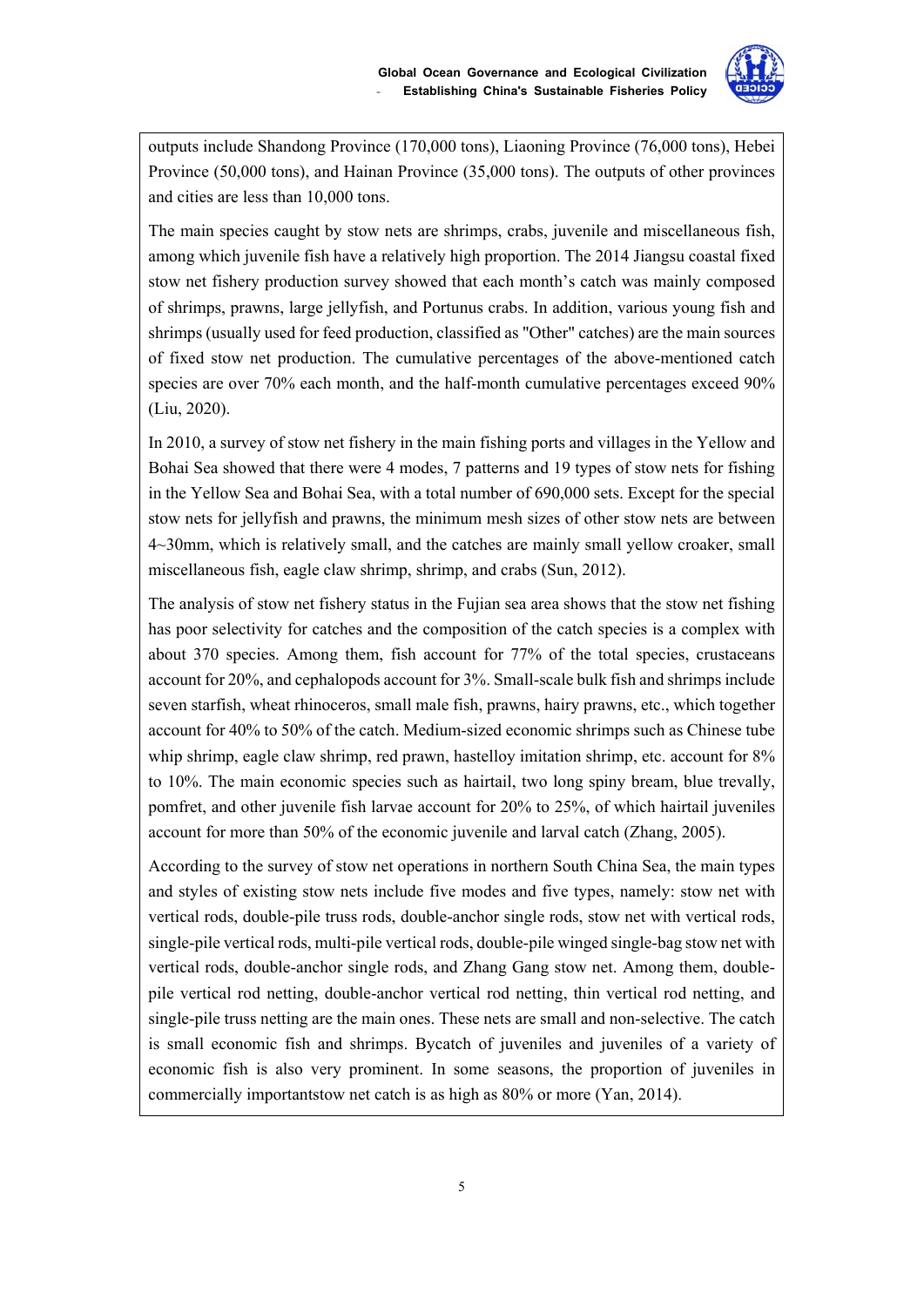

**Figure 3 The Total Power of Fishing Vessels in China (10,000 kW)** 

#### (2) Output

In 2019, China's marine fishing output was slightly over 10 million tons, 21.1% down from 12.7 million tons in 2012. Among the marine fishing regions, fishing output in the East China Sea area is the highest, with an average output of 4.8 million tons from 2012 to 2019, accounting for 40.2% of the total coastal fishing output in China. The average output of the South China Sea and the Yellow Sea was 3.5 million tons and 2.9 million tons, accounting for 29.1% and 24.6% of the total fishing output respectively. The Bohai Sea has the lowest output of 902 thousand tons, accounting for about 7.6% of the total coastal fishing output in the country.

In terms of types of net fishing, China's marine fishing has the highest trawl output, with an average output of 5.7 million tons from 2012 to 2019, accounting for about 48.2% of the country's total coastal fishing output. The second is gillnet, with an average output of 2.7 million tons, accounting for about 22.4% of the total output. The average outputs of other fishing gear such as nets, purse nets and fishing tackles were 1.5 million tons, 98 thousand tons and 1.2 million tons, accounting for approximately 12.3%, 8.3%, and 10.3% of the country's total marine fishing output.

Fish account for the the largest catches, with an average of 8.3 million tons from 2012 to 2019, accounting for about 69.9% of the country's total marine fishing production. The second is crustaceans, with an average output of 2.211 million tons, accounting for about 18.7% of the country's total marine fishing output. The third is cephalopods, with an average output of 655 thousand tons, accounting for about 5.5% of the country's total marine fishing output. The other species totaled 879 thousand tons, accounting for about 7.4% of the country's total marine fishing output. Box 2 specifically introduces the composition of China's marine catches.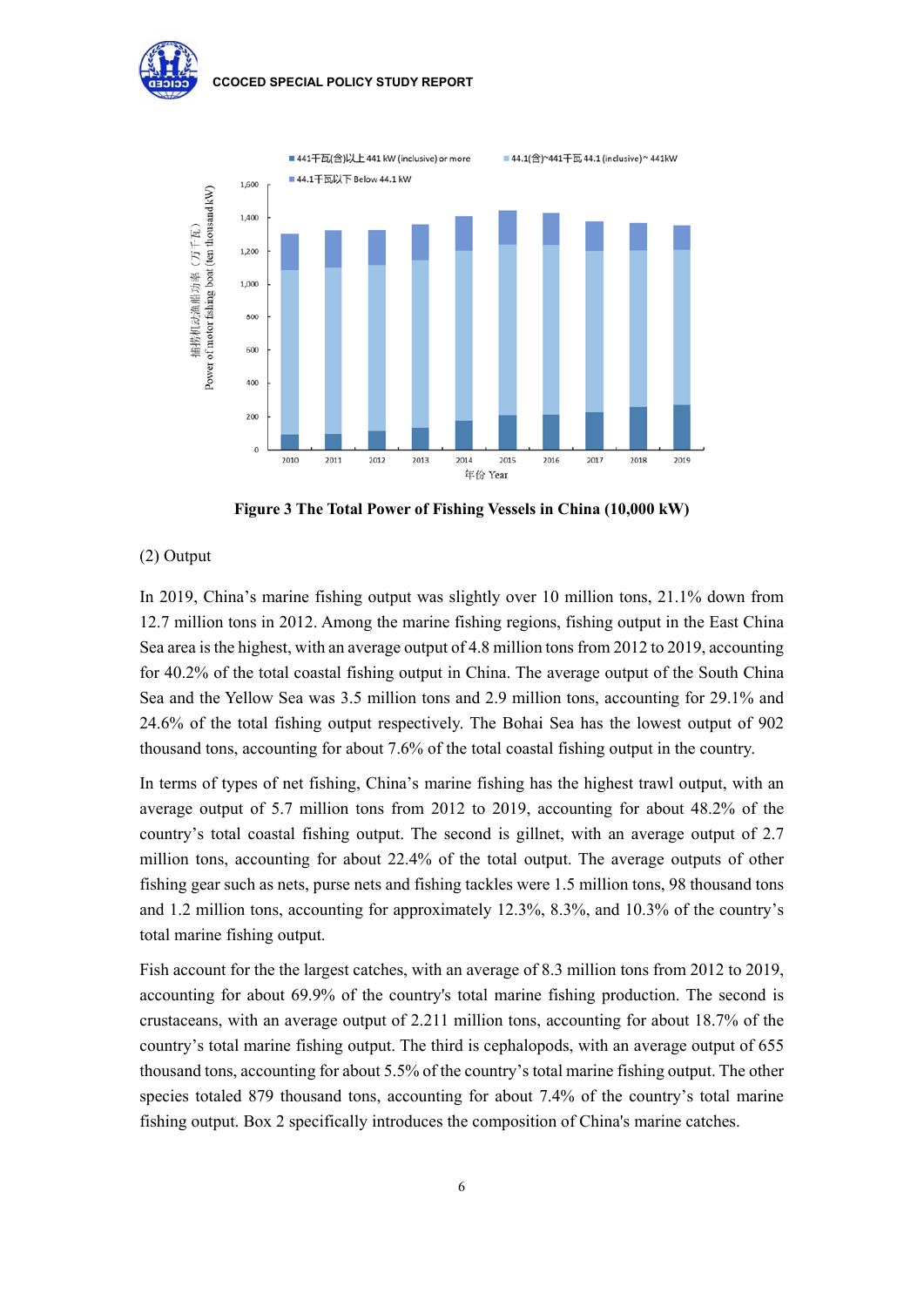

#### Box 2: Composition of China's Marine Catches

Among all fish catch, hairtail (*Trichiurus lepturus*) has the highest production, with an average of 1.0 million tons from 2012 to 2019, accounting for about 8.8% of the total fish yield. The second largest is anchovy (*Engraulis japonicas*), with an average production of 818 thousand tons, accounting for about 6.9% of the total fish yield. The third is blue trevally (*Decapterus maruadsi*), with an average output of 553 thousand tons, accounting for about 4.7% of the total fish output. There are also varieties of fishes with higher yields, such as mackerel (*Scomber japonicus*), Spanish mackerel, golden thread (*Nemipterus virgatus*), conger eel (*Muraenesox cinereus*), and small yellow croaker.

Among the crustaceans, the average production of shrimp and crabs from 2012 to 2019 was 1.5 million tons and 742 thousand tons. The production of hairy shrimp (*Acetes chinensis*) and portunus was the highest, accounting for 17.6% and 20.7% of the total crustacean production respectively, followed by eagle claw shrimp and mantis shrimp which accounted for 10.9% and 10.0% of the total crustacean production respectively. The production of prawns accounted for about 9.7% of the total production of crustaceans, while the production of scylla and *Charybdis japonica* is relatively low.

The production of sleeve-fish is the highest among the cephalopods, with an average output of 349 thousand tons from 2012 to 2019, accounting for about 53.3% of the cephalopod production. The second is squid, with an average output of 135 thousand tons, accounting for about 20.6% of the cephalopod output, followed by octopus, with an average output of 119 thousand tons, accounting for about 18.2% of the cephalopod output.

#### (3) Fishery Economic Output

1

According to China's Fishery Statistical Yearbook<sup>1</sup>, in 2019, the total output value of China's fishery economy was about 260 million yuan, of which the fishery output value was about 130 million yuan, accounting for 49.0% of the total output value. In the fishery output value, marine fishing accounted for 16.4% of the total amount of approximately 21.16 million yuan, ranking the third. The two largest production activities are freshwater aquaculture and marine aquaculture, with output values of 61.86 million and 35.75 million yuan, accounting for 47.8% and 27.6% of the fishery output value, respectively. From 2012 to 2019, China's total fishery output value continued to grow, with an average annual growth rate of 5.2%. As a general trend, the output value of freshwater aquaculture and marine aquaculture has been increasing year by year, with annual growth rates of 5.7% and 6.7%, respectively. The output value of marine fishing fluctuated greatly and declined twice after 2015 and 2018 respectively. In all provinces, regions, and cities across the country, coastal provinces such as Shandong, Guangdong, Fujian, Jiangsu, Hubei, and Zhejiang have a relatively high total fishery output value, together

<sup>&</sup>lt;sup>1</sup> Bureau of Fisheries, Ministry of Agriculture, 1949-2020.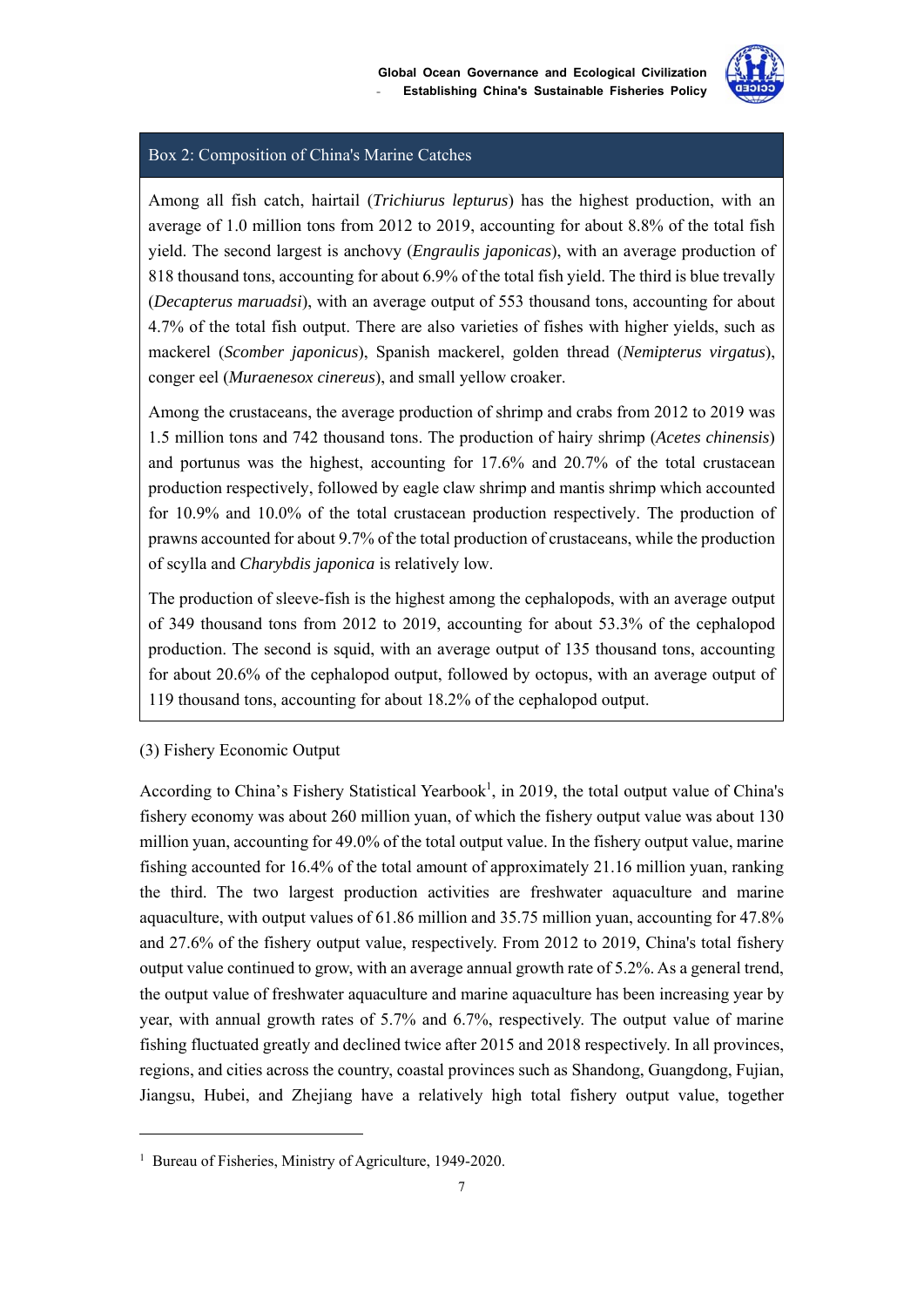

accounting for 71.4% of the country's total fishery output value in 2019.

# **1.2 Fishery resources**

China's coastal fishery resources are relatively rich with diverse species. China has recorded 2,028 species of marine fish, more than 1,000 species of crustaceans (more than 40 species of krill, more than 600 species of crab, and more than 300 species of shrimp), and more than 90 species of cephalopods, of which only a few species that are large in quantity have become the main fishing targets (Cheng et al., 1987; Lu et al., 1995). According to the China's Fishery Statistical Yearbook, in the past half century, the main fishing targets in China's coastal waters have changed significantly, as shown in Table 1.

|  |  |  | Table 1 China's Main Coastal Marine Fishing Species Since the 1970s |  |
|--|--|--|---------------------------------------------------------------------|--|
|  |  |  |                                                                     |  |

| Years | Species in China's Fishery Statistical Yearbook                                       |
|-------|---------------------------------------------------------------------------------------|
| 1970s | Large yellow croaker, small yellow croaker, hairtail, herring, mackerel (mackerel,    |
|       | blue trevally, horse mackerel), jellyfish, cuttlefish, mudfish, sea bream, flounder,  |
|       | prawns, hairy prawns                                                                  |
| 1980s | Large yellow croaker, small yellow croaker, hairtail, cuttlefish, scorpionfish,       |
|       | mackerel, snapper, grouper, conger eel, herring, horse puffer, mackerel, blue         |
|       | trevally, mullet, golden thread, jellyfish, shrimp, hairy shrimp, eagle claw shrimp   |
| 1990s | Large yellow croaker, small yellow croaker, hairtail, bludgeon, mackerel, pomfret,    |
|       | snapper, mackerel, blue trevally, anchovy, sardine, Pacific herring, moray, grouper,  |
|       | barracuda, golden thread, horse noodle Fugu, prawns, hairy prawns, eagle claw         |
|       | prawns, swimming crabs, blue crabs, cuttlefish jellyfish                              |
| 2000s | Conger eel, flathead, anchovy, sardine, herring, cod, grouper, snapper, blue          |
|       | trevally, white croaker, yellow croaker, kingfish, large yellow croaker, small        |
|       | yellow croaker, square head fish, jade tendon, hairtail, golden thread, barracuda,    |
|       | mackerel, mackerel, tuna, pomfret, mackerel, horse mackerel, mullet, prawn, hairy     |
|       | prawn, eagle claw shrimp, mantis shrimp, pike crab, blue crab, scorpionfish, squid,   |
|       | octopus, jellyfish                                                                    |
| 2010s | Conger eel, slug, anchovy, sardine, herring, cod, grouper, snapper, blue trevally,    |
|       | white croaker, yellow croaker, king croaker, large yellow croaker, small yellow       |
|       | croaker, Collichthys lucidus, square head fish, Jade tendon, hairtail, golden thread, |
|       | barracuda, mackerel, mackerel, tuna, pomfret, mackerel, horse mackerel, mullet,       |
|       | prawns, hairy shrimp, eagle claw shrimp, mantis shrimp, portunus, blue crab, squid,   |
|       | octopus, jellyfish                                                                    |

However, with the enhancement of marine fishing capacity and the expansion of fishing scale, China's fishery resources have begun to decline significantly. Small pelagic fishes have gradually begun to replace fish with larger individuals and higher economic values. For example, major fishery resources in the Bohai Sea at the end of the 1950s, such as small yellow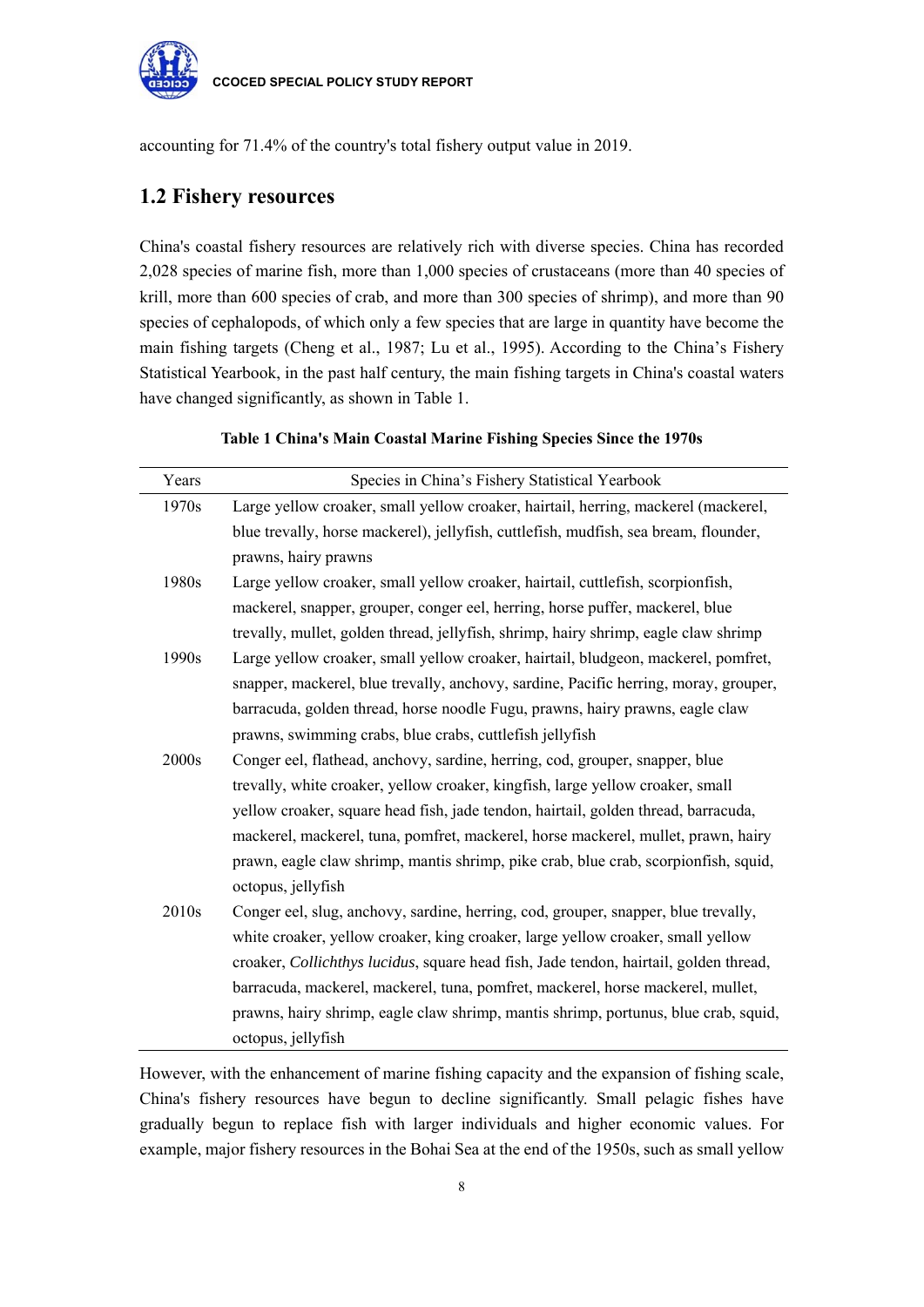

croaker, hairtail, and prawns, all declined significantly, as shown in Table 2. The dominant species of fishery resources in the Yellow Sea have also undergone major changes. In the 1950s and 1960s, the fishery resources in the Yellow Sea were still dominated by high-quality demersal and near-demersal fish with high economic value, such as small yellow croaker, hairtail, and flounder. After entering the 1970s and 1980s, Pacific herring, blue-spotted mackerel, and mackerel became the dominant species. By the end of the 1990s, yellow anglerfish and fine-striped lionfish, which have low economic value, gradually became the dominant species in the Yellow Sea (Dai et al., 2020).

## **Table 2 The Composition of the Main Fishery Resources in the Bohai Sea after the 1950s (Tang et al., 2003)**

| Year | Main Fishery Resources (in order of biomass from high                                                                                                                                                                                                                          | Proportion of Total |
|------|--------------------------------------------------------------------------------------------------------------------------------------------------------------------------------------------------------------------------------------------------------------------------------|---------------------|
|      | to low)                                                                                                                                                                                                                                                                        | <b>Biomass</b>      |
| 1959 | Small yellow croaker, hairtail, Chinese prawn, yellow<br>crucian carp, and ray                                                                                                                                                                                                 | 82.5%               |
| 1982 | Yellow crucian carp, mussel squid, anchovy, small<br>yellow croaker, blue-spotted mackerel, mantis shrimp,<br>sea bass, hole ray, yellow croaker, bluefish, silver<br>pomfret, white croaker, <i>Collichthys niveatus</i> , eagle claw<br>shrimp Man's needle-free squid, etc. | 82.1%               |
| 1992 | Anchovy, yellow crucian carp, spotted catfish, small<br>yellow croaker, mantis shrimp, musket squid, <i>portunus</i><br>trituberculatus, sea perch, red-nosed anchovy, and ray,<br>etc.                                                                                        | 82.5%               |
| 1998 | Spotted catfish, yellow crucian carp, silver pomfret, blue-<br>mackerel, mantis<br>shrimp,<br>spotted<br>portunus<br><i>trituberculatus</i> , red-nosed anchovy, small yellow<br>croaker, etc.                                                                                 | 81.0%               |

Studies have confirmed that overfishing is the main reason for the decline of fishery resources, changes in the composition of dominant species, and decline in species biodiversity. Four seasonal bottom trawl surveys from 1959 to 1999 showed that the fishery resources, dominant species composition, and community structure of Laizhou Bay have undergone major changes during the 40 years. Its species diversity index began to show a downward trend after reaching its peak in 1982. This shows that external disturbances such as moderately intensive fishing may increase the diversity of fish, but excessive fishing would reduce the diversity index (Jin et al., 2000). The fishery bottom trawl survey conducted in the waters of Laizhou Bay from August 2009 to 2013 also found that the fishery resources of Laizhou Bay are declining year by year, with obvious replacement of dominant species, significant changes in community structure, and a downward trend in species diversity (Yang, 2016).

In addition, the bottom trawl survey conducted in the coastal waters of the northern South China Sea during the four seasons from 2014 to 2015 showed that fishing activities before and after the fishing moratorium have a significant impact on the diversity index of the South China Sea. High-intensity fishing activities before the fishing moratorium greatly changed the structure of fishery resources, and its adverse effects onfish populations has impacts on sustainability. In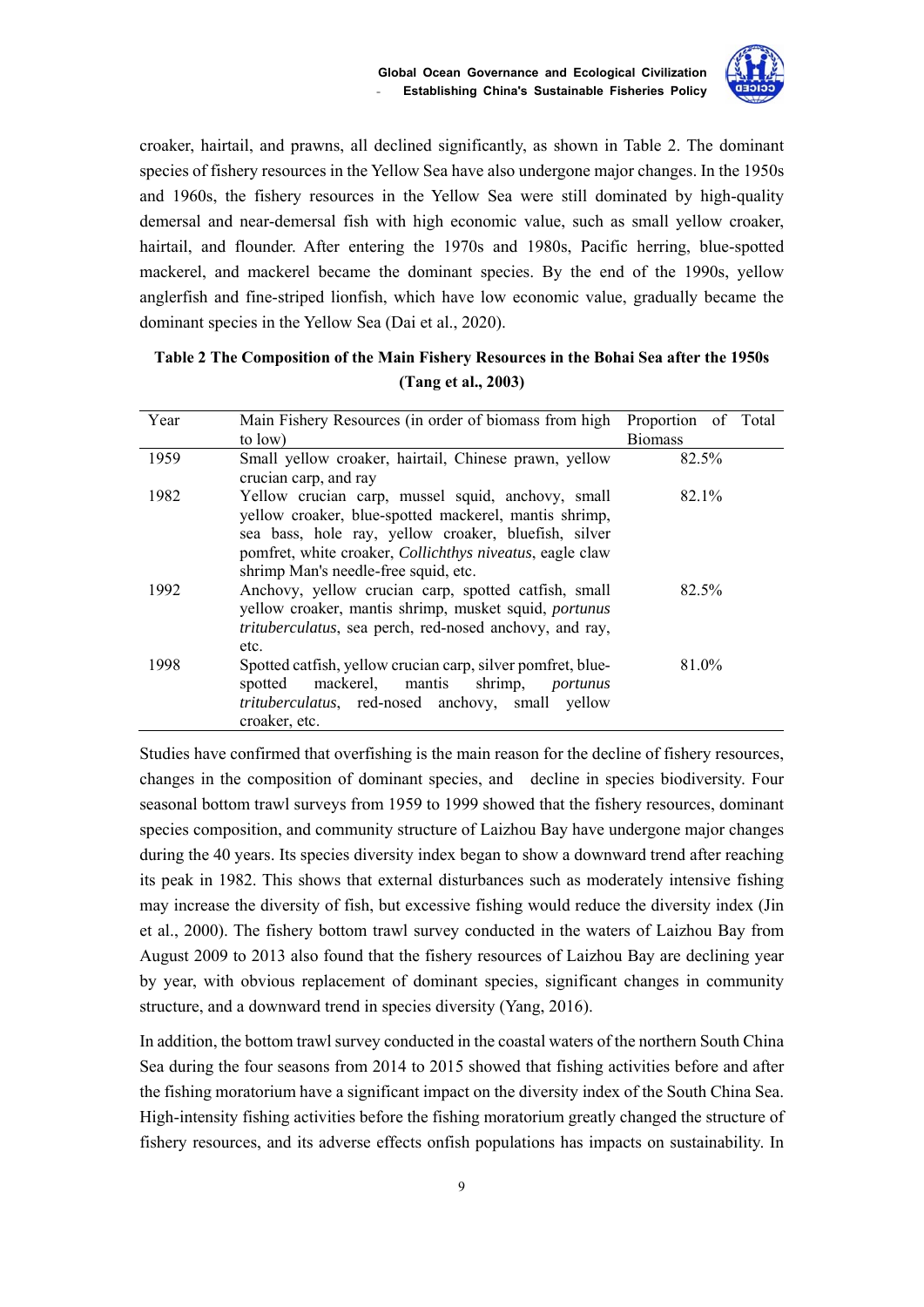

the short interim of the initial period of the fishing ban, the fishery resources could not be quickly improved and fully recovered, and the community diversity was still low. However, after the two and a half months of the fishing moratorium, the fishery resource communities can be restored and supplemented to a certain extent and the overall situation can reach a relatively stable state (Cai, 2018).

While accelerating the decline of fishery resources, excessive fishing will also further interfere with the ecological balance and ecological health of the marine ecosystem, causing serious ecological and environmental disasters. Box 3 illustrates the impacts of overfishing on the marine ecological environment and fishery economic production, taking jellyfish disasters frequently occurring in the East China Sea and the Yellow Sea in recent years as examples.

## Box 3: Overfishing, Decline of Fishery Resources and Jellyfish Outbreak

Under the influence of global climate change and human activities, the structure and function of marine ecosystems have undergone great changes, and marine red tides, green tides, white tides (medusa/jellyfish outbreaks) and other ecological disasters continue to occur. Since the end of the last century, large-scale medusa outbreaks have occurred in the northern East China Sea and the Yellow Sea for several years, and the number has increased year by year in recent years, which has seriously affected the marine fishery production in the East China Sea and the Yellow Sea during the summer and autumn fishing seasons, as well as the production and livelihoods of traditional fishermen. Before the mid-1990s, China's coastal medusa outbursts occurred sporadically and did not attract people's attention (Zhang, 2011); however, under multiple pressures such as rising global temperatures, increasing coastal human activities, and overexploiting of fishery resources, China's coastal ecosystem has undergone great changes (Cai, 2010; Tang, 2009). The 2003-2016 Bulletin of the State of the Marine Environment in China showed that there were a number of incidental blockage of the power plant's water intake network due to jellyfish outbreaks, reduction of coastal fishing catches, and injury to people at beaches during the period from 2003 to 2014. Among them, the abnormal proliferation of *Cyanea nozakii* in the Liaodong Bay, Bohai Sea in 2004 caused a reduction in jellyfish production by about 80% and fishery production by more than 60% (Ge, 2004).

At present, the main types of medusa disasters in the coastal areas of China are *Cyanea nozakii*, sand jellyfish, Aurelia, Aequorea, etc. Many scholars have discussed the mechanism and causes of medusa outbreaks, which proved to be very complex. They are supposed to be affected by both environmental factors and human activities. In addition, medusa shows fast growth, strong regenerative capacity, and capability of rapid reproduction such as asexual reproduction. These factors have jointly affected the medusa outbreaks. Ding et al. (2006) believed that the occurrence of medusa is related to the atmospheric environment (light intensity, greenhouse effect, El Niño phenomenon), marine environment (seawater thermocline, surface current, eutrophication), alien species invasion, and predation (impact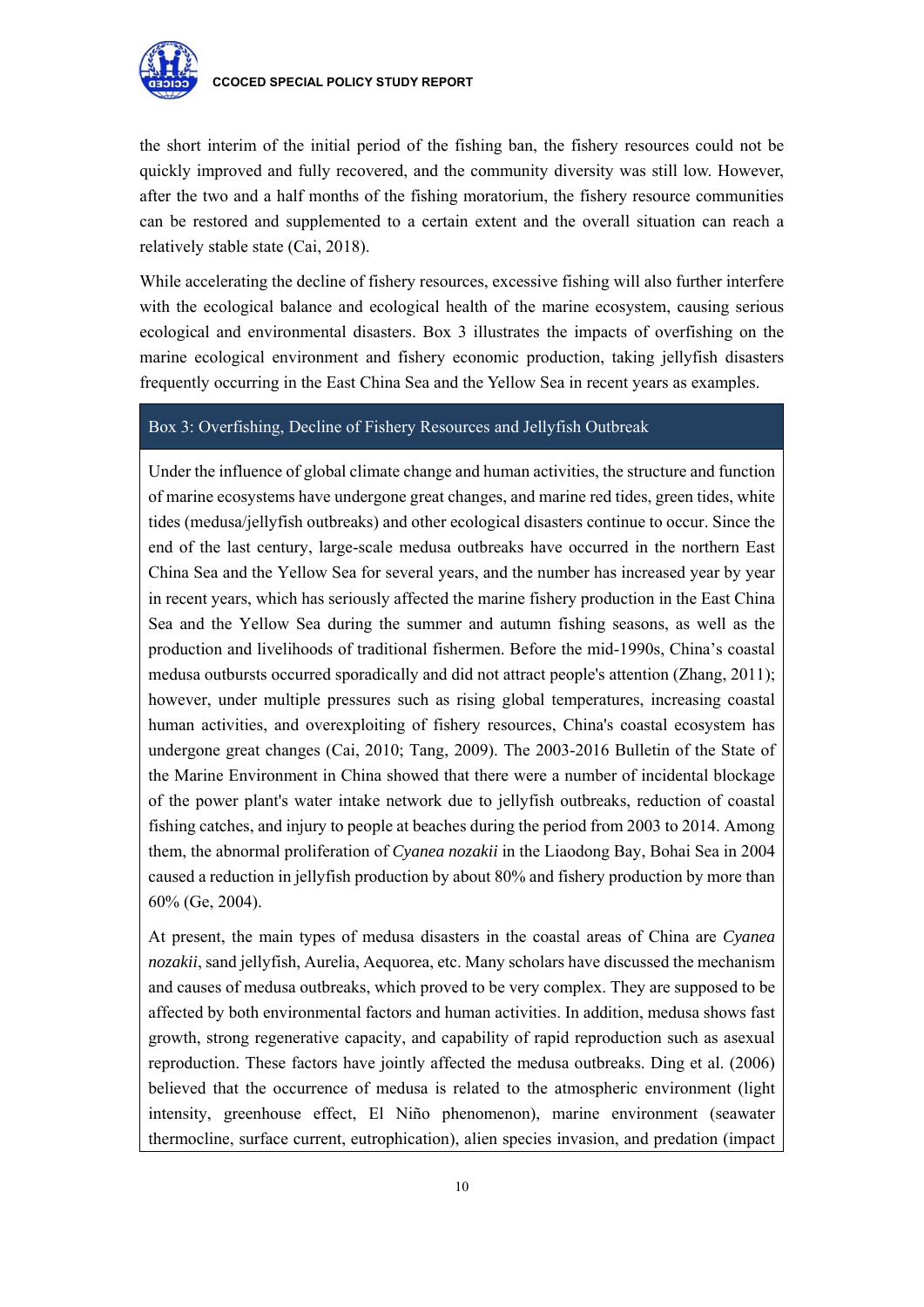

of plankton and fishery) and other factors. There are currently two arguable explanations regarding the impact of overfishing.

One view is that overfishing has led to a decrease in the number of euryphagous fish that feed on medusa so that the predation pressure on medusa is reduced. The decrease in the number of omnivorous fishes also provides a rich environment for the growth and development of food organisms so that the actual trophic level of large jellyfish in the marine ecosystem has been raised continuously, and it has become the top predator of plankton in the sea. The abnormal accelerated growth of medusa further squeezes the coastal fishery resources, resulting in pravelent outbreaks of large jellyfish. Another view is that the summer fishing moratorium coincides with the peak of the growth of large jellyfish. The reduction of fishery activities reduces human interference, thus providing favorable conditions for large jellyfish outbreaks (Cheng, 2004). Although the relationship between the over-utilization of fishery resources and the outbreak of medusa is still inconclusive, maintaining the structural stability of coastal ecosystems is of paramount importance.

# **1.3 Fisheries challenges**

Firstly, although China is now a major fishing country in the world, and its volume of fishery catch and aquaculture production far exceeds that of other countries in the world, the supply gap in the domestic seafood market is still increasing. On one hand, this is due to the decline of fishery resources caused by overfishing. On the other hand, it is due to the change in the demand structure caused by the expansion of the middle class. In recent years, the needs of Chinese residents have gradually shifted towards high-quality and safe seafood products. Compared with farmed, freshwater, and domestic aquatic products, people have shown greater interest for wild, marine, and imported seafood (Fabinyi et al., 2016). However, currently, about 80% of the catches in the China Marine Economic Zone are low-value small pelagic fish such as anchovies and mackerel(Crona et al., 2020). This imbalance between supply and demand will lead to structural overcapacity and shortage in China's fisheries industry.

Second, the fishery law enforcement system is not robust. In recent years, China has continuously stepped up its crackdown on illegal fishing and has introduced a series of special law enforcement action plans for the fishery administration. However, various illegal fishing behaviors still occur. This is because China's fisheries administration supervision force is still relatively weak and the supervision measures are insufficient. On the other hand, the lack of sound legal foundation for the punishment and disposal of illegal fishing boats<sup>1</sup>, the unclear division of responsibilities between departments, and the insufficient coordination of crossprovincial law enforcement further weaken the effectiveness of China's fishery law enforcement

1

<sup>1</sup> http://www.yyj.moa.gov.cn/gzdt/201912/t20191218\_6333402.htm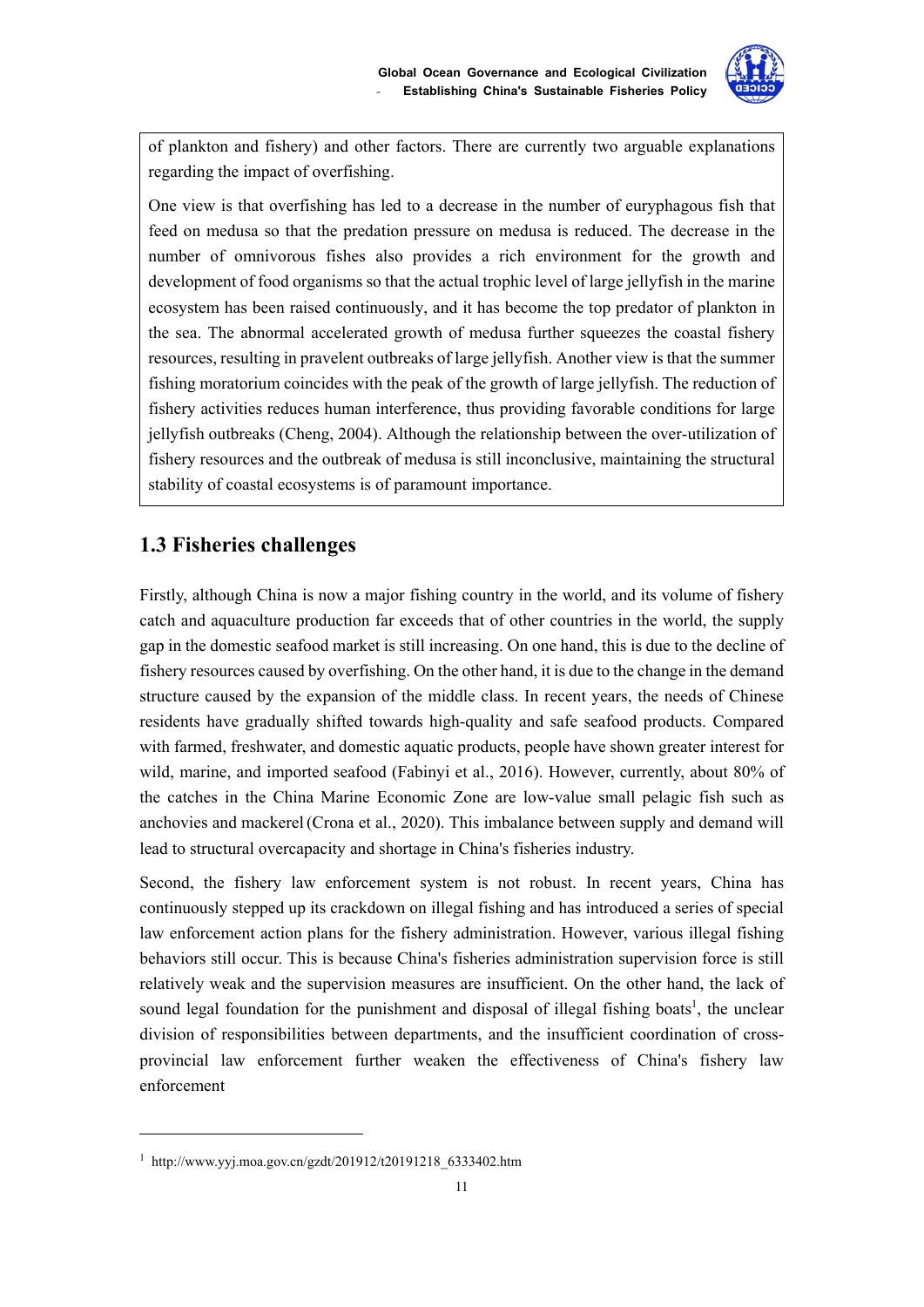

1

#### **CCOCED SPECIAL POLICY STUDY REPORT**

Third, the rapid development of the coastal economy has brought tremendous environmental pressures to the marine ecosystem. A large number of pollution from agricultural and industrial sources have destroyed the habitats of many wild fish species (Cao et al., 2017). In 2019, China still has  $90,000$  km<sup>2</sup> of seawater that does not meet the national first-level standard for seawater quality<sup>1</sup>. The destruction of the marine environment has further accelerated the decline of fishery resources, resulting in economic losses of more than US\$500 million per year (CCICED Task Force, 2013). In recent years, with the continuous tightening of fishing capacity, China may rely more on freshwater and coastal aquaculture in the future to fill the ever-expanding gap in the supply and demand of seafood. How to manage and control the potential marine environmental impacts of large-scale aquaculture will be a major challenge in the process of China's sustainable fishery development.

Fourth, climate change is inducing rapid changes for the marine resources in China's waters. Sea surface temperatures in the Bohai Sea, Yellow Sea, and East China Sea have significantly increased over the past century, with some of the strongest warming  $(\sim 1.96^{\circ}C)$  in the East China Sea (Cai, 2011). Sea level rise (SLR) rates for Chinese coastal areas are projected to be 3.1- 11.5 mm/year by 2050, which is higher than the global SLR rate of 3.2-80 mm/year by 2050 (Cai et al., 2008). Such rates imply severe coastal flooding and potential loss of remaining coastal wetlands (He et al., 2012). Modeling studies have estimated that between 18 and 25% of mangrove habitats would be lost by 2100 following the present trend in SLR (Li et al., 2015). An increase in hypoxic areas in the Yellow Sea and East China Sea is anticipated (Tang, 2009) and ocean acidification has been increasing in the nearshore waters of the Bohai Sea and the Yellow Sea (Huo et al., 2013). Acidification has been intense in the bottom waters of the central Yellow Sea, with rates that approached the critical thresholds for shell and skeleton dissolution (Zhai et al., 2014).

These physical changes in China's waters have resulted in major changes in the abundance and distribution of marine species in the region. At lower trophic levels, a northward expansion of warm-water zooplankton species was recorded around the Yangtze River estuary (Kang et al., 2012). In general, poleward shifts in marine species' suitable thermal habitat (STH) are projected. Among some notable studies, Cheung et al. (2008) projected that small yellow croaker (*Larimichthys polyactis*), one of the most important fishery resources in the Yellow and East China Seas, would shift into the Yellow Sea and even invade the Bohai and Japan Seas. Dai (2004) showed that 13 new, warmer water species now occurred in the Taiwan Strait, which previously occurred more southward in the South China Sea, and that 25 fish species, which were previously caught only in the southern part of the Taiwan Strait were now also caught in the northern Taiwan Strait. Altogether, a growing body of literature presents clear evidence that climate change that is already underway presents many challenges for China's fisheries. Its impacts on coastal marine habitats and shifting of marine species pose risks on fishing

<sup>1</sup> http://english.mee.gov.cn/Resources/Reports/soe/SOEE2019/202012/P020201215587453898053.pdf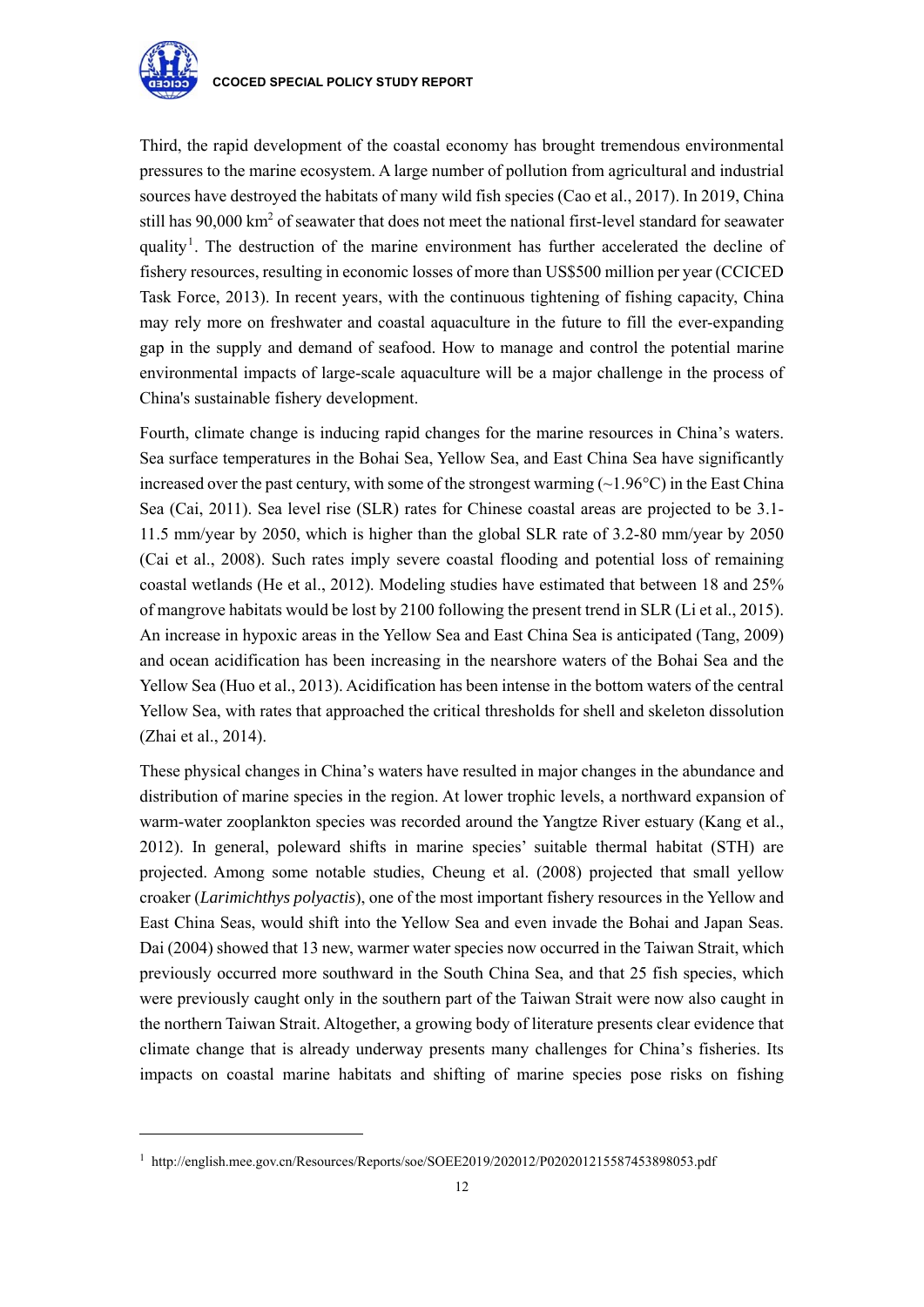

communities in China and along its supply chains. To effectively mitigate these risks, funding and research are required to develop a scientifically informed adaptation plan.

An additional challenge is recent and potential new catastrophic events, causing serious disruptions for the entire China aquatic products supply chain. Catastrophic events are occurring more frequently, and the scope and duration of their impacts continue to exceed historical records. In particular, the novel coronavirus pneumonia (Covid-19) outbreak resulted in a global epidemic and triggered a serious public crisis, with great impacts on all links along the China and global fishery supply chain, including catch fisheries, aquaculture, processing, transportation, and wholesale and retail sales markets. While some disasters are short-term, others can last for years. Although China has actively taken countermeasures to mitigate the impact of Covid-19 and achieved good results, there is a need to strengthen the early warning system and long-term impact assessment of the disaster.

# **2. Coastal capture fishery management system**

# **2.1 Top-level design of China's fishery management**

The 18th National Congress of the Communist Party of China clarified the overall layout of China's coordinated promotion of economic construction, political construction, cultural construction, social construction, and ecological civilization construction. Under the guidance of the ecological civilization construction, the proposal of Marine Ecological Civilization (MEC) has further promoted the transformation of China's fishery management mode (Hanson, 2019). Marine ecological civilization emphasizes the use of healthy marine ecosystems to support the prosperity and development of the blue economy (Winther and Su, 2020). Through intensified policies, it aims at strengthening the protection and restoration of coastal and marine ecosystems and improving the utilization efficiency of fishery resources<sup>1</sup>. To this end, China issued a series of policy documents during the " $13<sup>th</sup>$  Five-Year Plan (FYP)" period, emphasizing marine environmental protection, the sustainable use of fishery resources and the establishment of eco-friendly mariculture. The 14<sup>th</sup> FYP was released in 2021. The annual plan and the 2035 long-term goal outline (draft) emphasize the creation of a sustainable marine ecological environment, the optimization of the layout of coastal green aquaculture, the construction of marine ranches, the development of sustainable coastal fisheries, and the synergy between the development of the blue economy and marine protection<sup>2</sup>.

Fishery management in China is guided by the Fishery Law of the People's Republic of China (hereinafter referred to as the Fishery Law). The law was passed at the 14th meeting of the Standing Committee of the Sixth National People's Congress of the People's Republic of China

<u>.</u>

<sup>&</sup>lt;sup>1</sup> MoA, http://www.moa.gov.cn/ztzl/xysjd/201710/t20171010\_5836798.htm<br><sup>2</sup> The draft outline of China's 14th Five Near Plan http://www.xinbuanet.com

<sup>&</sup>lt;sup>2</sup> The draft outline of China's 14th Five-Year Plan http://www.xinhuanet.com/politics/2021-

<sup>03/05/</sup>c\_1127172897.htm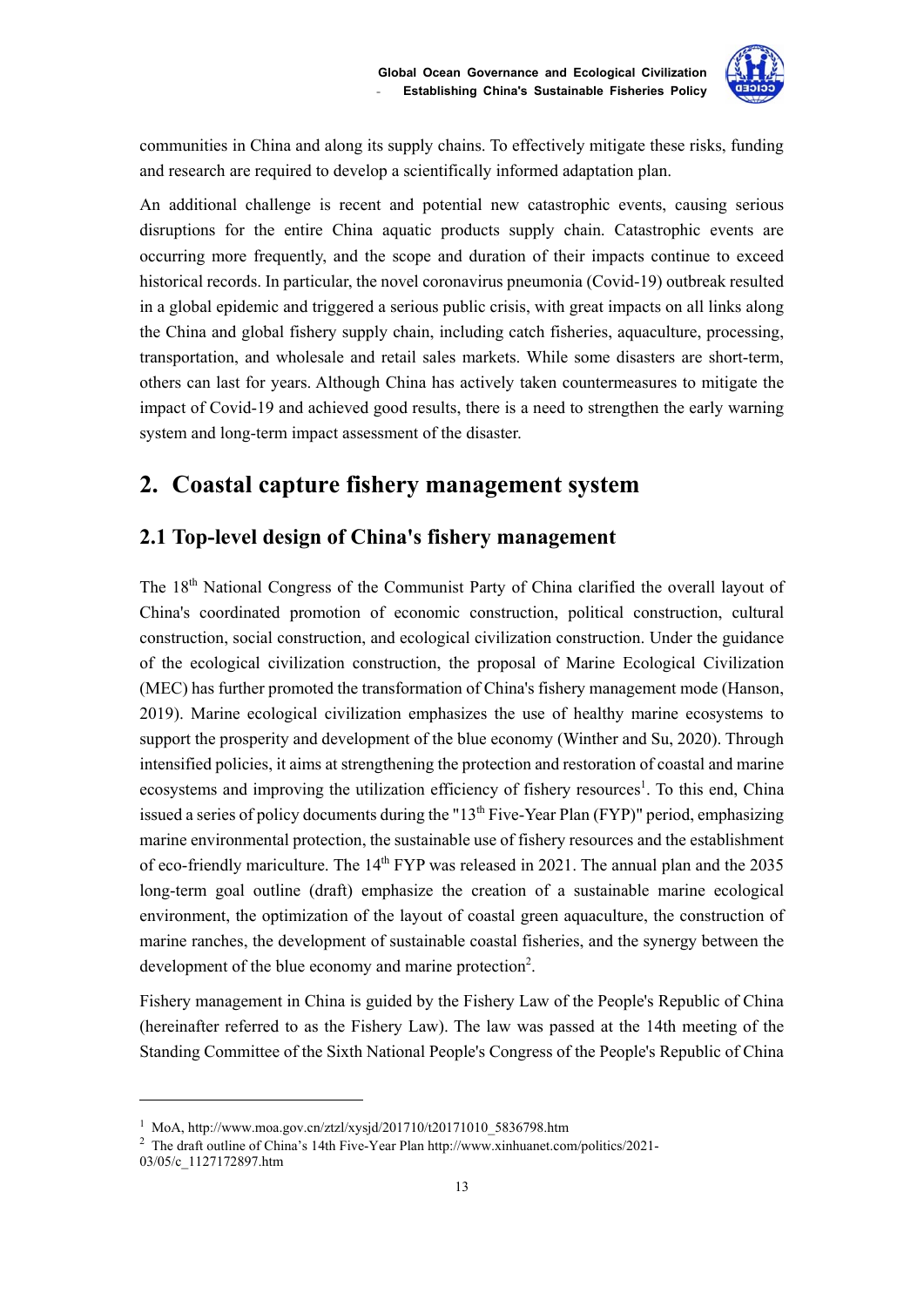

1

in 1986 and came into effect on July  $1<sup>st</sup>$ , 1986<sup>1</sup>. The Fisheries Law stipulates:

- The fishery administrative department of the State Council (that is, Bureau of Fisheries of the Ministry of Agriculture and Rural Affairs (BoF, MARA)) is in charge of the national marine fishery management; except for the sea areas designated by the State Council and the special fishing grounds under the supervision and management of the fishery administrative department of the State Council and its subordinate fishery supervision and management institutions, other sea areas shall be supervised and managed by the fishery administrative departments of the people's governments of adjacent provinces, autonomous regions, and municipalities. Based on this regulation, the Fisheries Administration of the Ministry of Agriculture and Rural Affairs<sup>2</sup> is the highest-level fishery management agency in China. The Fisheries Administration is responsible for formulating national fishery strategies, drafting relevant rules, regulations, and standards, and supervising the implementation of various fishery management policies. All inland or marine fishing, aquaculture, processing, and trade activities that occur at home or abroad are under the jurisdiction of the Fisheries Bureau. The local government manages regional fisheries through local fishery departments.
- The state encourages and supports the development of coastal and deep-sea fishing industries and rational arrangement of freshwater and coastal fishing power; enterprises or individuals engaged in freshwater and coastal fishing must apply for fishing licenses from the fishery administrative department. Among them, fishing licenses for large-scale marine trawling and purse seine operations shall be approved and issued by the fishery administrative department under the State Council; fishing licenses for other operations shall be approved and issued by the fishery administrative departments of the local people's governments at or above the county level. Units and individuals engaged in fishing in fresh water and coastal waters must operate in accordance with the type of operation, location, time limit, and quantity of fishing gear specified in the fishing license and abide by the relevant regulations on the protection of fishery resources.
- It is forbidden to electrocute and poison fish; it is not allowed to fish in the restricted fishing areas during the closed fishing period, and it is not allowed to use prohibited fishing gears, fishing methods, and nets smaller than the minimum mesh size specified for fishing; it is forbidden to fish for aquatic organisms with important economic value.

With the Fishery Law and fishery administrative departments as the core, fishery management is also closely related to marine protection and environmental and industrial governance. The State Oceanic Administration under the Ministry of Natural Resources (SOA, MNR) supervises marine strategic planning, the development of the blue economy, and the protection of marine

<sup>&</sup>lt;sup>1</sup> The Fisheries Law has been amended five times in 2000, 2004, 2009, 2013, and 2020.<br><sup>2</sup>Transformed to The Ministry of Agriculture and Bural Affairs in 2018

<sup>&</sup>lt;sup>2</sup>Transformed to The Ministry of Agriculture and Rural Affairs in 2018.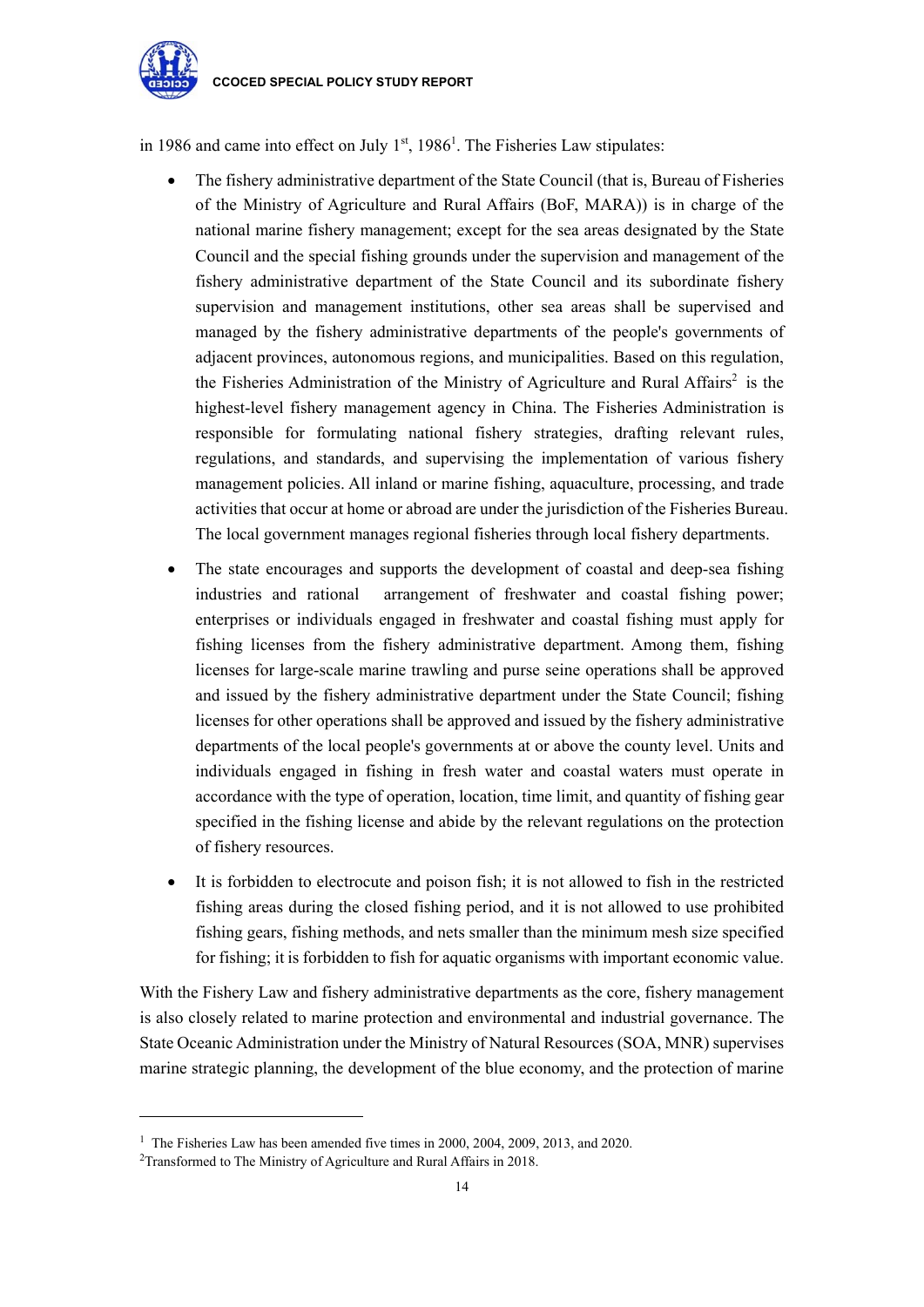

rights and interests. To promote sustainable use of marine resources, the government promotes a marine functional zoning system to optimize the layout of marine-related industries, especially to identify coastal and coastal areas that allow capture fisheries and mariculture. The impact of fisheries on the environment is supervised by the Marine Ecology and Environment Department under the Ministry of Ecology and Environment (MEED, MEE). The Department of Marine Ecology and Environment is responsible for organizing the formulation of the total emission control of various marine pollutants, supervising and implementing the pollutant discharge permit system, determining the pollution holding capacity of the ocean, and proposing total and concentration control targets for various major marine pollution sources. In addition, Bureau of Fisheries of the Ministry of Agriculture and Rural Affairs (BoF, MARA) and the National Development and Reform Commission also play important roles in China's fishery reform process.

### **2.2 Fishery management system based on the input control**

In order to use fishery resources more rationally and adjust the fishing intensity, China has established specific management systems for fishing vessels, fishing gear, fishing time, and regions under the guidance of the Fisheries Law. Such systems focus on avoiding unreasonable fishing methods and excessive investment in fishing capacity, thereby protecting the sustainable prosperity of fishery resources and the benign development of the fishing economy.

(1) Fishing gear management system

To effectively reduce the adverse effects of overfishing on living marine resources, China has enacted strict regulations controling the permitted fishing gear. To protect juvenile fish, juvenile shrimps, and juvenile crabs, China prohibits the use of fishing gear with mesh sizes smaller than the limits set by the national regulations. Issued by the then Ministry of Agriculture in 2003, "the notification on the implementation of marine fishing nets with a minimum mesh size of the system" clearly defines the newest mesh size of gill net for fishing pomfret, Japanese Spanish mackerel, hairtail, and Chinese herring and the size of the trawl nets used in different sea areas. Since 2009, a special survey of national fishing gear and fishing methods and the compilation of a catalog have been organized, and the "National Catalog of Marine Fishing Gear" has been completed, dividing all 85 types of marine fishing gear into three categories, including permitted (30 kinds), prohibited (13 kinds) and transitional (42 kinds), and sets the minimum mesh size, gear specifications, and the number of nets to carry by each boat, respectively.

In 2013, "notification on the implementation of the minimum mesh size system of permitted fishing gear and transitional fishing gear for marine fishing" was issued; since June  $1<sup>st</sup>$ , 2014, the system of permitted fishing gear and transitional minimum mesh size of fishing gear was fully implemented in the Bohai Yellow Sea, the East China Sea, and the South China Sea. On the other hand, China prohibits the use of fishing methods that destroy fishery resources such as electric fishing, explosive fishing, and poison fishing, and has issued specific notices on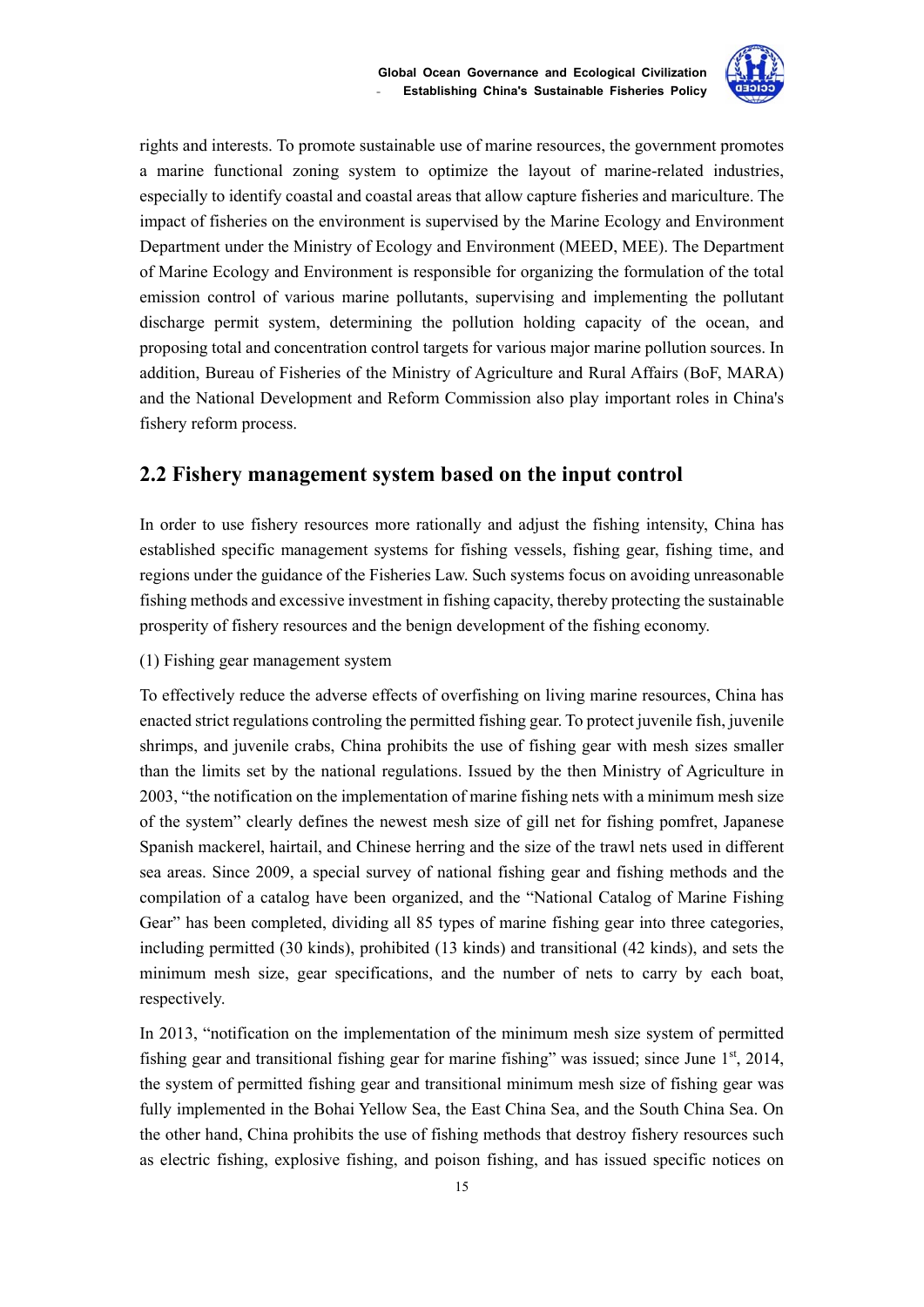

prohibited fishing gears for marine fishing. Based on existing national regulations, in 2014, the former Ministry of Agriculture further issued the "Notification on the prohibition of the use of Thirteen Kinds of Fishing Gear", such as Double-Ship Single-Piece Multi-Bag Trawling, which completely banned the use of thirteen kinds of fishing gear, such as Double-Ship Single-Piece Multi-Bag Trawling, in the Yellow Sea, the Bohai Sea, the East China Sea, and the South China Sea.

#### (2) Protection of aquatic germplasm resources

China first proposed the concept of aquatic germplasm resource protection zone in the "China Aquatic Biological Resources Conservation Action Program" in 2006. The third part of this outline requires the establishment of an aquatic germplasm conservation zone in the main breeding areas of aquatic germplasm resources with high economic value and genetic breeding value, and to develop appropriate management practices, strengthen and standardize the management of protected areas. Since 2007, China actively promotes the construction of aquatic germplasm resource conservation areas and in 2011 promulgated the "Interim Measures on Aquatic Germplasm Resources Conservation Area" in (hereinafter referred to as the "Interim Measures"), systemizing the establishment and management of aquatic germplasm resources of protected areas. The "Interim Measures" proposes to specify the key aquatic species specified by the state or local, unique aquatic germplasm resources, the original seeds of important aquaculture objects, and other species with high economic value and genetic breeding value. The main growth and breeding areas of aquatic germplasm resources shall be protected areas, and special protection periods shall be set for the key stages of their growth and breeding. During the special protection period, fishing, blasting operations, and other activities that may cause damage to the biological resources and ecological environment in the protection area are not allowed.

Up to 2021, China announced it has validated eleven groups of 535 state-level aquatic germplasm resource conservation zones in total. These protected areas can protect hundreds of national key protected fishery resources and key habitats such as spawning grounds, feeding grounds, overwintering grounds, migratory channels, etc., and initially constructed the protected area network of aquatic germplasm resources covering various sea areas and major inland rivers and lakes.

#### (3) Fishing licenses

To protect and rationally utilize fishery resources, adjust the fishing intensity, maintain production order, and protect the legitimate rights and interests of producers of fishing, the former State Fisheries Administration released the "Interim Provisions on Several Issues fishing license" in 1980 and began to implement a license system in July 1980. The "Fisheries Law" introduced in 1986 regulates that "Any unit or individual that intends to engage in inland water or coastal fishing must first apply to departments of fishery administration for fishing licenses. Units and individuals engaging in inland water and coastal fisheries must conduct their operations in accordance with their licenses concerning the types of operation, location, time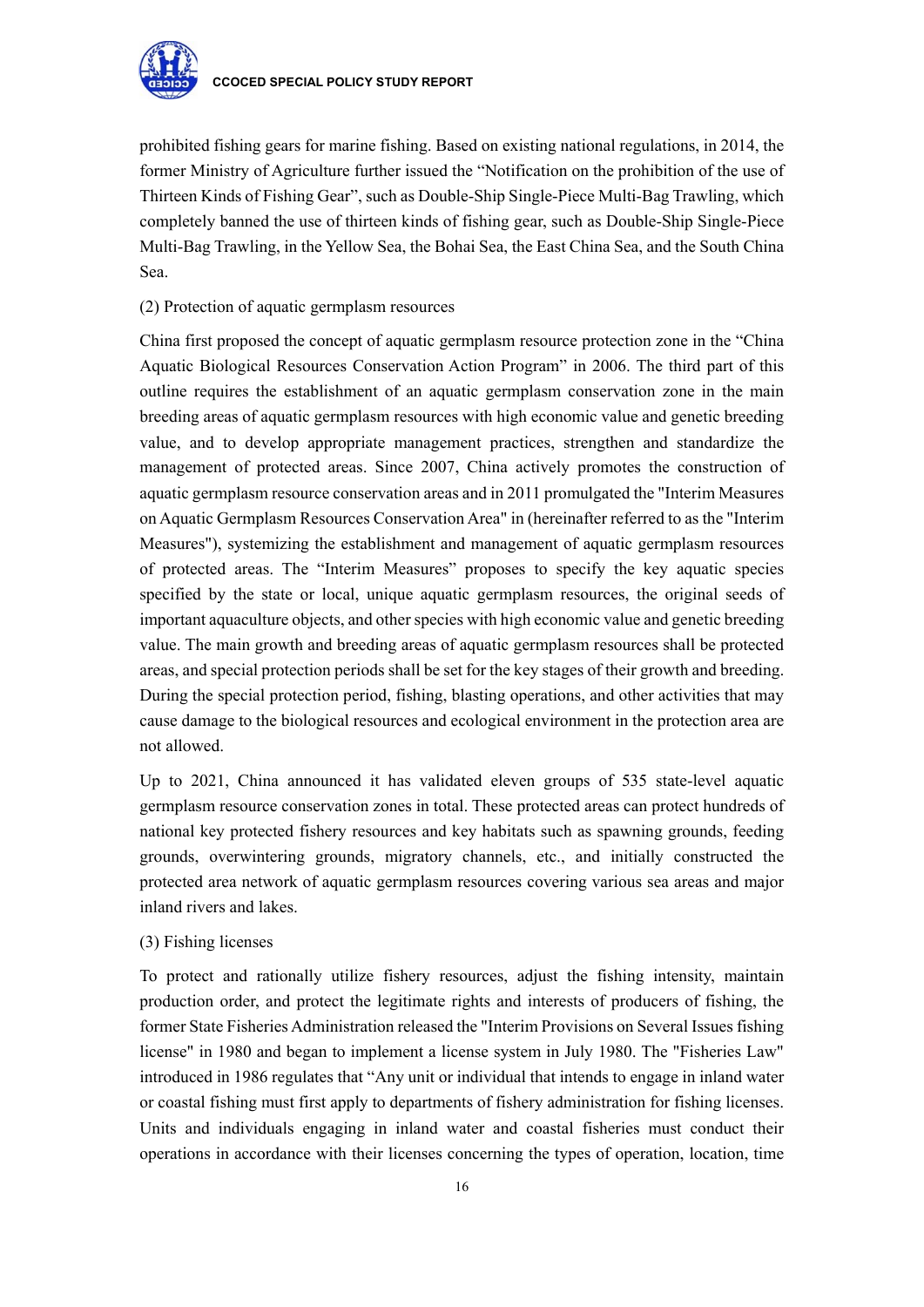

limits, and quantity of fishing gear, and they must also abide by the relevant regulations on the protection of fishery resources."

With the promulgation of the "Management Rules on Fishing Licenses" in 1989 and "Fishing Permit Regulations" (hereinafter referred to as the "Regulations") in 2002, China gradually established the fishery license system. According to the latest revision of the Regulations in 2019, China has implemented a total of eight types of fishing licenses. Marine fisheries, high seas fisheries, and inland fisheries fishing licenses are respectively applicable to fishing operations in the waters under the jurisdiction of China, high seas, and inland waters. Special (concession) fishing licenses are applicable to fishing operations in specific waters, specific times, or for specific species, or fishing operations that use specific fishing gear or fishing methods. The other four types of permits are used for temporary fishery operations, recreational fishery operations, fishery operations conducted by foreign vessels in waters under the jurisdiction of China, and auxiliary fishing vessel operations.

#### (4) Fishing season closure in summer

China's seasonal moratorium system first began in 1980. The former State Fisheries Administration in 1980 and 1981 issued the "Notice of Collective Trawlers Fishing Moratorium and the Joint Inspection of the Proportion of Young Fish in the State-run Fishing Vessel" and "Provisional Regulations on the Protection of the Aquatic Resources of the East Sea and Yellow Sea Area", which requires a two-month moratorium on collective trawlers in the Yellow Sea area from July to August each year, and a four-month moratorium on collective trawlers in the East China Sea from July to October. Since then, China has continuously adjusted the scope, period, and specific requirements of the fishing moratorium according to the endowment of fishery resources and production conditions. As of 1999, China's fishing moratorium system has covered the Bohai Sea, Yellow Sea, East China Sea, and South China Sea (not including latitude 12° south of the Sea). The fishing moratorium system implemented in 2007 is called by Chinese "the strictest regulations in history " of the fishing moratorium. The system put fishing start time advanced to May  $1<sup>st</sup>$  and extend the moratorium period 1 month, keeping the pressure crackdown situation for fishing violations. During the annual fishing moratorium in 2017, there were a total of 7,427 cases of prosecuting illegal, 10343 people involved, of which involved 1,369 were transferred to judicial processes. More than 7,000 "Sanwu" ships and more than  $400,000$  extreme nets were cleaned up and banned<sup>1</sup>.

#### (5) Dual control of fishing boats

1

In order to control fishing intensity and conserve and rationally utilize marine resources, China has started to strengthen the total amount control of marine fishing intensity since the Eighth Five-Year Plan and the Ninth Five-Year Plan and implemented the dual control of fishing boats. Subsequently, in 1999 and 2000, the "zero growth" and "negative growth" policies were

<sup>1</sup> http://www.cjyzbgs.moa.gov.cn/gdxw/201904/t20190428\_6220380.htm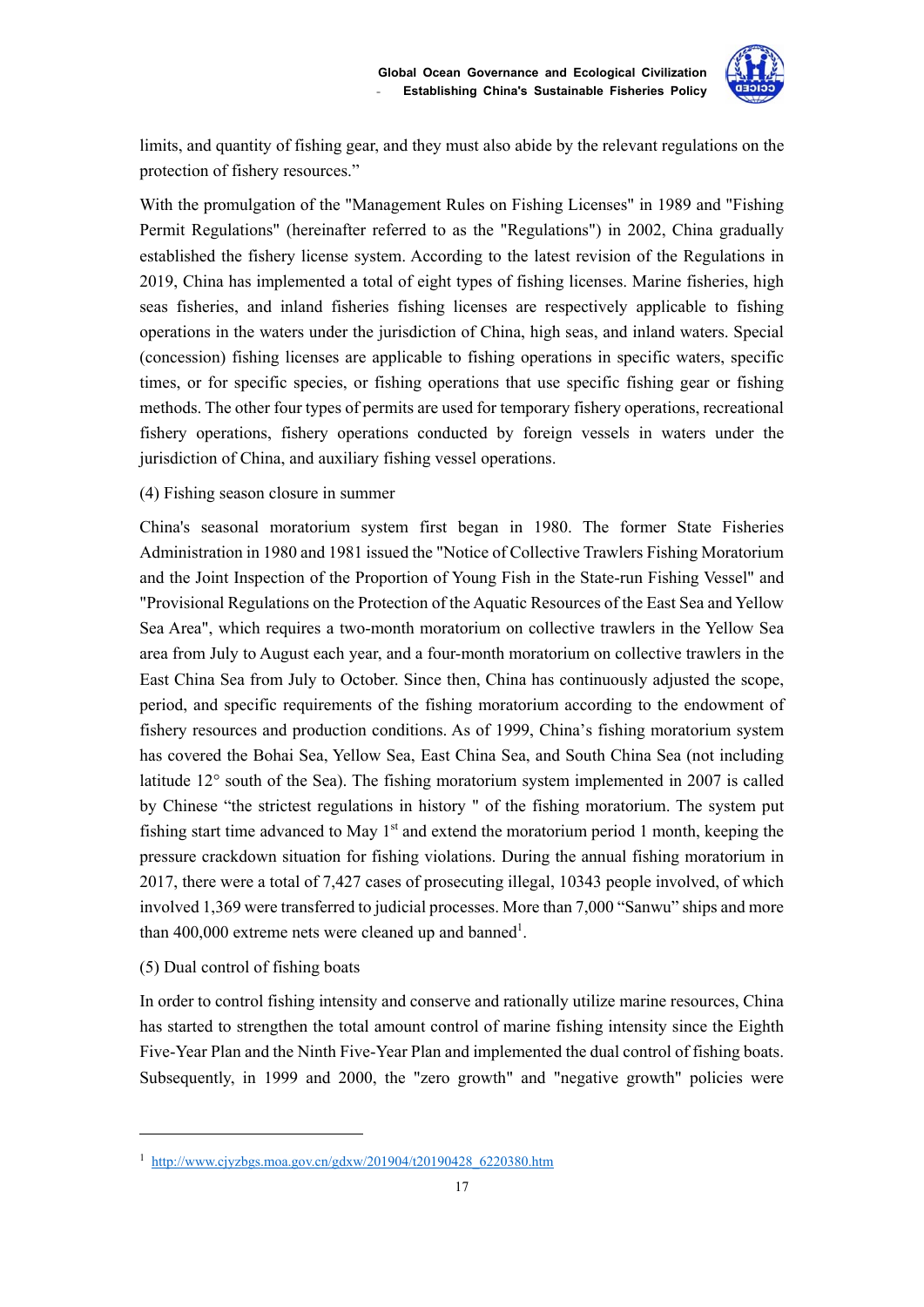

introduced for marine fisheries. The dual control of fishing vessels sets a clear control target for the number of vessels and power of marine fishing vessels nationwide. For example, the "Views on Implementing Marine Fishing Vessel Control System in 2003-2010" proposed that the number of national marine capture fisheries boats and power would be within 193,000 and 1,142.7 kW in 2010. However, affected by factors such as employment pressure in coastal areas, subsidies for conversion of fishermen, and unmatched fishing employment policies, the effect of the implementation of the dual control system for fishing vessels is not satisfactory. In 2010 there were still 205,000 coastal fishing vessels in China.

To solve this dilemma, China reiterated the goal of dual control of fishing vessels in 2010 during the 12<sup>th</sup> Five-Year Plan period and issued Several Opinions on Promoting the Sustainable and Healthy Development of Marine Fisheries in 2013, emphasizing the strict execution of marine fishing moratorium, fishing access, aquatic germplasm resources protection system at the same time, in particular, to clarify pilot of coastal fishing quotas, strict control of the coastal fishing intensity, and to improve its marine fishing vessels control system, and gradually reduce the number of fishing vessels and total power. On this basis, the former Ministry of Agriculture issued the Notice on Further Strengthening the Control of Domestic Fishing Vessels and Implementing the Total Management of Marine Fishery Resources in 2017, with a view to further improving the scientific and refined level of utilization and management of marine fishery resources. The Notice requires reducing 20,000 marine fishing motorboats and 1.5 million kW power, reducing domestic marine capture production to less than 10 million tons by 2020. As mentioned above, the number of China's marine fishing vessels has been decreasing since 2013 and has dropped to 147,000 ships in 2019.

## **2.3 China's fishing quota pilot**

To strengthen the total marine fishery resource control, the Ministry of Agriculture and Rural Affairs started total allowable catch (TAC) pilots in 2017 in Zhejiang and Shandong provinces and in 2018 extended the range to Liaoning, Fujian, and Guangdong provinces. Relying on the special fishing license system during the fishing moratorium period, these 9 coastal provinces (municipalities) have been carrying out the quotas experimentally, as shown in Table 3.

Although the species, distribution methods, and specific requirements of these TAC pilot projects are different, they still have many similarities. First, almost all pilots use special fishing licenses to limit the total catch under TAC, while special licenses regulate the fishing time, waters, and species for fishermen. Second, most of the pilots began from single-species quotas. Although the pilots in Fujian involve four different types of *Portunus* crabs, they are not treated differently during the quota allocation and monitoring process. Third, most of the pilot projects have improved catch monitoring by implementing fishing logs, fishery observers, and fishing quota early warning systems.

These pilots not only actively accumulated significant experience in implementing TAC systems for its deployment nationwide, but also identified the potential problems and obstacles.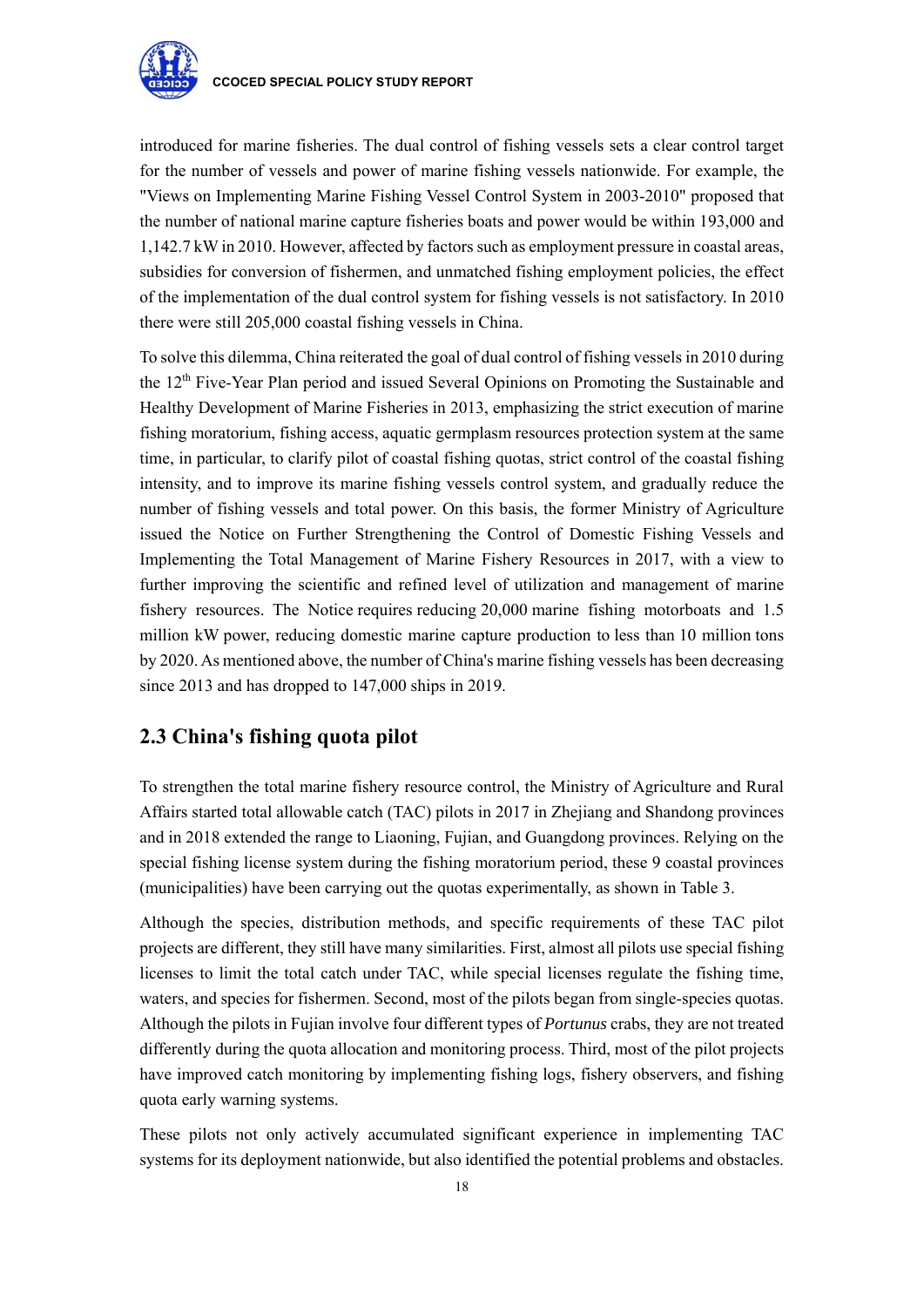

| Province            | Launc<br>h year | Species                                                                                                                                                       | Pilot waters                          | Quota Allocation                                                                                                                                 |
|---------------------|-----------------|---------------------------------------------------------------------------------------------------------------------------------------------------------------|---------------------------------------|--------------------------------------------------------------------------------------------------------------------------------------------------|
| Shandong            | 2017            | Jellyfish                                                                                                                                                     | Laizhou Bay                           | Olympic-style free<br>competition fishing                                                                                                        |
| Zhejiang            | 2017            | Portunus trituberculatus                                                                                                                                      | Linhai, Sanmen<br>(Zhebei<br>Fishery) | Assigned to the<br>cooperatives, the<br>cooperatives manage<br>themselves                                                                        |
| Liaoning            | 2018            | Prawns                                                                                                                                                        | Pulandian                             | Individual Vessel Quota<br>(IVQ)                                                                                                                 |
| Fujian              | 2018            | Red Star Portunus Crab<br>(Portunus sanguinolentus),<br>Sword-holding Crabs<br>(Amphitrite gladiator),<br>distant water portunus,<br>Portunus trituberculatus | Xia Zhang sea<br>area                 | Olympic-style free<br>competition fishing                                                                                                        |
| Guangdong           | 2018            | Smooth river blue clam<br>(Potamocorbula laevis),<br>loose pattern cherry<br>blossom<br>Clam (Tellina virgata<br>Linnaeus), white blue clam                   | Zhujiang Kou                          | <b>IVQ</b>                                                                                                                                       |
| Hebei               | 2019            | Jellyfish                                                                                                                                                     | Tangshan,<br>Cangzhou                 | IVQ <sup>1</sup>                                                                                                                                 |
| Jiangsu             | 2019            | Jellyfish                                                                                                                                                     | Yancheng,<br>Nantong,<br>Qidong       |                                                                                                                                                  |
| Shanghai<br>Guangxi | 2019<br>2020    | Jellyfish<br>Portunus                                                                                                                                         | Hangzhou Bay<br>Qinzhou               | IVQ <sup>2</sup><br><b>IVQ</b><br>20 pilot fishing boats,<br>with an average quota of<br>600 kg per boat during<br>the pilot period <sup>3</sup> |

#### **Table 3 Basic situation of China's quota fishing pilot**

First China's fishery resources survey and basic evaluation have deficiencies and it is difficult to offer a clear basis catch for TAC. The determination of the upper limit of fishing depends on the status of fishery resources and its ability to maintain stable populations. However, due to the lack of survey data, the existing pilots mainly set the upper limit of fishing based on the historical catch and trade volume in the last two to five years. Although China began marine fishery resource assessment as early as the 1950s, the assessment focuses on the entire waters, rather than specific species. The lack of systematic data basis for fishing species made it difficult to determine the quotas of the total catch limit. In addition, artificial enhancement of fishery resources, which has become popular in recent years, would further increase the difficulty of evaluation.

<u>.</u>

<sup>&</sup>lt;sup>1</sup> TAC policy in Hebei

<sup>2</sup> TAC policy in Shanghai

<sup>&</sup>lt;sup>3</sup> TAC policy in Qinzhou sea water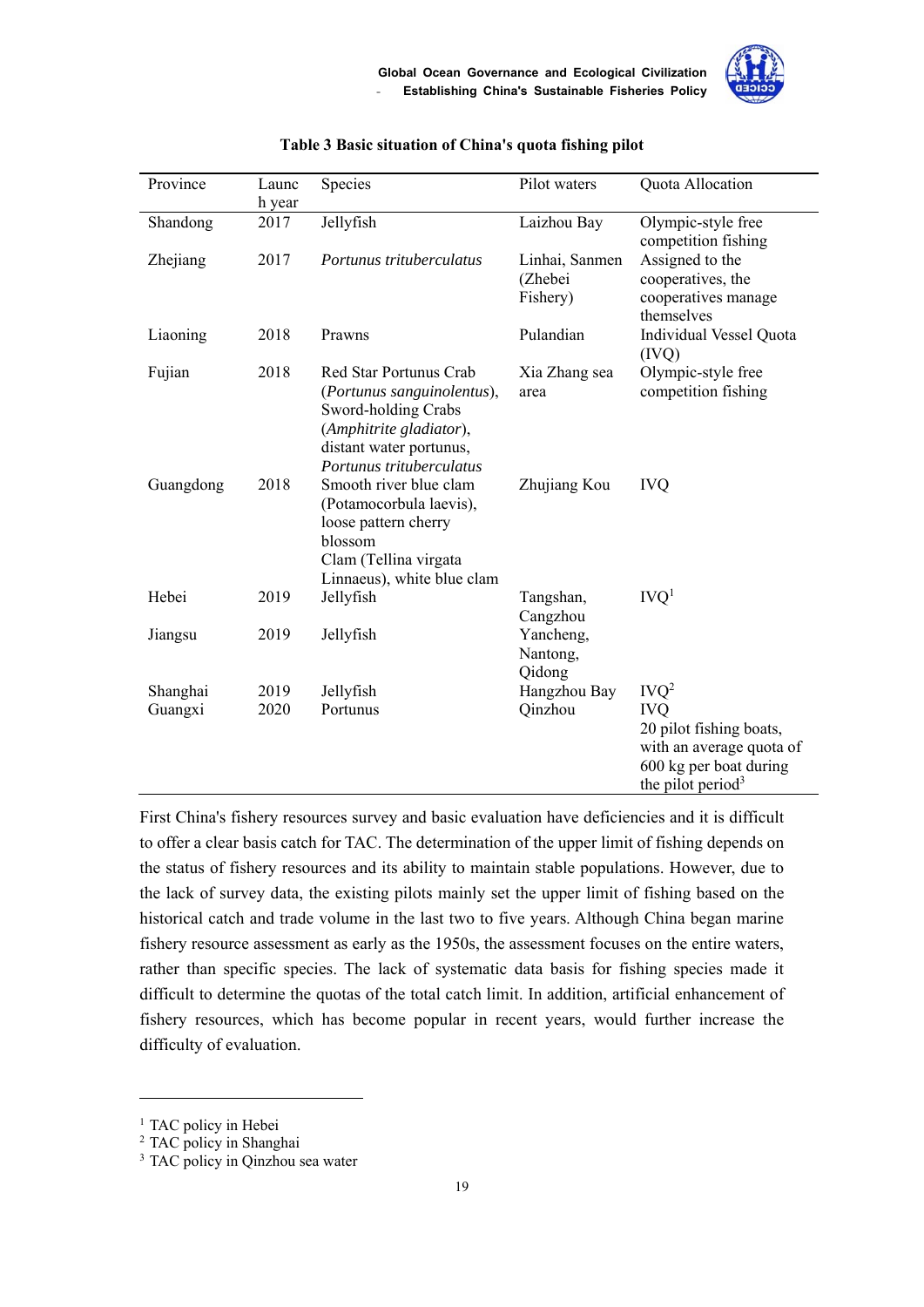

Second, the pilots have not yet established a real-time, accurate, and efficient capture and monitoring system. The existing fishing log management reporting system mainly relies on self-reporting and lacks external verification and confirmation. The associated fixed-point landing transactions can complement each other with the fishing log of the fishing boat. However, during the transportation of catch, the catches from multiple fishing boats are often mixed, and it is difficult to distinguish the sources. To improve the effectiveness of catch monitoring, Shandong, Zhejiang, and Liaoning have all piloted fishery observer systems, but the effectiveness of this method and its implication on fishery costs are still uncertain.

Third, because the majority of China's fisheries have a characteristic of multipe fish species, it is difficult for the main pilot work at this stage to focus on a single species to gain experience for the TAC across the country. In addition, with the expansion of the scope of TAC control, if the exclusiveness of fishing in the controlled waters and possible cross-regional fishery management issues are guaranteed, it will be an important challenge that will be faced in the development of the TAC system in the future.

Finally, the legal basis for the implementation of TAC in China is still not solid. Although the revised "Fisheries Law" in 2000 has put forward the implementation of the fishing quota system, the relevant supporting documents have not been published. The specified regulations on log management of fishing, boat inspection, and designated transaction mechanisms are still missing. In addition, although China has defined fishing licenses as a kind of property right, according to the "Fishing License Management Regulations", the Ministry of Agriculture still prohibits the transfer and trading of fishing licenses. This limitation will affect the further development of the Individual Transferable Quota (ITQ) system in the future in China.

For the more detailed description of the pilot implementation of China, Box 4 and Box 5 quote Zhao's (2020) master thesis "A study on the implementation of quota system of China's marine fisheries", which gives an overview of the work carried out and the problems encountered during the trial of quota fishing in Zhejiang Province and Fujian Province

#### Box 4: Portunus trituberculatus fishery in the northern Zhejiang fishery

#### **1. Preliminary preparations for the pilot**

#### 1) Fish species selection

Taking into account the simplicity and feasibility in developing and implementing the quota pilot, the species chosen by Zhejiang Province was *Portunus trituberculatus*. The longitude of pilot waters is 122°30' to 123°, and the latitude is 30° to 31°, which is the fishing waters of specific projects of the northern Zhejiang crab fishing grounds under the jurisdiction of Zhejiang Province. The duration for this pilot was 16 September,  $2017 - 31$  March, 2018. The life cycle of *P. trituberculatus* is short, its fishing season is relatively fixed (the main fishing season is Oct - Jan), and it is an important species of high economic value in the East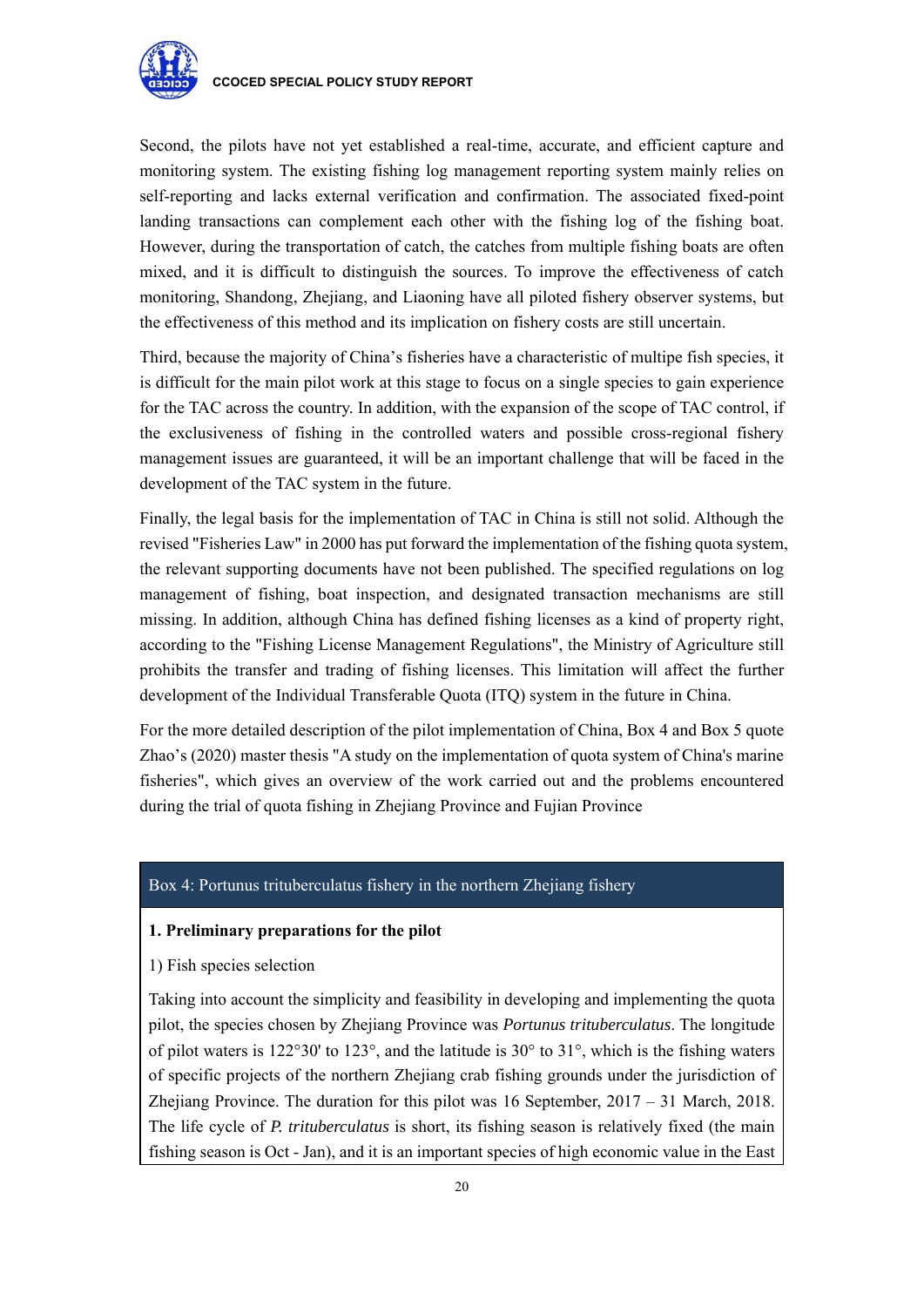

China Sea; moreover, the pilot area is in the protected areas for Zhejiang crab conservation. Therefore, it will be relatively easy to select the *P. trituberculatus* fishery in the northern Zhejiang fishing ground for pilot projects in the early stage of the fishing quota trial.

2) Determine the fishing subject

The fishing boats participating in the pilot fishing boats adopt the method of independent application for public screening. The fishing boats applying for the special fishing license for Portunus crabs must meet the following conditions: the applicant must hold a "marine fishery fishing license"; the fishing boat must be a fixed gillnet fishing boat; the applicant must have household registration certificates or identity certificates in Linhai or Sanmen; fishing vessels applying for special fishing across regions must provide long-term operating certificates in the waters; fishing vessels applying for fishing vessels must have complete certificates and no illegal production activities in the previous year. After the final review, a total of 108 fishing vessels in Linhai and Sanmen participated in the pilot, including 93 fishing and production vessels and 15 auxiliary transport vessels.

#### 3 ) Formulate TAC

The Zhejiang Institute of Marine Fisheries has conducted investigations and monitoring of the resources in the pilot waters. Together with the Zhejiang Ocean and Fisheries Bureau, based on the number of fishing vessels and fishing output from 2011 to 2016 (data provided by the cooperatives where the pilot fishing vessels are located), combined with other relevant information from fishery management experience, it was finally determined that the TAC of Portunus trituberculatus in the pilot waters in 2017 was 3,200 tons.

#### **2. Allocation of fishing quota**

The allocation of TAC in Northern Zhejiang fishing of trituberculatus used quota groups. Pilot vessels were divided into 3 cooperatives (Linhai 2, Sanmen 1). According to the principles of fairness, impartiality, and openness, the Taizhou Municipal Bureau of Oceanography allocated TAC to cooperatives based on historical operations. Among them, the Sanmen Cooperative was 500 tons, and the two Linhai cooperatives were 1,800 tons and 900 tons respectively. After the quotas are allocated to cooperatives, how to use them in the specific cooperatives was independently planned by the cooperatives.

#### **3. Supervision and management of fishing quota**

To better monitor the completion of quotas, the following six systems have been formulated: (1) A fixed-point transaction system: fishing vessels must go to designated fishing ports onshore or conduct fishing transactions with designated fishing vessels at sea, and record the catch; (2) The fishing log system adopts the " paper + electronic " fishing log double report. Fishing vessels must truthfully record the catch in the paper fishing log and report the catch using the electronic fishing log APP in time; (3) Incoming fishing notification system: the fishing vessel entering the fishing must notify the cooperative where it is located. The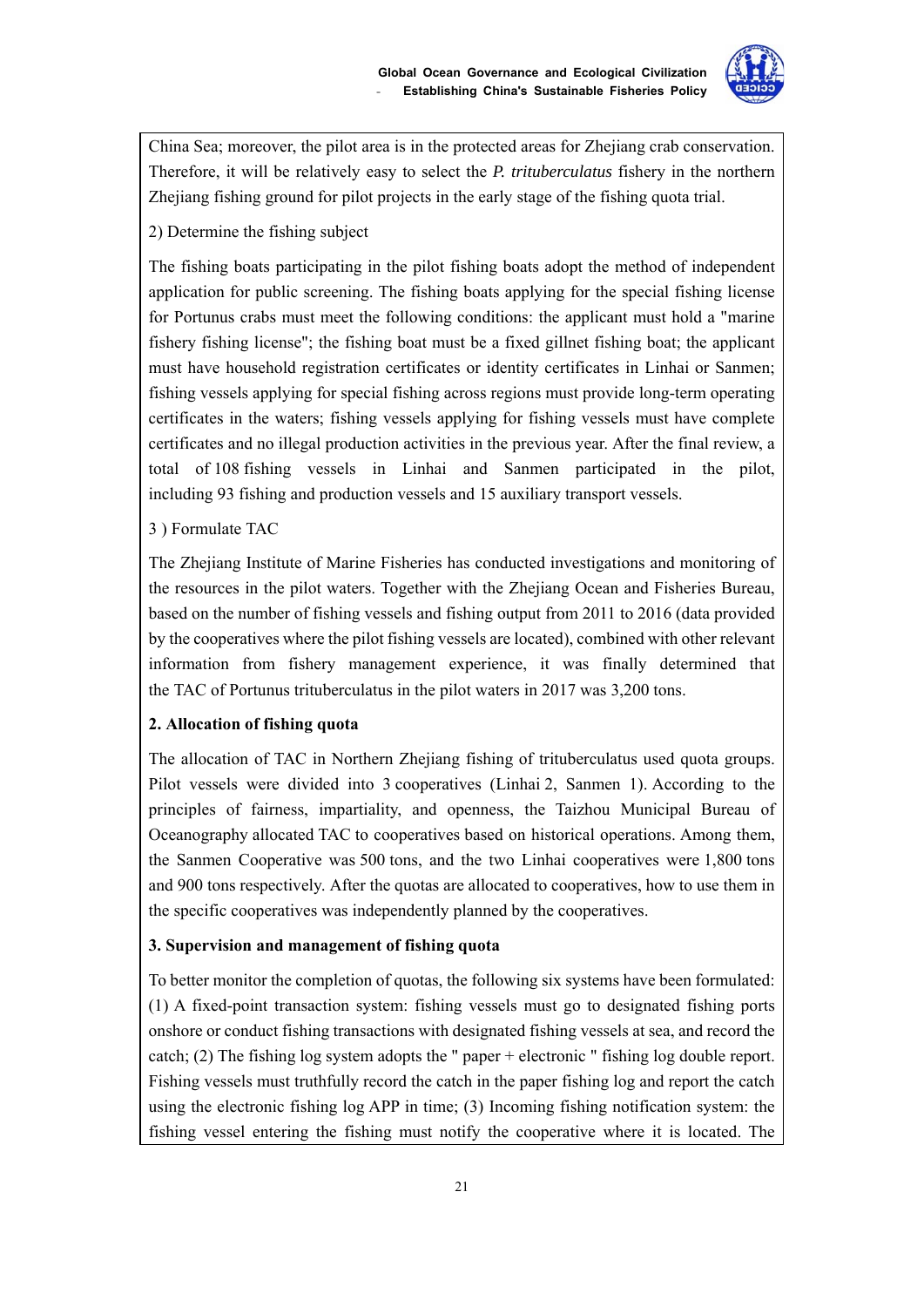

notification content mainly includes the entry or exit of the fishing ground during each voyage, the daily position of the boat and the reprinting of the catch trade, etc.; (4) Observer system: the first to implement the maritime observer system, each voyage appoints 2 observers to go to sea to observe and record marine production, transaction reprinting, etc.; (5) Supervision system: fishing vessels implement grid management, and fishing vessels uniform special numbering, carry out joint maritime law enforcement at the provincial, municipal, and county levels during the pilot period, and conduct regular inspections and surprise inspections of pilot fishing vessels; (6) a reward and punishment system: the pilotset up subsidy funds for fishing vessels and encouraged fishermen to consciously abide by relevant management regulations. For violations, the corresponding subsidy or quota will be deducted.

According to the survey, north of Zhejiang fishery catches during the pilot for trituberculatus fishing quota was 1,612 tons which was 50.39% of the annual TAC; the actual production time was October 1st, 2017 to January 15th, 2018, shorter than the planned pilot time. In addition, in the process of quota supervision, the implementation effect of some systems is not satisfactory: affected by the quality of fishermen, maritime signal problems, etc., the completion rate of electronic fishing logs is not high, and paper fishing logs also have nonreporting and false reports. There is a big difference between the paper and electronic fishing log data. The transactions of supporting fishing vessels is made at sea, but it is difficult to supervise, and there is a phenomenon of "the highest bidder wins"; and the level of rewards and punishments is not enough to deter the occurrence of violations.

#### Box 5: Quota pilot for Portunus in the Xiazhang waters of Fujian Province

#### **1. Preliminary preparation**

#### 1 ) Fish species selection

After considering the characteristics of its fishery resources and the status of fishing operations, Fujian Province finally selected the Xiazhang waters after many comparisons, investigations, and studies (specifically located in the 282 fishing area and 283 fishing area within the line of the machine wheel bottom trawling prohibited fishing zone in Fujian jurisdictional waters) as the 2018 annual catch quota pilot waters; the pilot time is from August  $1<sup>st</sup>$ , 2018 to April 30<sup>th</sup>, 2019; the pilot species was Portunus, but in fact was a mix of four varieties, including Gazami crab, Red swimming crab, Blue swimming crab, and Three spot swimming crab. The portunus has a short life cycle, fast growth, and a large amount of resource replenishment. The Xiazhang sea area is also considered to be one of the main fishing grounds for the swimming crab. Zhangzhou, one of the main swimming crab fishing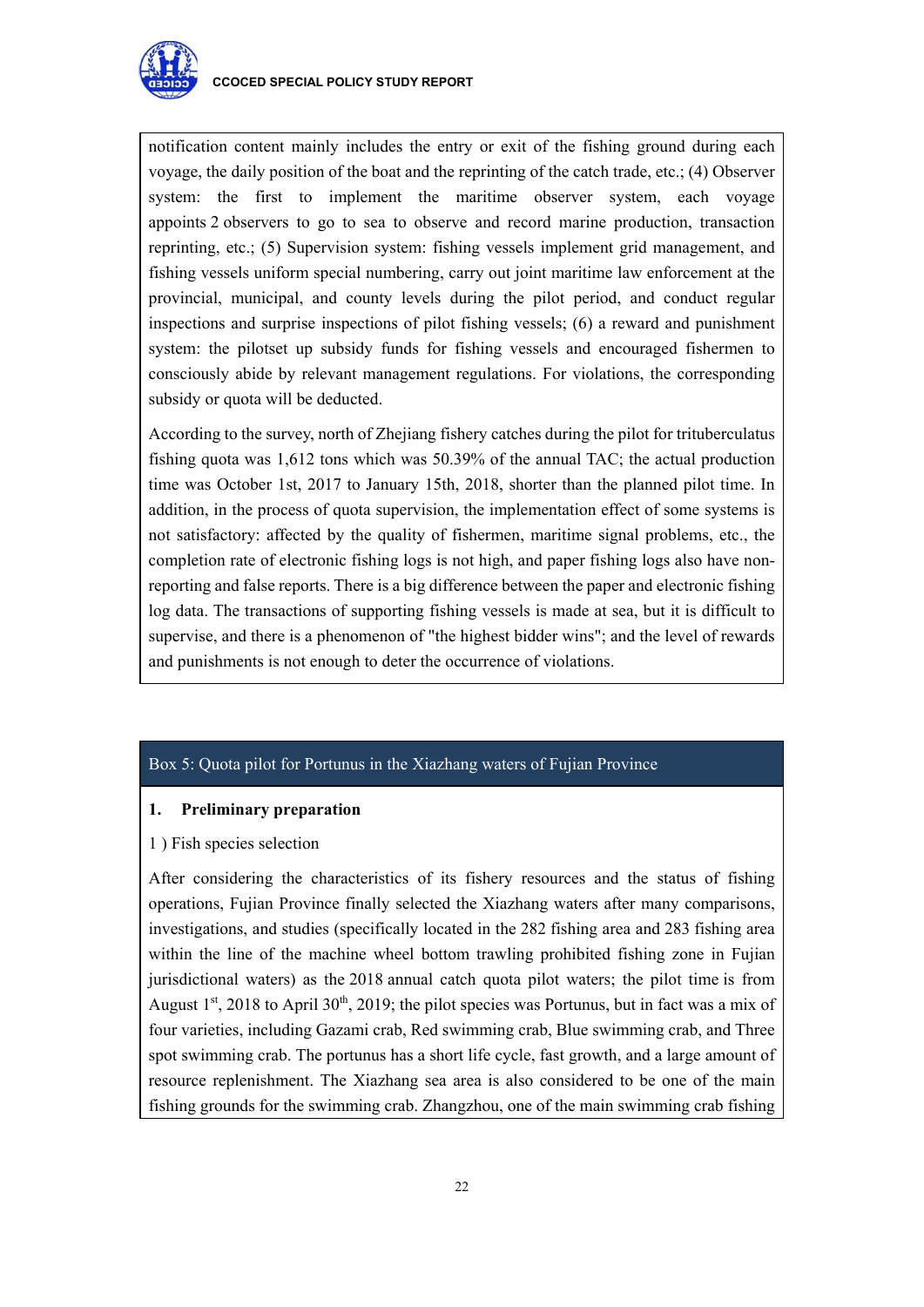

and trading centers in China, is also located here. The development of the quota system provides a certain degree of convenience.

2 ) Determine the fishing subject

Cage pot fishing gear mainly uses bait to catch crabs. It is currently the most effective type of fishing operation that utilizes crab resources. According to the survey of relevant projects in Fujian Province, among the catches of cage pot operations in the Xia-Zhang sea area, the output of portunus has reached 50%, so the pilot special fishing vessel operation method is designated as cage operation. Fishing boats must make an independent application in advance, and only those who meet the conditions (type of cage pot operation, local household registration, etc.) can be eligible for special fishing. In the end, 106 caged fishing boats in Longhai were approved to have pilot fishing qualifications. The Longhai Municipal Bureau of Oceans and Fisheries issued a unified fishing quota special fishing license and fishing vessel flags and stipulated that fishing operations must be carried out during the pilot period with special permits and flags.

#### 3 ) Develop TAC

<u>.</u>

The Fujian Fisheries Research Institute conducted a survey on the annual catches of the fishing boats used to catch portunus. According to the relevant catch data from 2013 to 2017, the maximum sustainable yield  $(MSY)^1$  was estimated using mathematical models. MSY is a term for resource management, meaning to maximize the output of certain living resources without affecting the sustainable use of them. At the same time, combined with some social surveys carried out on the shore, taking into account factors such as biology and ecological safety, it was finally determined that the TAC of portunus in 2018 was 400 tons.

#### **2. Allocation of fishing quotas**

During the pilot period, the fishing quota of portunus was not allocated to fishing boats, but the Olympic-style free competition fishing method was used to use the fishing quota within the TAC total control. During the pilot period, fishing vessels participating in the pilot were free to catch, but the relevant management personnel had to record daily catch statistics for all vessels. When all fishing vessels's catch totaled 95% of TAC, it issued fishing vessels quota warnings and no longer allowed fishing vessels to leave the port for production. When the TAC quota was reached, all production fishing vessels were immediately recalled.

#### **3. Supervision and management of fishing quotas**

<sup>&</sup>lt;sup>1</sup> Maximum Sustainable Yield (MSY) is defined as the highest average catch that can be continuously taken from an exploited population, or stock, under average environmental conditions. MSY is based on the ecological concept of sigmoid population growth toward the carrying capacity of the ecosystem for the respective species. The surplus in numbers and biomass produced for population growth can be caught sustainably and reaches a maximum (MSY) at intermediate population size. (Tsikliras & Froese, Encyclopedia of Ecology, 2019)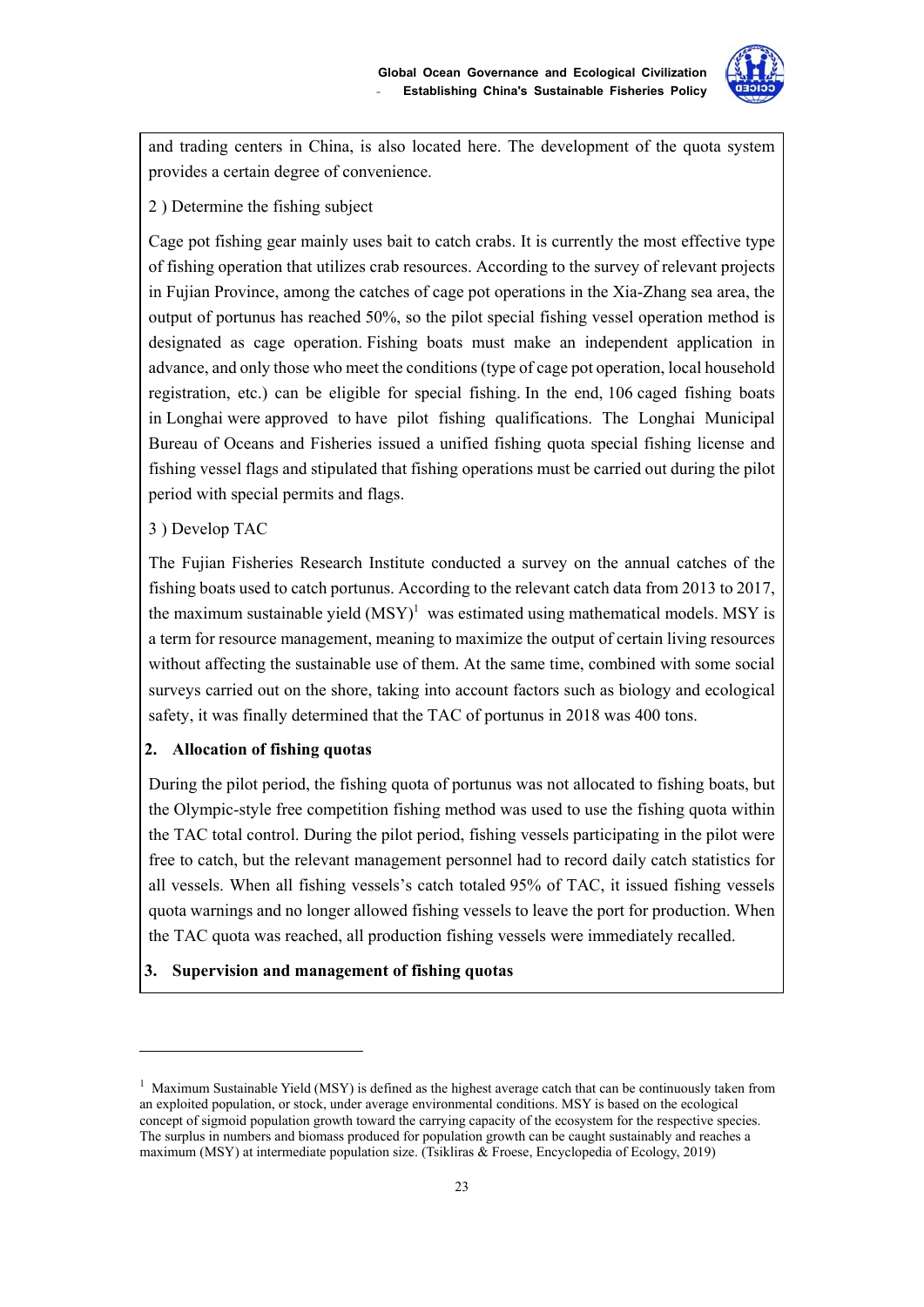

During the pilot period, the management department took the following measures to monitor the implementation of quotas: (1) The fishing log system requires the use of paper fishing logs and electronic fishing logs to report on the fishing production status at the same time. Fishermen must fill in the report truthfully and report it every voyage; (2) In the fixed-point trading system, the fishery authority has designated three fishing ports as trading places in advance and requires all pilot fishing boats to trade in these three places and record the trading situation at the same time; (3) Law enforcement cruise: during the pilot period, the fishery authority organized special law enforcement actions to investigate and deal with production fishing vessels that have violated regulations.

However, according to field investigations, the results of theTAC portunus pilot in Fujian Province in 2018 were not satisfactory. The main points are as follows: (1) The prerequisites for fishing restrictions were not guaranteed. During the pilot period, the fishing boats were mixed and there were vessels from Longhai, Dongshan, and Quanzhou, and there are also gillnets and trawl operations. Although 106 cage fishing boats have applied to participate in the fishing quota pilot, during this period only a few of 20 were operating, and according to the local cage fishermen report the yield of gillnets is higher than theirs, which has caused great inconvenience to quota supervision; (2) fixed-point trading has not been implemented. Although there are designated special fishing ports and auxiliary ships for trading in advance, the fishermen are still in the state of autonomous trading in the actual process; (3) The fishing logs were not properly completed and the reporting was not timely. The electronic log entry rate was very low, according to comparison of the output data from two monitoring vessels. The authenticity of fishing log data reported by the fishermen needs to be studied; (4) Law enforcement in the sea is difficult. The pilot sea areas involve Xiamen, Zhangzhou, Haichang, Longhai, and other areas, and the law enforcement power of a single department is weak.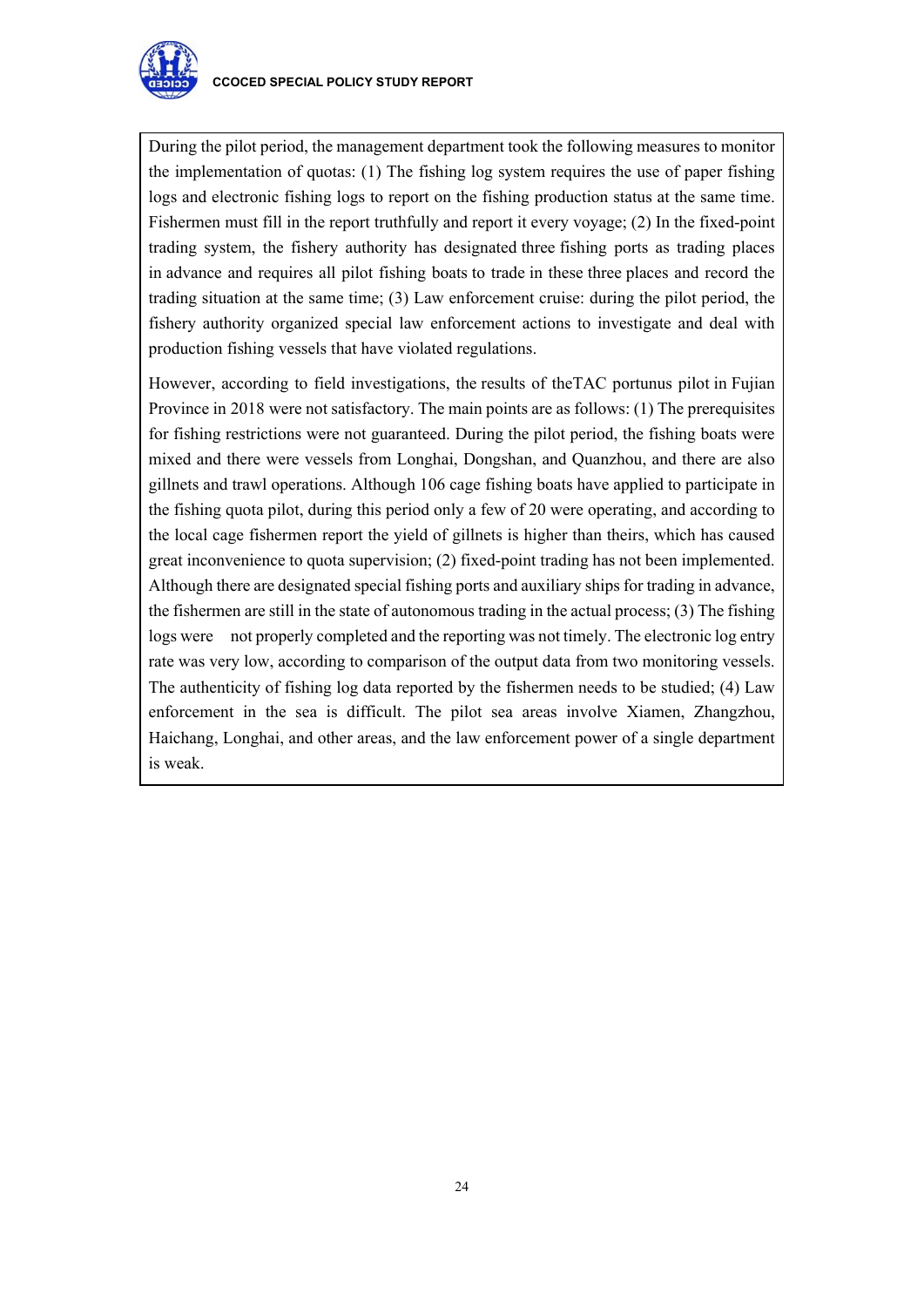

# **3. The institutional framework of China's marine ecological economy**

# **3.1 Marine protected areas and ecological red lines**

A marine reserve is a representative marine or coastal natural zone designated for special protection by a country or a social organization to protect marine natural resources and the ecological environment. It is one of the measures to protect marine biodiversity and prevent the deterioration of the marine ecological environment. The earliest construction of marine reserves in China can be traced back to the Snake Island Nature Reserve designated in 1963. The former State Oceanic Administration formulated the "Outline for the Construction of Marine Nature Reserves" in 1988, and established the first batch of marine nature reserves with the approval of the State Council in 1990. According to different protection objects, marine reserves can be roughly divided into marine ecosystem protection areas, endangered rare species protection areas, natural historical relics protection areas, special natural landscape protection areas, and marine environmental protection areas, etc. (GB/T 17504-1998). Marine nature reserves are managed at national and local levels. National marine nature reserves established with the approval of the State Council refer to marine nature reserves with significant domestic and international influence as well as significant scientific research and protection value. Local marine nature reserves refer to marine nature reserves which have great influence in the local area, have important scientific research value and certain protection value, and are established with the approval of the people's governments of coastal provinces, autonomous regions, and municipalities directly under the Central Government.

As of 2020, 271 marine nature reserves of various types have been established in the waters under China's jurisdiction, with protected areas of about 124 thousand  $km<sup>2</sup>$  and a 4.1% coverage of the coastal ocean areas under China's jurisdiction. The protection targets include rare and endangered marine biological species including dugongs, harbor seals, and Chinese white dolphins; typical ecosystems such as mangroves, coral reefs, coastal wetlands; marine natural historical sites, etc. All the eleven coastal provinces, autonomous regions, and municipalities have marine nature reserves, and a network system of marine nature reserves has been initially formed. Since 2018, China has integrated marine protected areas into the natural reserve construction system with national parks as the main body.

However, China's current marine protected area management system still has certain limitations. First of all, despite the relatively large number of protected areas, they account for only 4.1% of China's total ocean area, which is lower than the 10% target set by the Convention On Biological Diversity and the target of "5% of the coastal ocean under China's jurisdiction being protected by 2020" set by the National Marine Major Function Zone Planning  $(2015)^{1}$ . Second,

1

<sup>&</sup>lt;sup>1</sup> The State Council, 2015. National Marine Major Function Zone Planning. http://www.gov.cn/zhengce/content/2015-08/20/content\_10107.htm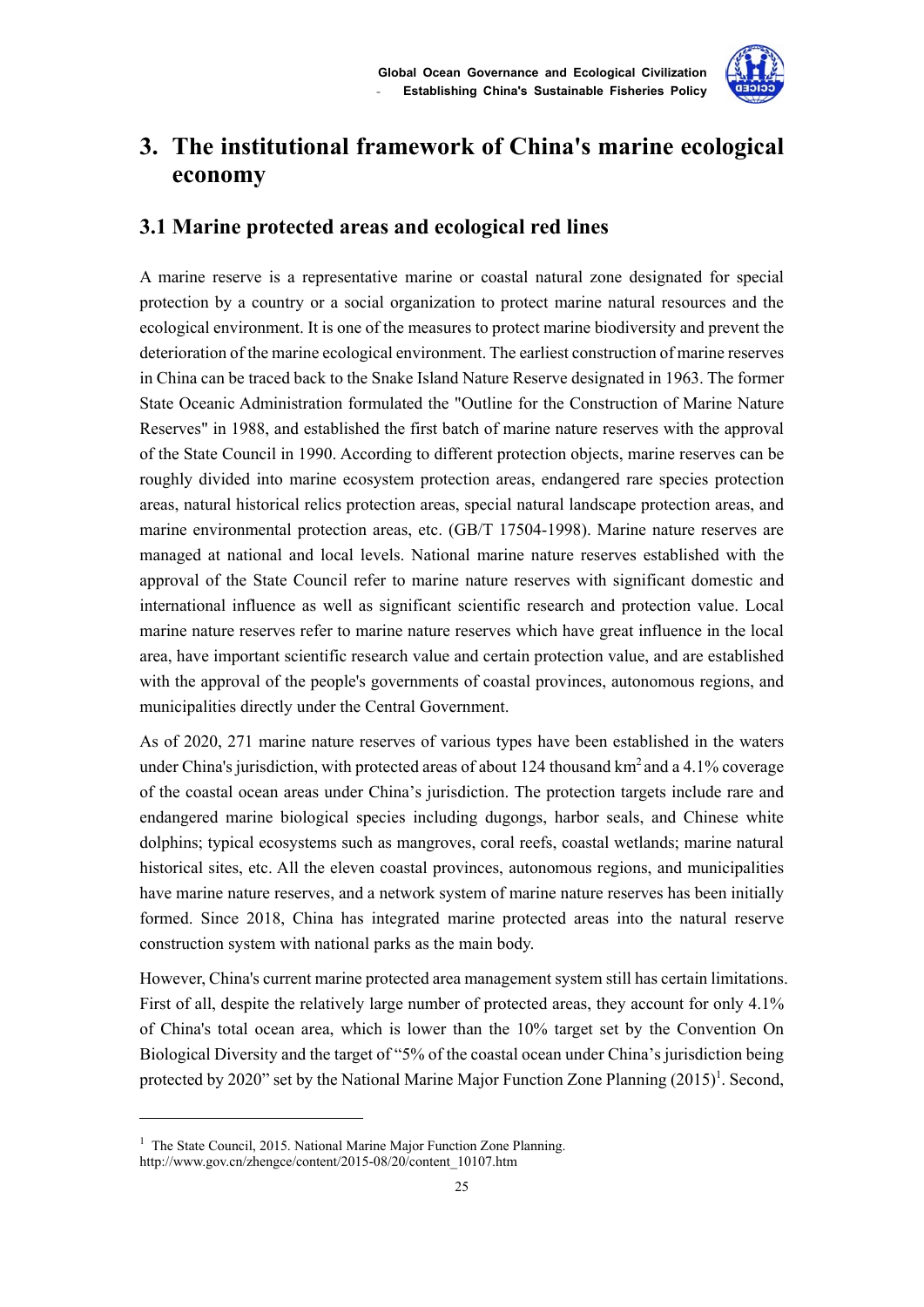

#### **CCOCED SPECIAL POLICY STUDY REPORT**

in the absence of top-level coordination, the distribution of many marine protected areas is inconsistent with the priority areas identified in the National Biodiversity Strategy and Action Plan, and the protective effect is poor. Third, the delineation of existing protected areas has not yet fully considered the connectivity of the ocean and the differences in the utilization of different habitats by organisms. The ocean has high mobility and connectivity, which determines that many marine organisms have a relatively large range of movements, and there are many types of river-sea migration. Organisms may use different types of habitats at different stages of their life history, and their spawning grounds, nursery grounds, and feeding grounds may be distributed in different waters such as estuaries, seagrass beds, mangroves, and tidal flats. If only part of these areas are protected, it means that only part of the life history stage is protected, and the goal of comprehensive protection of marine life and ecosystems cannot be achieved. Therefore, only by setting up protected areas with appropriate and sufficient area and scope can the purpose of continuation and expansion of the protected populations be achieved.

To strengthen the protection of marine ecosystems, the former State Oceanic Administration has integrated marine protected areas and aquatic genetic resource reserves, and delineated the Red Line of Marine Ecological Protection (red-lining) under the framework of marine functional zoning. The Red-line is the bottom line of marine ecological security. By delimiting important marine ecological function areas, ecologically sensitive areas, and ecologically fragile areas as the key control areas, it strictly controls the space boundaries and management boundaries in terms of natural ecological service functions, environmental quality and safety, and natural resource utilization, in order to maintain marine ecological functions, environmental quality and safety, and the sustainable use of natural resources, and to promote the balanced development of economy, society, and the environment. Red-lining is an important institutional innovation for environmental protection in China.

The red-line protection is essential to the health of the marine ecosystems. The red line includes marine aquatic genetic resource reserves, special marine reserves, important coastal wetlands (such as mangroves, coral reefs, and seagrass beds), islands, natural landscapes, historical and cultural relics that need special protection, concentrated distribution area of rare and endangered species, and important fishery waters. In a way, the Redline is similar to marine protected areas (MPA), which includes marine natural reserve and MPA for historical and cultural conservation. Fishing is usually permitted in a MPA in China. National park is an MPA with the highest protection status, but only a small percentage of MPA can be consolidated into the national park system.The Bohai Sea is the first region in China to adopt the marine ecological red line system. In the four provinces (municipalities) adjacent to the Bohai Sea, the coverage of the marine ecological red line is about 10% (Tianjin) to 45% (Liaoning) of the sea area under its jurisdiction. Drawing on the experience of the Bohai Sea, China will further expand the scope of the pilot red-lining and plans to achieve a Red-line coverage of more than 30%.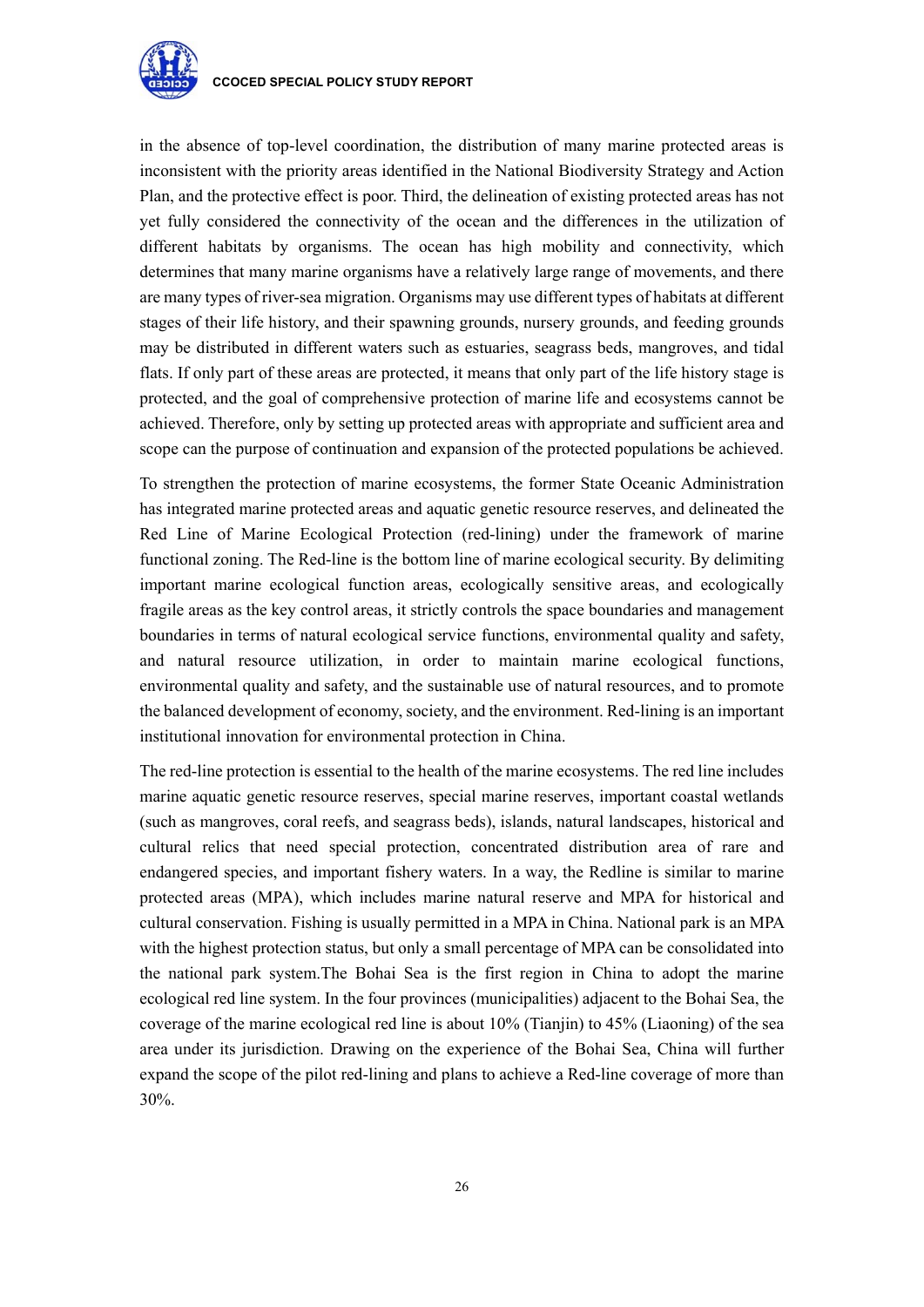

# **3.2 Nature-based coastline restoration plan**

China has nearly 3 million  $km^2$  of sea area and 32,000 km of coastline, and has more than 20,000 recorded marine species. The stretch of the coastal zone is full of various highproductivity habitats, including mangroves, seagrass beds, coral reefs, seaweed forests, and tidal flat wetlands, etc., which provide various important ecological services functions. For example, mangroves can filter pollutants in the water, provide important timber and food resources for coastal communities, store large amounts of carbon sinks, and are a natural barrier against erosion and severe storms.

Coastline protection and restoration is another key area of China's marine ecological protection. Coastline protection is of particular importance to endangered and rare marine life. Most of China's marine endangered and rare species use coastal wetlands as their main spawning, breeding, and feeding areas. The protection of natural coastlines can also reduce the vulnerability of coastal communities and improve the ability to respond to and adapt to the effects of climate change. China's "Thirteenth Five-Year Plan for the Development of the National Marine Economy" released in 2017 set a binding goal for the country's marine environment and coastal protection for the first time, that is, to maintain 70% of coastal waters in good quality and protect at least 35% of coastline by 2020. The Fourteenth Five-Year Plan and the 2035 Long-Term Target Outline (draft) released in 2021 further emphasized the 35% coastline protection target.

In recent years, China has actively promoted the restoration of coastlines such as "returning fish farms to beaches" and "returning farms to sea". In the process, nature-based solutions have received more and more attention. Nature-based solutions adhere to the restoration principle of "emphasis on nature and light on engineering", and avoids the restoration mode of artificial landscape creation through a large number of engineering measures. These solutions include protecting, restoring, and sustainably managing ecosystems, improving the resilience and adaptability of ecosystems, reducing disaster risks, and building green infrastructure, thereby simultaneously protecting biodiversity and improving human well-being. For example, by building oyster reefs to absorb wave energy, the coastline can be protected from wave erosion and storm damage, seawater can be filtered to improve water quality, and breeding habitats for economic species can be provided. In addition, some studies have shown that coral reefs are more effective than traditional breakwaters in reducing the height and energy of waves. These nature-based solutions can provide solutions for the protection of coastlines from the perspective of ecological protection.

Nature-based solutions can play an important role in the restoration of mangroves in China. In China, a large number of mangrove wetlands were converted into aquaculture ponds in the 1980s. The reduction of mangrove wetlands has severely damaged the local biodiversity, and the polluted waste generated by aquaculture has made most wetlands lose their ability to recover naturally. During the "13th Five-Year Plan" period, China began to promote the work of "returning ponds and returning wetness" and proposed to build and restore 18,800 hectares of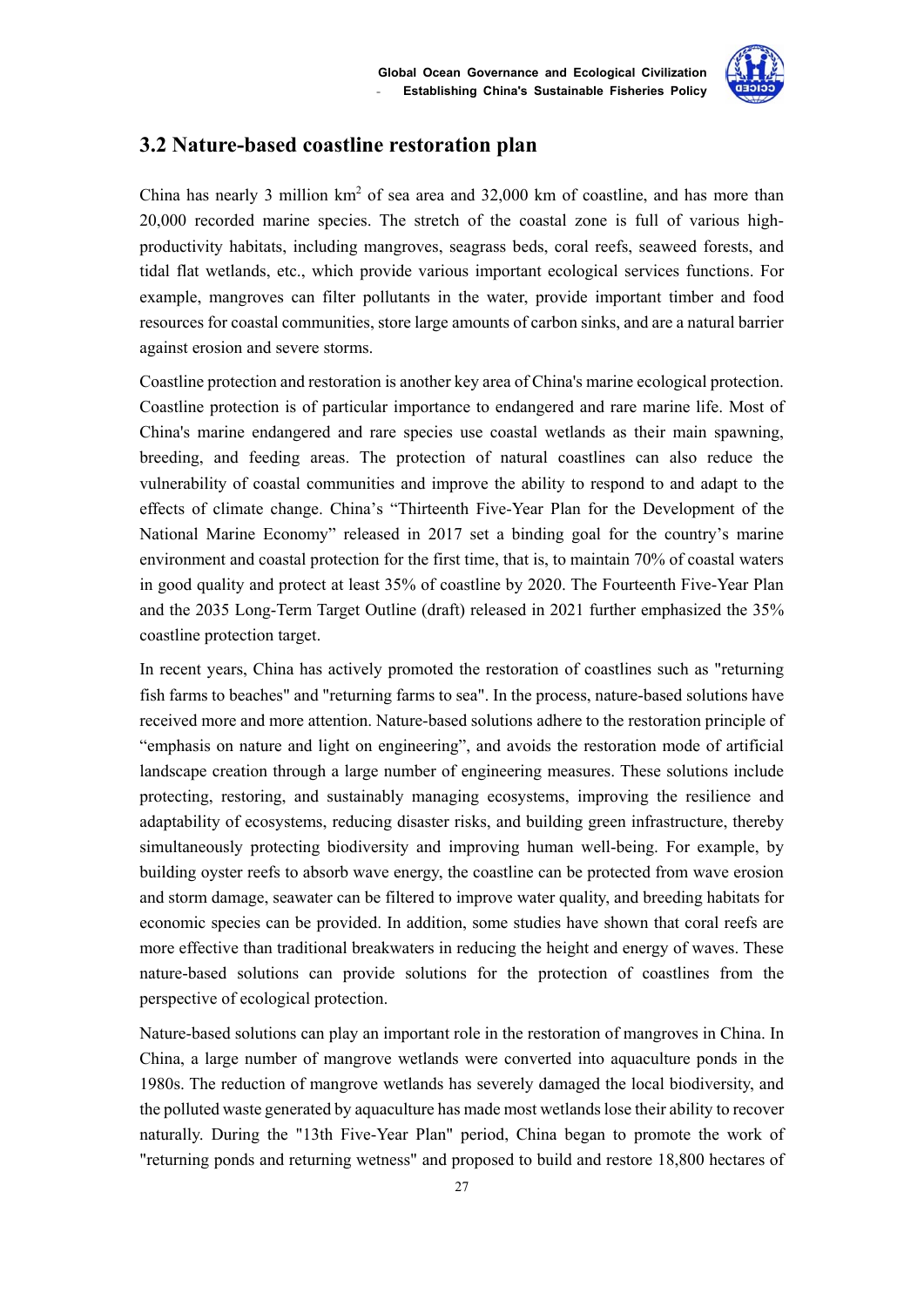

mangrove forests by 2025 on the basis of clearing and retreating ponds in nature reserves (National Forestry and Grassland Administration, 2020). At present, Beihai and other places are exploring the use of nature-based solutions to restore mangroves in abandoned ponds. The local staff designed a mangrove-Wutang snakehead multi-nutrient level composite ecosystem, using natural productivity and bait to proliferate economic organisms under the mangroves and implement sustainable resource harvesting to achieve the continuous improvement of the ecosystem and sustainable economic organisms. At the same time, it plays an extremely important role in purifying seawater, preventing wind and waves, maintaining biodiversity, and fixing carbon and storing carbon (Nature-Based Solutions Facilitation Team, 2019).

In addition to coastline restoration, nature-based solutions also play an important role in the process of marine ecology and environmental protection. For example, sustainable marine aquaculture based on integrated multi-trophic aquaculture (IMTA) can utilize cultured organisms of multi-trophic levels such as filter-feeding shellfish, macroalgae, and benthic animals to recycle the residual bait and biological waste in the system toreduce nutrient loss as much as possible, thereby increasing the capacity of the breeding environment and the sustainable production level of the entire system. The development of China's IMTA model is in a leading position in the world. In the future, it will continue to improve the carbon sequestration capacity of cultured organisms by screening aquaculture species with a high carbon sequestration rate, increasing the production of seaweeds and shellfish, and providing more other ecosystem services. China cultured 2.5 million tonnes of seaweed in 2019, which, estimated by their tissue C content, removed 668,200 tonnes of C (or 2.45 million tonnes of  $CO<sub>2</sub>$ ) from the ocean through harvest. In addition, in the process of building marine ranches, China should also replaced artificial reefs by selecting suitable bioremediation species (such as macroalgae, filter-feeding shellfish, and sedimentary predators) to promote carbon absorption in coastal waters and try to use nature-based solutions to protect the marine ecological environment.

## **3.3 Green mariculture**

Mariculture contributes to 40% of the total global marine fishery production (SAPEA, 2017), while China's marine aquaculture production accounts for more than 60% of the global total output. China's mariculture industry boasts its long history, large scale, and huge species variety. There are about 70 species of marine organisms are listed in the official fishery statistics, including finfish, shrimps and crabs, molluscs, seaweed, sea cucumbers, and other species. A considerable part of the aquaculture species grow through photosynthesis or filter-feeding on plankton, which means no artificial feeding is needed during the aquaculture process; only about 15% of fish and crustaceans need to be fed.

Quality improvement, waste water treatment, volume reduction, and income increase are major strategies to China's fishery development and are also the general direction of green development for the industry. In 2020, Document No.1 of the Central Committee of China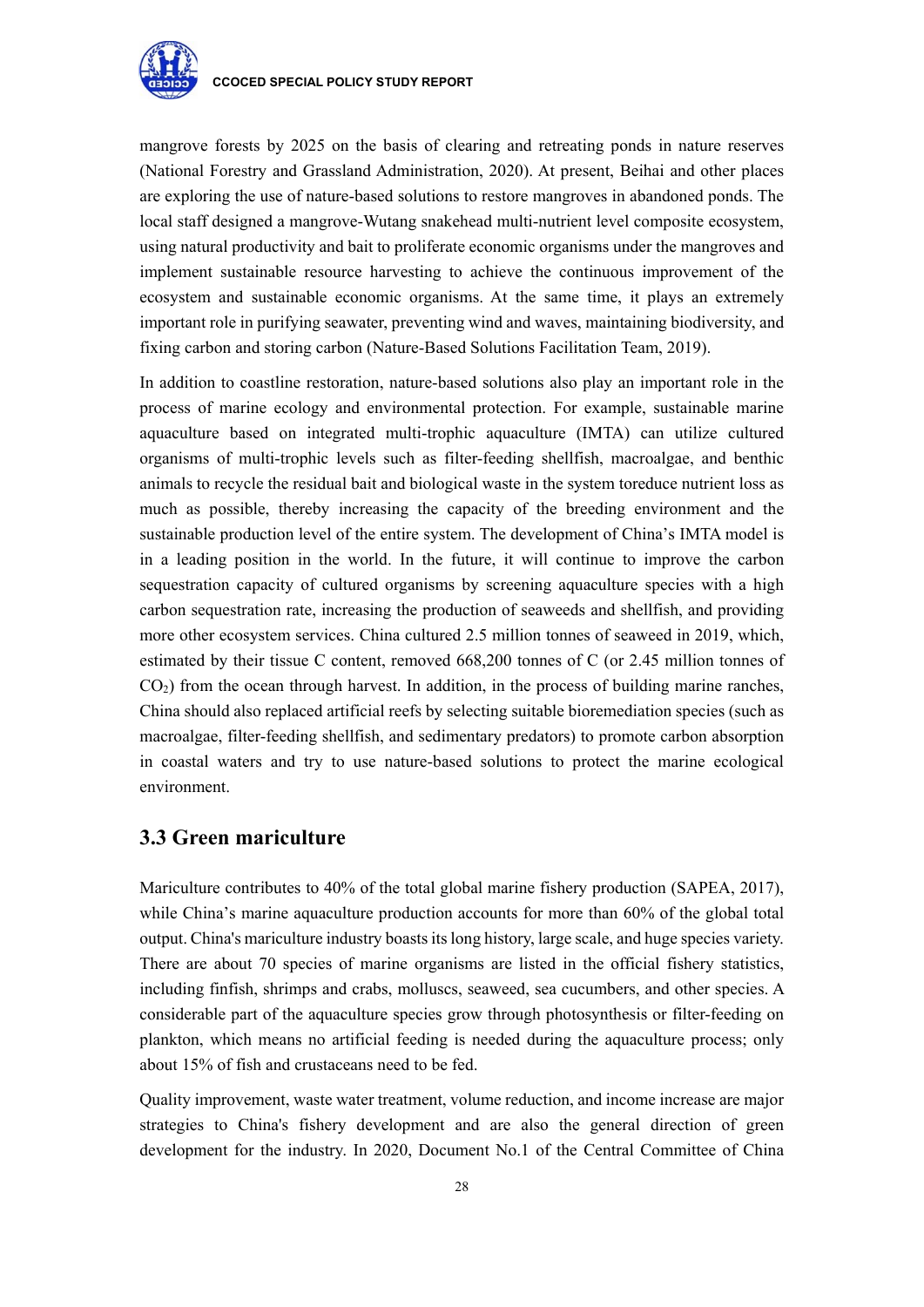

Communist Party made an important deployment of "promoting green and healthy aquaculture". The Ministry of Agriculture and Rural Affairs immediately issued the document, "Notice on the Implementation of the 'Five Actions' for Green and Healthy Aquaculture in 2020", making specific requirements in five aspects, including promoting ecological and healthy aquaculture modes, promoting aquaculture waste water treatment modes, reduction in application of aquaculture chemicals, replacement of trash fish with formulated feed, and enhancement of genetic resources etc. In recent years, the National Aquatic Technology Promotion Station has promoted eco-friendly aquaculture technologies such as recirculating aquaculture, integrated multitrophic aquaculture, as well as rice-fish co-cultivation to the whole country. Among them, the seawater pond (or inshore) integrated multi-trophic aquaculture technology mode is based on different physiological and ecological characteristics of fish, shrimp, and shellfish, by taking advantage of the complementary characteristics of polyculture species in the water layer, feeding habits, and living habits. The three-dimensional ecological farming mode may consist of fish in the water column, shrimp on the bottom and molluscs in the bottom of the pond. In the process, an important issue to be solved in the development of green mariculture is how to balance the relationship between the growth of the aquaculture industry and the protection of the ecosystem.

#### (1) Marine aquaculture space planning

As an important way of using the sea, the development of marine aquaculture needs to meet the requirements of the national, provincial, and municipal marine functional zoning. Marine functional zoning is a unique marine spatial plan in China. Marine functional zoning is revised and supplemented every ten years or so to keep the content of the plan consistent with China's marine ecological protection goals and promote the sustainable development of marine industries including mariculture. According to the Fisheries Law revised in 2013, people's governments at all levels are responsible for strengthening the overall planning and management of water areas, standardizing the use of water areas, and determining which areas can be used for mariculture. If enterprises and individual farmers decide to use waters and tidal flats for aquaculture activities, they need to apply for aquaculture license and sea area use license from or above government at the county level. Furthermore, from 2018 to 2020, coastal cities and counties across the country have comprehensively delineated the "three zones" for aquaculture (aquaculture permitted, restricted and prohibited areas), and have successively compiled regional aquaculture plans for water areas and tidal flats (2018~2030).

However, in the case of insufficient coordination of the top-level design of fishery management in China, there are serious overlaps and conflicts between mariculture zoning and marine ecological protection red lines. Article 3 of the 2017 Marine Environmental Protection Law imposes that the state shall delineate marine ecological protection red lines for important ecological function areas, ecologically sensitive and vulnerable areas, and implement strict protection. However, the current Fisheries Law does not provide for the relevant management of the marine ecological protection red line, resulting in a serious overlap between China's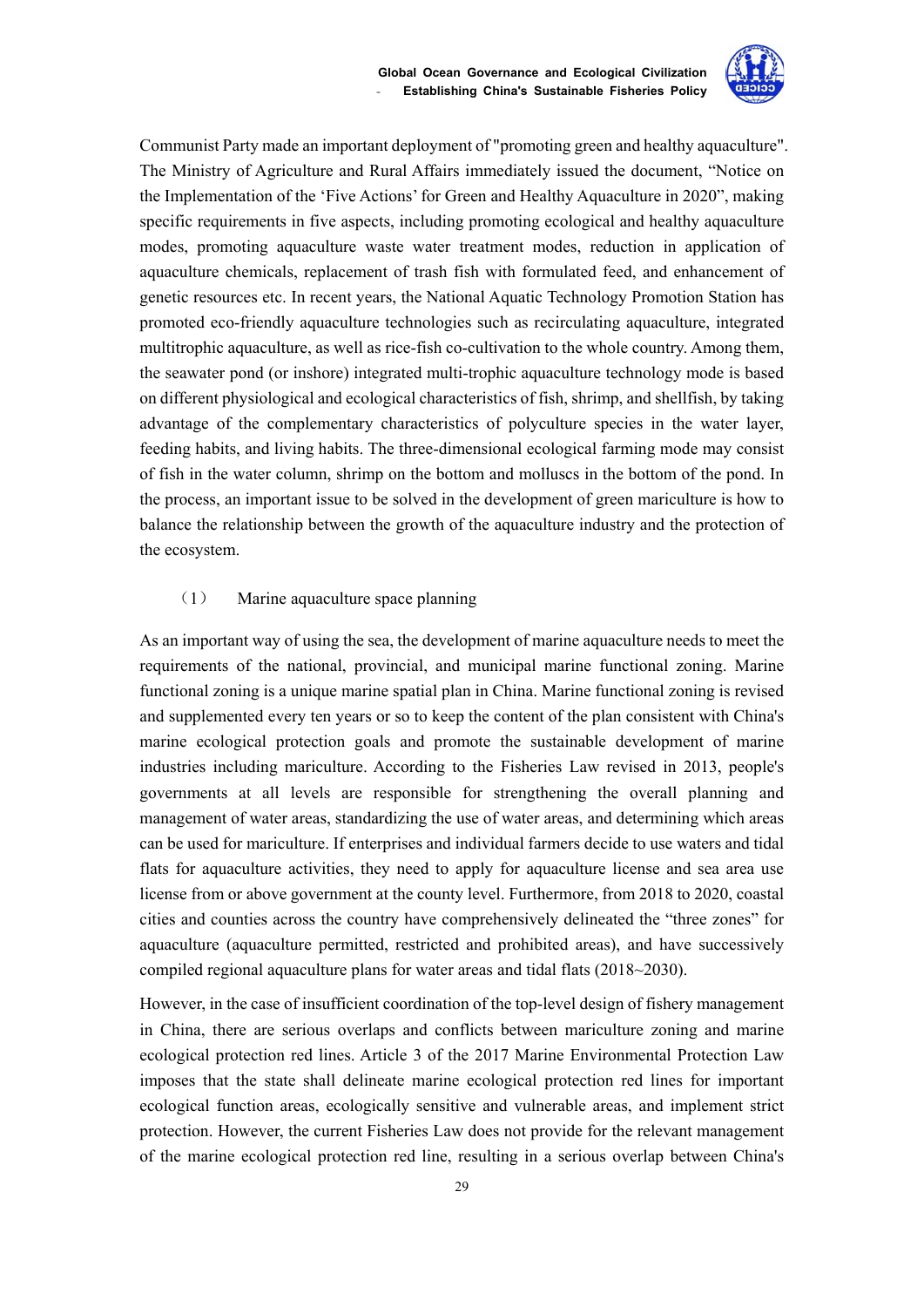

mariculture areas and marine nature reserves and protected red line areas. Thus, the question of how to comprehensively consider the needs of fishery development and marine protection, and formulate reasonable aquaculture zoning, is an important topic of concern to the academic community and the industry. Box 6 introduces the cooperation between China and Europe researchers on aquaculture spatial planning.

# Box 6: China and Europe's cooperative research on ecosystem-based aquaculture spatial planning

The Aquaculture Spatial Planning Decision Support System (APDSS) was developed in 2019, as an outcome of the Key Programme for International Cooperation on Scientific and Technological Innovation, Chinese Ministry of Science and Technology "Sino-EU Cooperative Research on Ecosystem-based Spatial Planning for Aquaculture" (2016YFE0112600). APDSS was developed for Sanggou Bay, a typical marine aquaculture site in northern China, based on the functions of the GIS system. By integrating historical observation data, and physical-oceanography, and ecosystem models, APDSS can provide decision support for aquaculture spatial planning and production management through environmental data browsing, policy and environmental suitability evaluation, aquaculture organism growth prediction and carrying capacity evaluation, as well as economic benefit calculation. On the basis of national and local Marine Functional Zoning plan, and according to its compatibility with aquaculture, Sanggou Bay sea areas are divided into aquaculture permitted, restricted and prohibited areas by APDSS. At the same time, according to the physiological and ecological characteristics of cultured organisms, evaluation was made by whether the value of these environmental parameters in the sea areas can meet the growth needs of the organisms, so that the suitability of sea areas for aquaculture is evaluated. APDSS has both desktop and internet applications, with similar data and graphic display functions. (Liu et al., 2021).

#### (2) Treatment of mariculture waste water

The treatment of waste water is one of the key points in the development of green mariculture. The Marine Environmental Protection Law of the People's Republic of China (revised in 2017) clearly stated that "the state establishes and implements a total pollution control system in key ocean areas, determines the total discharge control index of major pollutants, and allocates discharge control quantities to major pollution sources". At the beginning of 2019, ten ministries and commissions, including the Ministry of Agriculture and Rural Affairs, jointly issued the "Several Opinions on Accelerating the Green Development of Aquaculture Industry",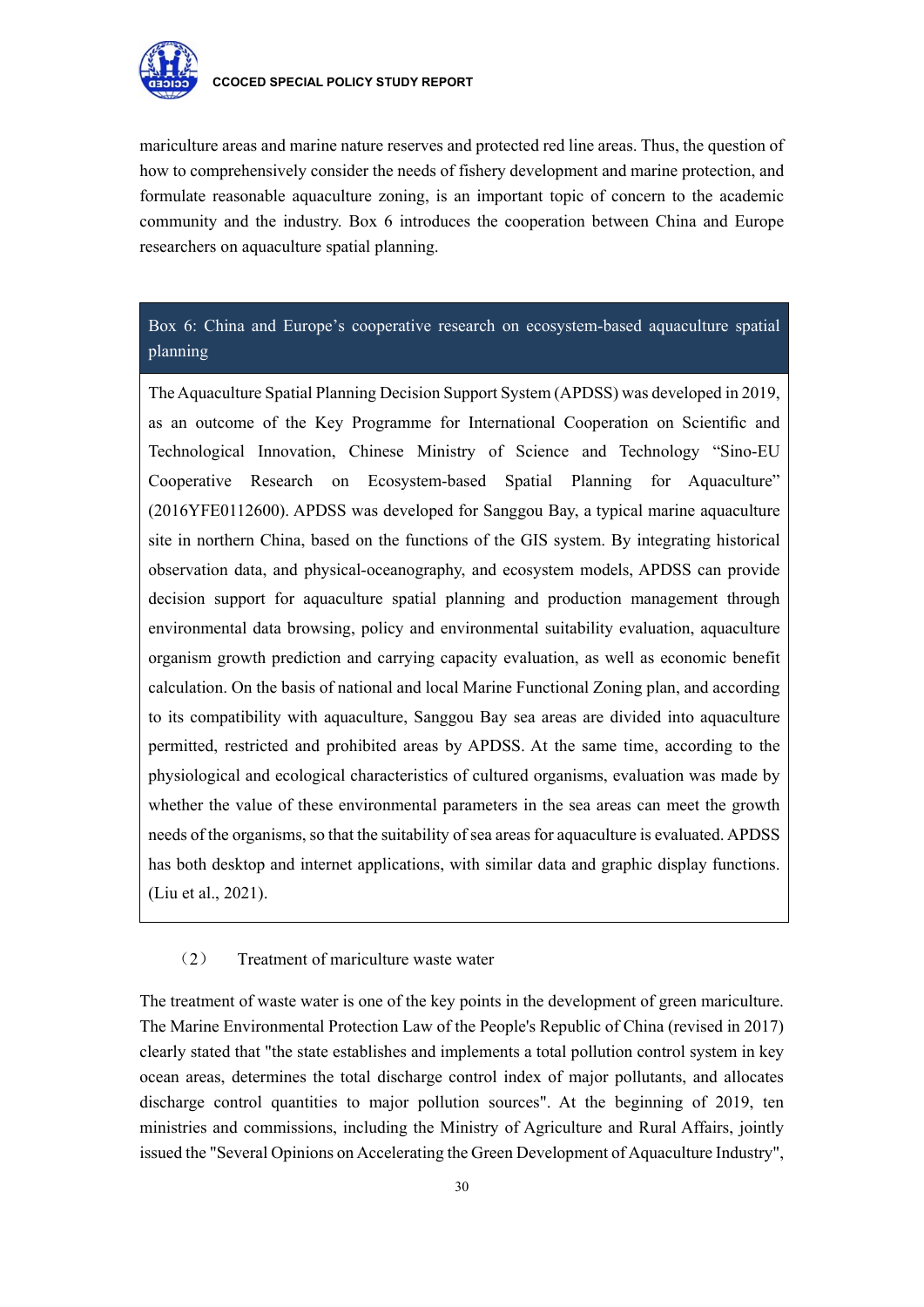

further proposing to "develop ecological and healthy aquaculture modes, improve water recirculating and intake/discharge treatment facilities, support ecological upgrade and transformation of waste water treatment facilities such as water ways, ponds and subsurface wetlands; furthermore, promote the treatment of aquaculture waste water, promote the introduction of aquaculture waste water pollutant discharge standards, and carry out the environmental impact assessment of aquaculture in accordance with the law."

In line with the promulgation and implementation of the above policies, China has organized experts since 2017 to revise the current "Freshwater Pond Aquaculture Water Discharge Requirements" (SC/T9101-2007) and "Marine Aquaculture Water Discharge Requirements" (SC/T9103-2007). Coastal provinces and cities are also actively conducting surveys of fishery pollution sources, formulating and implementing technical plans for aquaculture waste water treatment, and selecting typical aquaculture companies to carry out technology research and development, application and demonstration. Although some results have been achieved in the implementation of the work mentioned above, many problems have also been exposed. As the pollution discharge of aquaculture has characteristics of low pollutant concentration, large quantity of drainage, and non-point source discharge, it is difficult to meet the treatment requirements of aquaculture waste water by referring to the prevention and treatment of point source pollution and sewage treatment methods. In addition, the formulation of aquaculture waste water discharge standards has not taken the latest research results at home and abroad into consideration, and the regulations on aquaculture species, modes of operation, water quality, and nitrogen and phosphorus budgets are relatively outdated. The discharge characteristics and development trends of aquaculture waste water should be considered collectively in order to develop a more flexible, comprehensive, targeted, and practical discharge standard for aquaculture waste water.

### **3.4 The growth of recreational fisheries**

China's recreational fishery started in the 1990s, slightly later than developed countries such as in Europe and the United States, but it has developed rapidly and has become a new bright spot in the development of the modern fishery economy. The "Twelfth Five-Year Plan for National Fishery Development" issued by the Ministry of Agriculture in 2011 included recreational fisheries in the fishery development plan for the first time and clearly listed it as one of the five major industries of modern fishery in China. During the "Thirteenth Five-Year Plan" period, China further proposed to form a modern fishery industry system featuring coordinated development of aquaculture, fishing, processing and circulation, enhanced fisheries, recreational fisheries, along with the integration of primary, secondary and tertiary industries. To objectively reflect the development of recreational fisheries across the country and lead the sustainable and healthy development of recreational fisheries, China launched nationwide monitoring of the development of recreational fisheries in 2017 and issued the "Report on the Development of China's Recreational Fishery Industry" in 2018. Following this, China's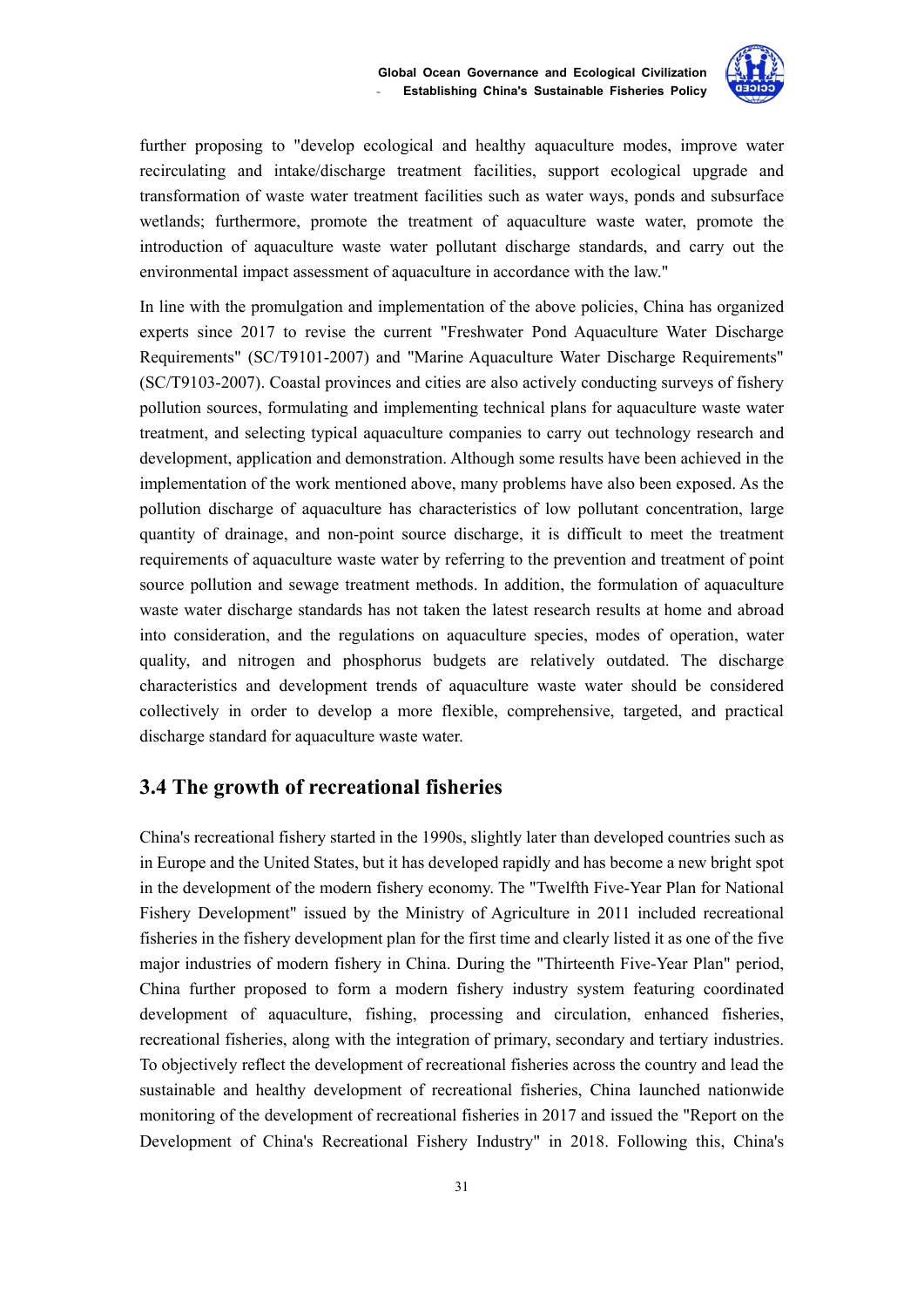

recreational fishery has begun to embark on a standardized development path.

In 2019, recreational fisheries were included in the Fisheries Law (Revised Draft). The law adds "recreational fishery" related content to Article 39, and encourages governments at or above the city level to formulate specific management methods for recreational fisheries. As of now, Shandong Province, Zhejiang Province, Fujian Province, Liaoning Province, Dalian City, Weihai City, and other regions have issued regulations on the management of recreational fishing vessels, but there is still a lack of monitoring and specific requirements for fishing gear, catch types, catchable specifications, and catch reports. In addition, the "Measures for the Management of Recreational Fishing Vessels (Draft for Solicitation of Comments)" drafted by the Ministry of Agriculture and Rural Affairs is seeking opinions from all parties.

China's recreational fisheries are divided into five categories: recreational fishing and gathering industry; tourism-oriented recreational fishery; ornamental fish industry; fishing tackle, bait, ornamental fish, fishery medicine; aquarium equipment; and others. As shown in Figure 4, the output value of China's recreational fisheries in 2019 was mainly derived from tourism-oriented recreational fisheries, recreational fishing activities, and gathering industries, which were 44.62 billion yuan and 28.42 billion yuan, respectively, accounting for 47.30% and 30.13% of the national recreational fishery output value. In total, the two categories account for 77.43% of the national recreational fishery output value, while other categories account for relatively small proportions.



**Figure 4 China's national recreational fishery industry structure in 2019** 

According to the data of China Fishery Statistical Yearbook, since the implementation of recreational fishery monitoring statistics in 2003, the output value of recreational fishery in China and its proportion in the total fishery economic output value show an overall upward trend (Figure 5), with an average annual growth rate of 19.6%. In 2019, the annual output value of recreational fisheries in China reached 94.32 billion yuan, accounting for 3.8% of the total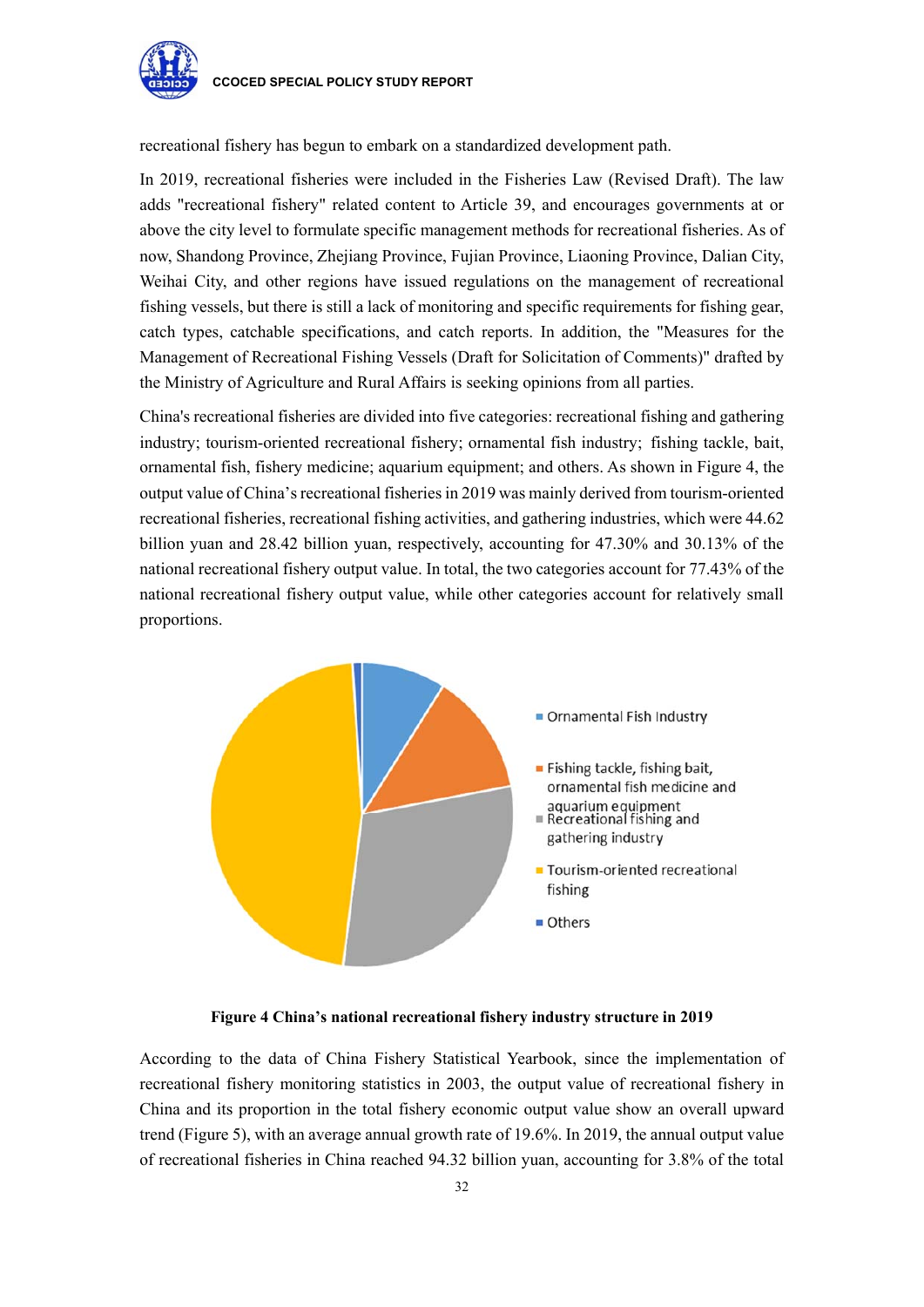

output value of China's fishery economy. From the perspective of industrial geographic distribution, the development of recreational fisheries across the Eastern and Western provinces is quite different (Figure 6). In 2019, the output value of recreational fishery in 11 coastal provinces<sup>1</sup> was approximately 60.232 billion yuan, accounting for 63.86% of the national recreational fishery output value; the recreational fishery output value of 20 inland provinces was approximately 34.086 billion yuan, accounting for 36.14% of the national recreational fishery output value.



# **Figure 5 The output value of recreational fishery and its proportion in the total economic output value of fisheries industry in China from 2003 to 2019 (Data source: "Monitoring Report on China's Recreational Fishery Development (2020)")**

In recent years, the output value of China's recreational fishery and its proportion in the total output value of the fishery economy have increased year by year, and its position in the fishery economy has become more and more important, gradually becoming a new driving force for the growth of China's fishery industry. By analyzing the economic benefits of recreational fisheries and commercial fisheries in the United States, it can be found that although the total output of recreational fisheries is only 2% of commercial fisheries, its total output value is 13 times that of commercial fisheries, and thus recreational fisheries are more cost-effective. China has vast domestic waters, diverse fishery production forms, as well as a profound fishing culture, and collectively, they serve as superior conditions for the development of recreational fisheries. With the continuous increase in the income of Chinese urban and rural residents, the continuous change of lifestyles, along with the increasing demand for culture, tourism, leisure, and experience, recreational fisheries have a great potential for development. The number of recreational fishery operators nationwide has increased rapidly from 110 thousand in 2017 to 134,000 in 2019. Within two years, the number of tourists received nationwide increased from

1

 $<sup>1</sup>$  Including Tianjin, Hebei, Liaoning, Shanghai, Jiangsu, Zheijang, Fujian, Shandong, Guangdong,</sup> Guangxi, Hainan.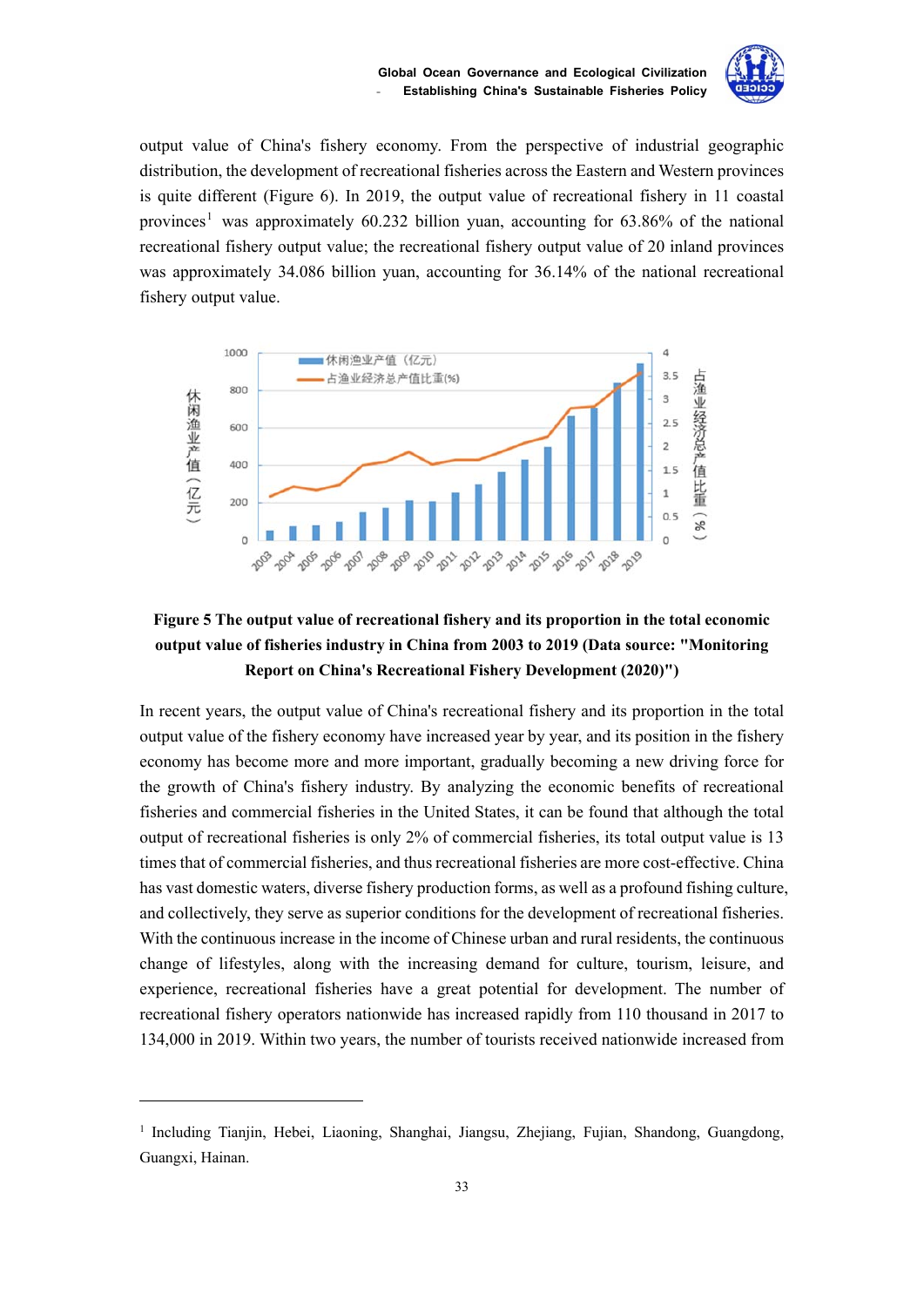

#### 220 million in 2017 to 274 million.



## **Figure 6 Distribution of the output value of all recreational fisheries in 2019 (Data source: "Monitoring Report on China's Recreational Fishery Development (2020)")**

Taking advantage of the development opportunities of China's rural revitalization strategy, the recreational fishery will be deeply integrated with culture, technology, ecology, tourism, poverty alleviation, science popularization, and information to form a comprehensive development pattern of recreational fishery with food, housing, transportation, travel, education, and purchase; this development of diversified leisure business will create a broad world for the development of recreational fisheries. At the same time, however, the development of recreational fisheries also needs to avoid problems such as inadequate understanding, incomplete management systems, lack of laws and regulations, and destruction of the natural environment. It is necessary to strengthen system construction, standardize management, increase resources and environmental protection, and improve the comprehensive quality of the participants to promote the sustainable development of recreational fisheries.

# **3.5 Sustainable use of fishery resources**

In recent years, marine fishery resources are facing increasing human and environmental pressures, and many countries, regions, and non-governmental organizations are taking action to maintain the sustainable development of marine fishery (Yu et al., 2011). China should give full attention to its advantages of marine environment and resources, carry out ecological farming, strengthen scientific and technological innovation, and improve the level of fishery production equipment; Implement sustainable fishery certification, reduce the impact of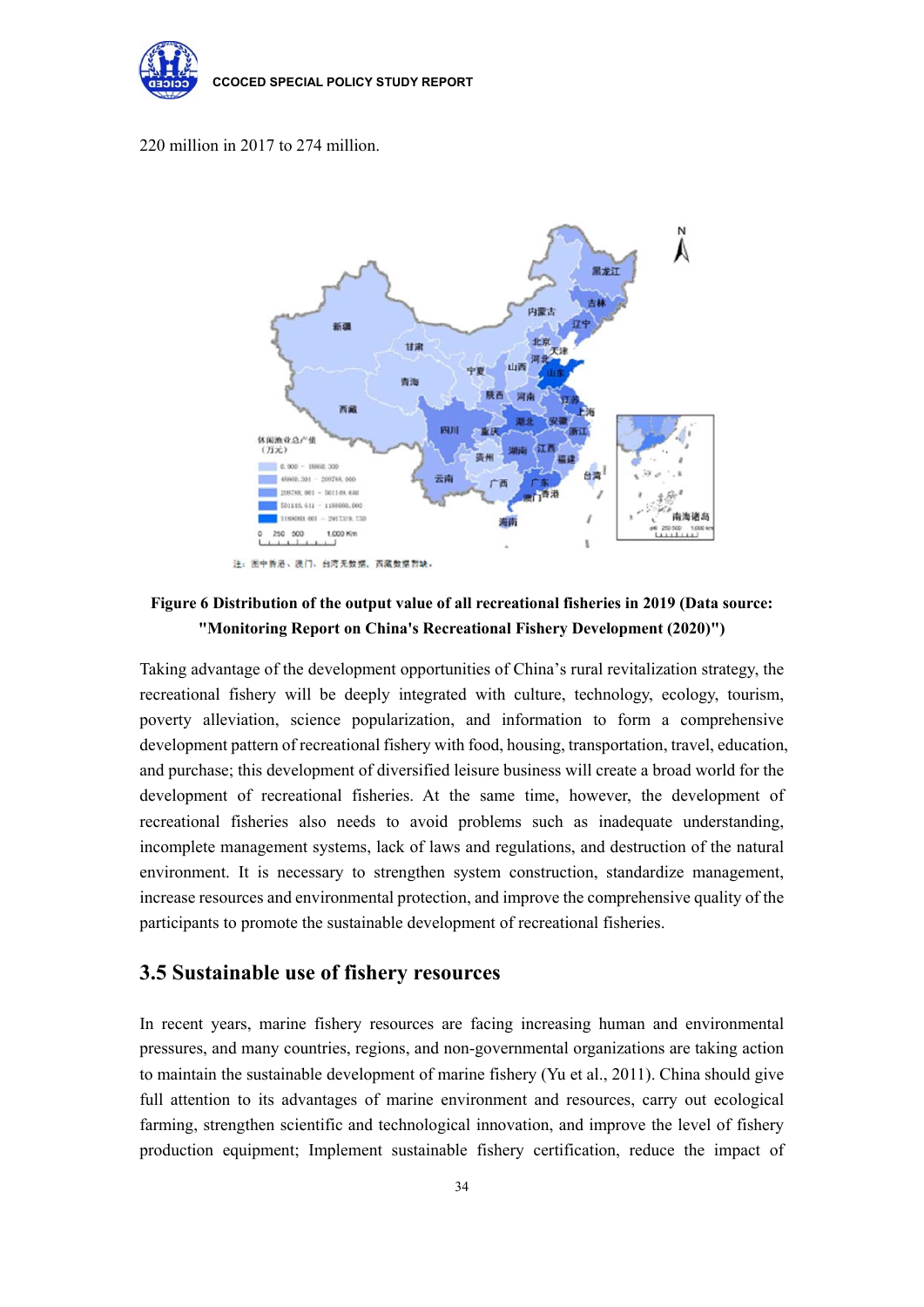

aquaculture on the environment and society, ensure the healthy and sustainable development of aquaculture, and restore and develop the fishery biological population with the most ecological, economic and cultural values.

#### (1) Traceability System for Aquatic Products

Since 2003, China has explored the establishment of a traceability system in the aquatic field. The prevention and control of cold chain food safety during the 2020 COVID-19 pandemic has further promoted the traceability management of domestic aquatic products, including extensive coverage of traceability requirements and technological progress. The establishment of a complete traceability management system is the focus of the development of sustainable fisheries. China has a long-standing unsound and unsystematic traceability quality management status, but with the development of E-commerce and the improvement of consumer awareness, some retailers have begun to establish traceable seafood supply chains through information technology.

At present, China's aquatic product traceability hardware conditions are at a relatively advanced level, but the relevant information in the traceability system has not yet been linked to sustainable development, and it is impossible to identify whether aquatic products on the market come from overfishing areas, whether they are endangered species, and whether they are derived from illegal, unreported and unregulated fishing (IUU), etc.

In April 2017, stakeholders in the international aquatic product industry jointly established the Global Dialogue on Seafood Traceability (GDST) platform, which aims to confirm the key data of the traceability system, coordinate global interoperability of software technical parameters, and improving the policy consensus of various countries; this is to push towards the formation of a voluntary traceability standard or framework for the aquatic product industry with broad consensus and recognition. In the platform, the World Wide Fund for Nature and the Global Food Traceability Center lead 11 industry-leading GDST member companies and associations as the steering committee, linking more than 80 companies and organizations, and international seafood supply chain companies, technical experts, non-governmental organizations, and civil society stakeholders to jointly promote the development of GDST global industry standards. After three years of consultation, the GDST Interoperable Aquatic Product Traceability System Standard Guide Version 1.0 was released on March 16, 2020 (Referred to as "Aquatic Product Traceability Guide"). With the adoption and implementation of the aquatic product traceability guidelines, the efficiency, interoperability, reliability, and enforceability of aquatic product traceability will be greatly improved, helping companies to obtain and share the required origin (of products) along with other essential information, and ultimately help establish a more transparent and reliable aquatic product supply chain in the industry to support the relevant needs of consumers and the government and promote the sustainable and healthy development of the industry. Since its establishment, GDST has been actively cooperating with Chinese stakeholders, including the China Aquatic Products Circulation and Processing Association, Hong Kong Convention and Exhibition Centre, and Luen Thai Fishing Venture, as well as other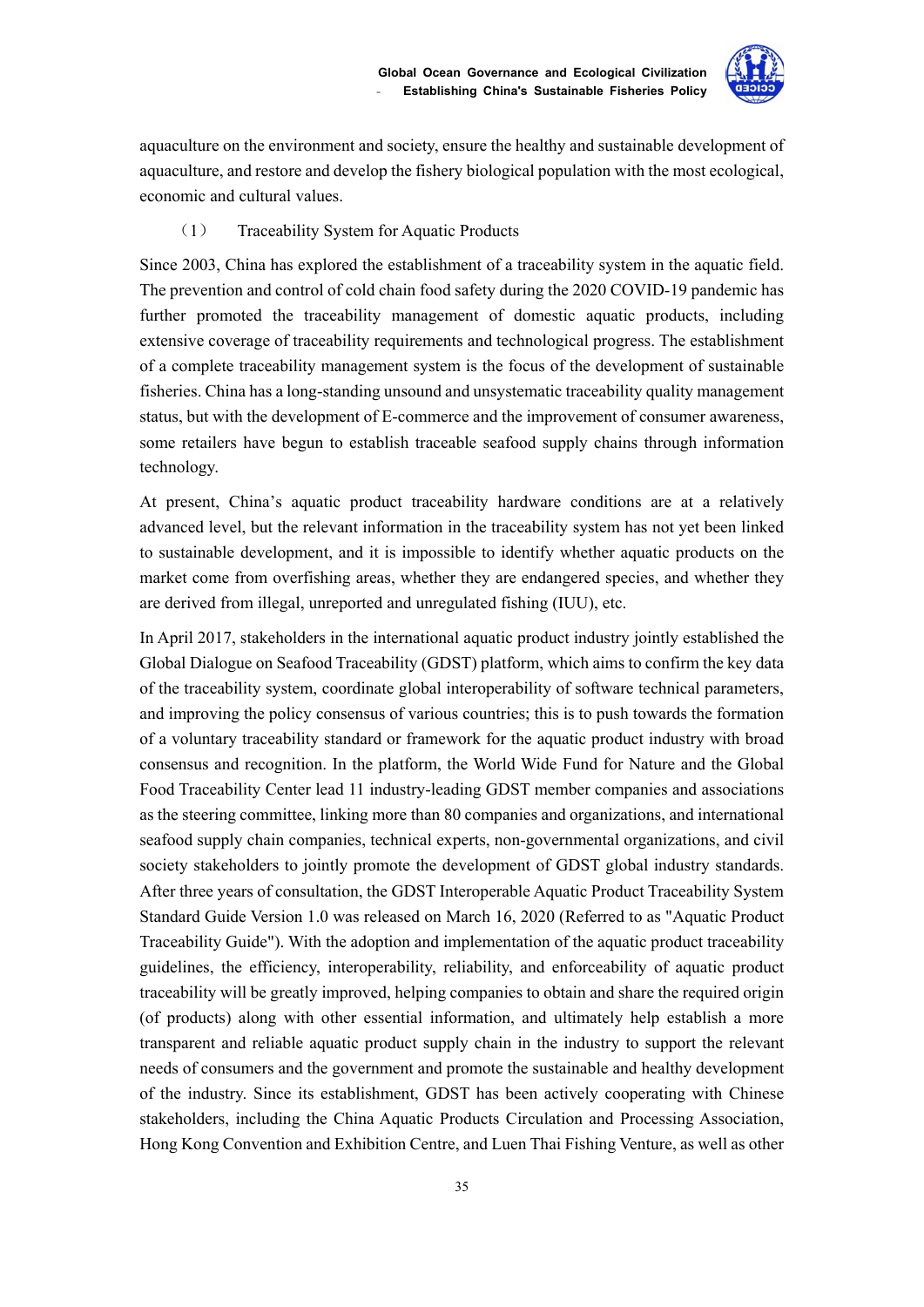

1

companies; altogether, the members contributed to the Chinese power and jointly promoted the formulation of aquatic product traceability guidelines.

(2) Sustainable Fisheries Certification

In recent years, China's aquatic product production and processing industry has developed rapidly, and the output value of foreign exchange earnings from exports has ranked first in the trade of bulk agricultural products for many years. As an operable and identifiable means, a certification is a favorable tool for leveraging the coordinated development of marine protection and industrial economy through the market. Carrying out aquatic product certification can enhance its brand competitiveness in domestic and foreign markets, improve the sustainability of fishery production and the added value of products, and effectively reduce the pressure on fishery resources. At present, the domestic aquatic product standard system mainly includes the international Best Aquaculture Practices, the Aquaculture Stewardship Council, the Marine Stewardship Council, as well as domestic organic products and green products<sup>1</sup>. Among them, the strict certification standards for organic products are conducive to protecting the environment and ecological diversity, giving consumers more choices, and allowing businesses with good production conditions to obtain higher benefits. Compared with organic certification, green products are less strict, more in line with the reality of China's agriculture, and are conducive to promoting fishermen to improve their breeding environment.

Both international and domestic certification standards have their pros and cons. Due to the higher professionalism and comprehensiveness of international certification, in recent years, it has rapidly gained recognition and markets such as E-commerce platforms, international retail brands, star-rated hotels, and catering chains in the Chinese market. After some domestic aquaculture companies have obtained international certification, they have also been recognized in the export market, and their output and sales have increased; however, the actual operability of international certification in developing countries is low, and many product requirements are too high, making it difficult for domestic producers to achieve higher sales in a short time. Although the application of domestic standards is relatively high, due to the lack of strict supervision of certification, there are many fake organic and green-certified products

<sup>&</sup>lt;sup>1</sup> The Best Aquaculture Practice (BAP) certification established by the Global Aquaculture Alliance (GAA) is an authoritative third-party aquatic product certification that is trusted in the international market and widely adopted by the end market. Aspects to its authoritative standard are aquatic food safety, sustainable development, and social responsibility and animal welfare. The Aquaculture Stewardship Council (ASC) aims to manage global standards for responsible aquaculture; the two main goals are environmental friendliness and social responsibility. The Marine Stewardship Council (MSC) supports the development of China's regional sustainable fisheries and expands the number of certified aquatic products in China by promoting sustainable wild capture fisheries standards, production and marketing chain-of-custody standards and eco-labeling projects, and is committed to creating a more sustainable China's aquatic product market.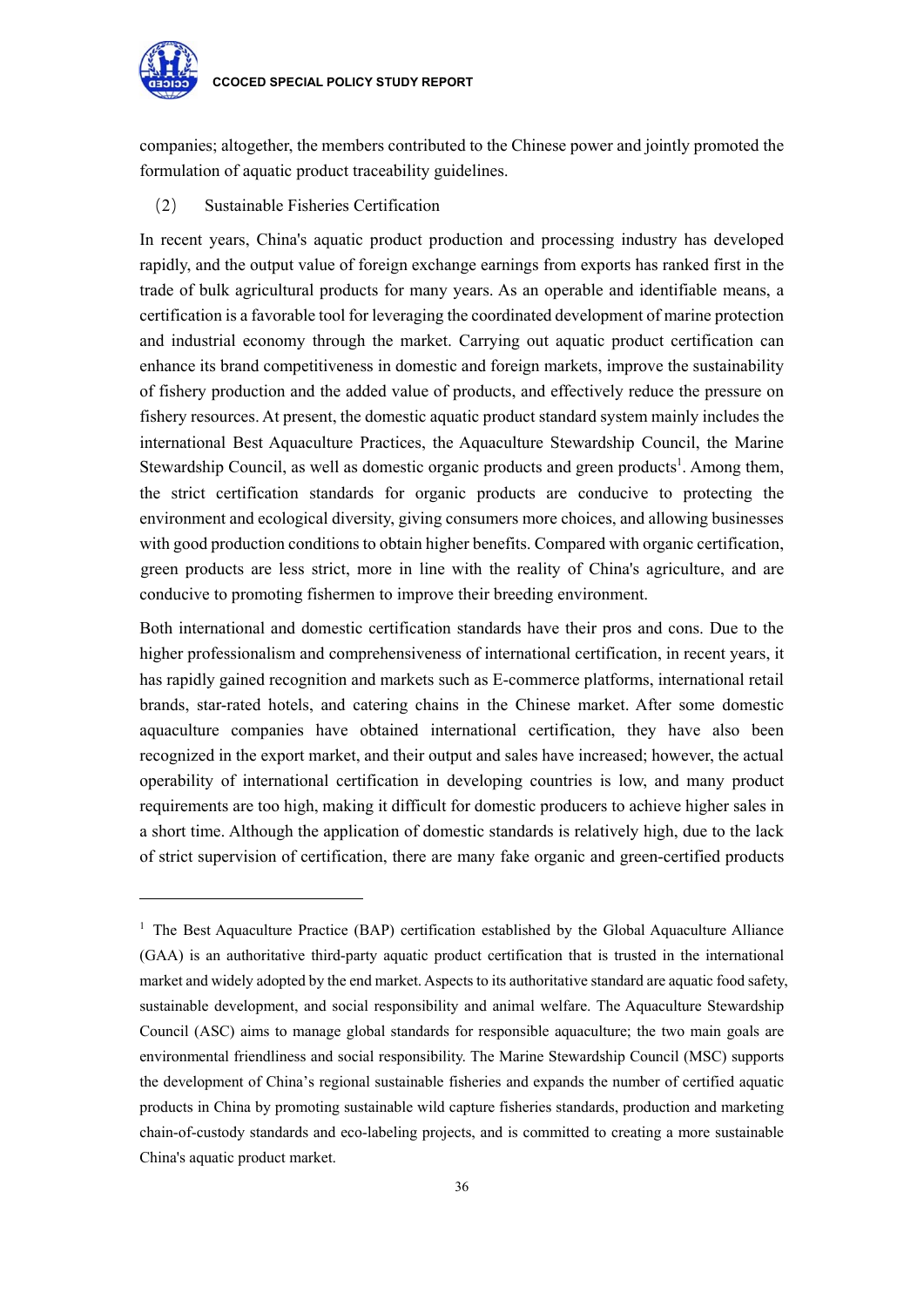

on the market, and consumers' recognition of these certified products is not high.

There are still certain obstacles to promoting sustainable fishery development in China through sustainable fishery certification. First, the scope of certification is still limited. Small businesses are subject to financial and technological constraints, and generally do not apply for certification. Large companies have strong funds, but most of them will apply for certification only when they are facing export demand. At the same time, the fishery and aquaculture improvement projects and certifications at this stage are mostly promoted from the procurement side, which has certain opportunistic characteristics and lacks strategic and long-term planning. In addition, China's coastal fisheries tend to be mainly consumed locally or domestically, and the market and supply chain are distributed and fragmented, and there is little demand for certified sustainable products. Therefore, certification methods based on foreign trade-based supply chain mechanisms are more difficult to implement in terms of promoting the sustainable development of China's coastal fisheries.

In response to the challenges mentioned above, feasible development directions for China in strengthening the construction of aquatic product traceability systems and sustainable fishery certification have been put forward in Box 7.

#### Box 7: The Development Direction of Sustainable Utilization of China's Fishery Resources

The production of domestic seafood is the cornerstone of local food security. Led by the government, explorations should be made in the traceability and quality supervision of seafood products to establish a sound legal system with reference to mature foreign experience. It is necessary to fully mobilize the market mechanism to improve the efficiency of resource allocation, explore professional sustainability standards, and take advantage of the rapid development of the national traceability platform to support the industry and GDST and other global frameworks to communicate and connect, while focusing on the inclusion of the following key data: 1) Fishing area; 2) Fishing method; 3) Whether the fish species is in the list of endangered species (National Key Species Protection List, IUCN Red List of Endangered Species, Sustainable Seafood List, etc.); 4) Whether the fishing vessel is registered, etc. Through the collection, recording, storage, and full traceability of information, solve the problem of information asymmetry, simultaneously reducing the quality and safety risks of seafood products and improving the efficiency of supervision. Make full use of internet technology to improve the traceability management of production and processing, establish a reasonable sales model by understanding market demand, carry out targeted marketing activities, and create a new model of "smart seafood supply chain".

In addition, with the increasing development of China's aquatic production and processing industry, aquatic products are gradually moving closer to internationalization, and the export volume of aquatic products is growing rapidly; China needs to develop a local sustainable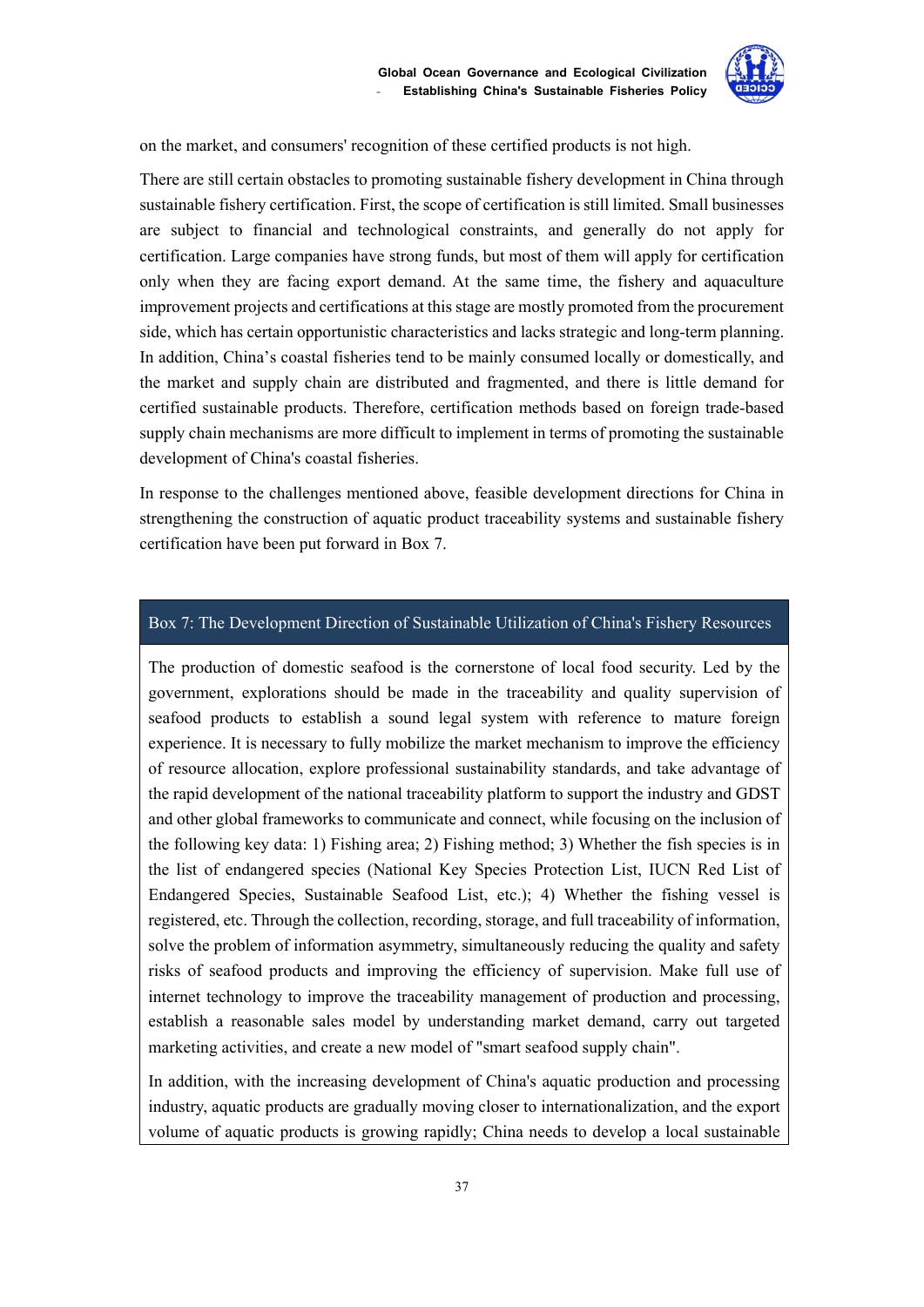

certification model. This can be done by referring to the improvement of fishery in different regions of the world, systematically sorting out and analyzing the development of sustainable certification, and formulating a blueprint for sustainable fishery development. To establish a certification system that suits China's national conditions (in a step-by-step manner), refer to international certification standards and management methods, improve quality standards and credit systems, fully consider the different needs of large-scale enterprises and small businesses, and implement voluntary and market-oriented principles.

The construction of a sustainable certification system requires understanding the supply chain and consumers' attitudes and understanding of certification, strengthening policy support and publicity and guidance, jointly promoting sustainable aquatic product certification and selection with the industry, and improving the linkage between the upstream and downstream of the supply chain; furthermore, innovative incentive mechanisms can attract more companies to participate in certification spontaneously. In addition, collaborative work within the industry and the public can be done to crack down on illegal and counterfeit certified products, create a safe and secure consumer environment, and vigorously popularize certification information; this can not only convey knowledge about aquatic products to consumers, and enhance consumers' ability to distinguish between various products, but also help improve consumers' recognition of certified aquatic products to continuously increase their market share.

To promote a truly green fishery supply chain, the following aspects should be considered:

- Whether the fish caught species are endangered species;
- Whether fishing or aquaculture seriously affects natural habitats (invading wetlands, tidal flats, protected areas, etc.);
- Whether the fishing comes from legal fishing and traceable sources, there is no IUU risk;
- Whether it comes from the Fishery Improvement Project (FIP/AIP) or has obtained credible and responsible certification;
- Whether there are avoidable losses and wastes (such as bycatch of endangered species and juvenile fish), etc.;

In the process of building a green supply chain, the upstream and downstream industries should be encouraged to recognize and promote together to ensure that the linkage of the supply chain is used to leverage the best production practices to help protect the ocean. Especially for issues with relatively weak awareness of the domestic industrial chain, such as the definition of species-based risks and sustainability, fishery improvement projects with a relatively long time span, etc., support from marine protection, fishery policies, public procurement, and industry promotion, can include:

Carrying out benchmarking and sorting of domestic and foreign fishery improvement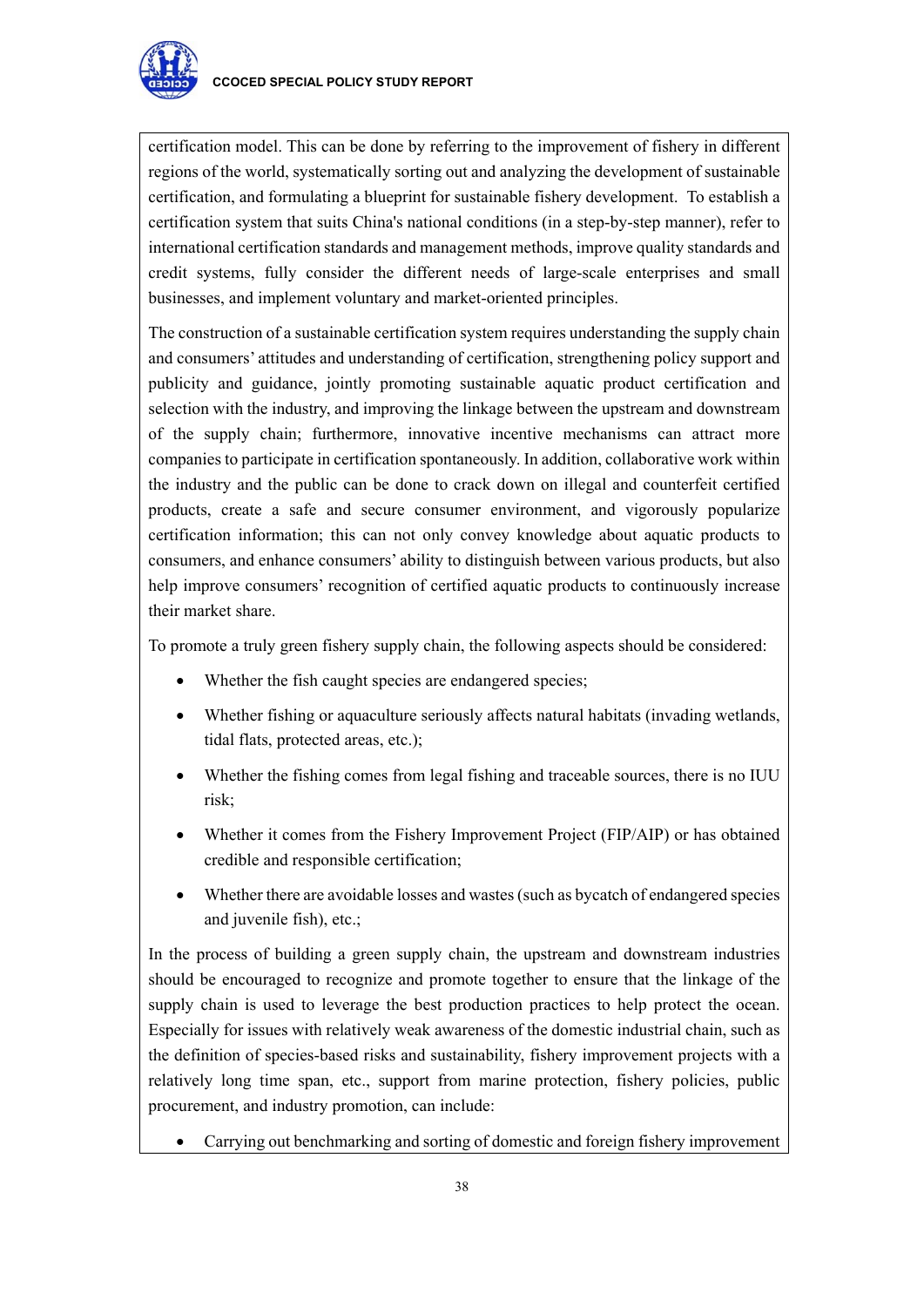

and certification, and strengthening policy promotion, including basic research, data storage, mechanism benchmarking, and scale expansion, so as to support the integration of China's fishery management with internationally accepted indicators;

- Encouraging industry associations and market entities to give greater recognition to credible improvement projects, and prioritize the inclusion of credible improvement project products in public procurement;
- Supporting organizations such as industry associations to build a sustainable platform that includes a comprehensive system, including all aspects of the green fishery industry chain and standard benchmarking;
- Strengthening international exchanges and interactions, enhancing international integration, and supporting a more sustainable international supply chain and trade of aquatic products.
- Raising public awareness/green lifestyles of sustaianble choices, and link sustainability to human health benefits.

# **4. Consensus and suggestions**

# **4.1 Strengthening marine fishery resource assessment, natural capital accounting and management system optimization**

Effective protection of China's marine ecological resources and fishery resources requires an understanding of their value and importance. First of all, China should give priority to the development of scientific research and tools related to the development of marine and fishery resources. Through marine resource surveys, the species diversity, population number and distribution of index species, breeding period, ecosystem connectivity, and habitat fragmentation should be ascertained. Furthermore, China should promote the standardization of scientific methods and technologies to provide a basis for the scientific delineation of protected areas and the design and implementation of protection management plans. China should also conduct baseline research on marine ecosystem value accounting, strengthen cooperation between provincial governments and research institutions, and identify the marine ecological hotspots with the highest natural capital to provide the strongest protection measures.

Second, China should focus on studying the nation's marine economic activities and development plans, understanding their dependence on and interrelationships with marine capital, and correctly assessing the impact of coastal development and various activities on marine natural capital. If conditions permit, it is also possible to conduct relevant research on the economic development of coastal communities to provide a scientific basis for the subsequent sustainable development of fishery and industrial transformation.

Third, in terms of marine natural capital management, China should strengthen high-level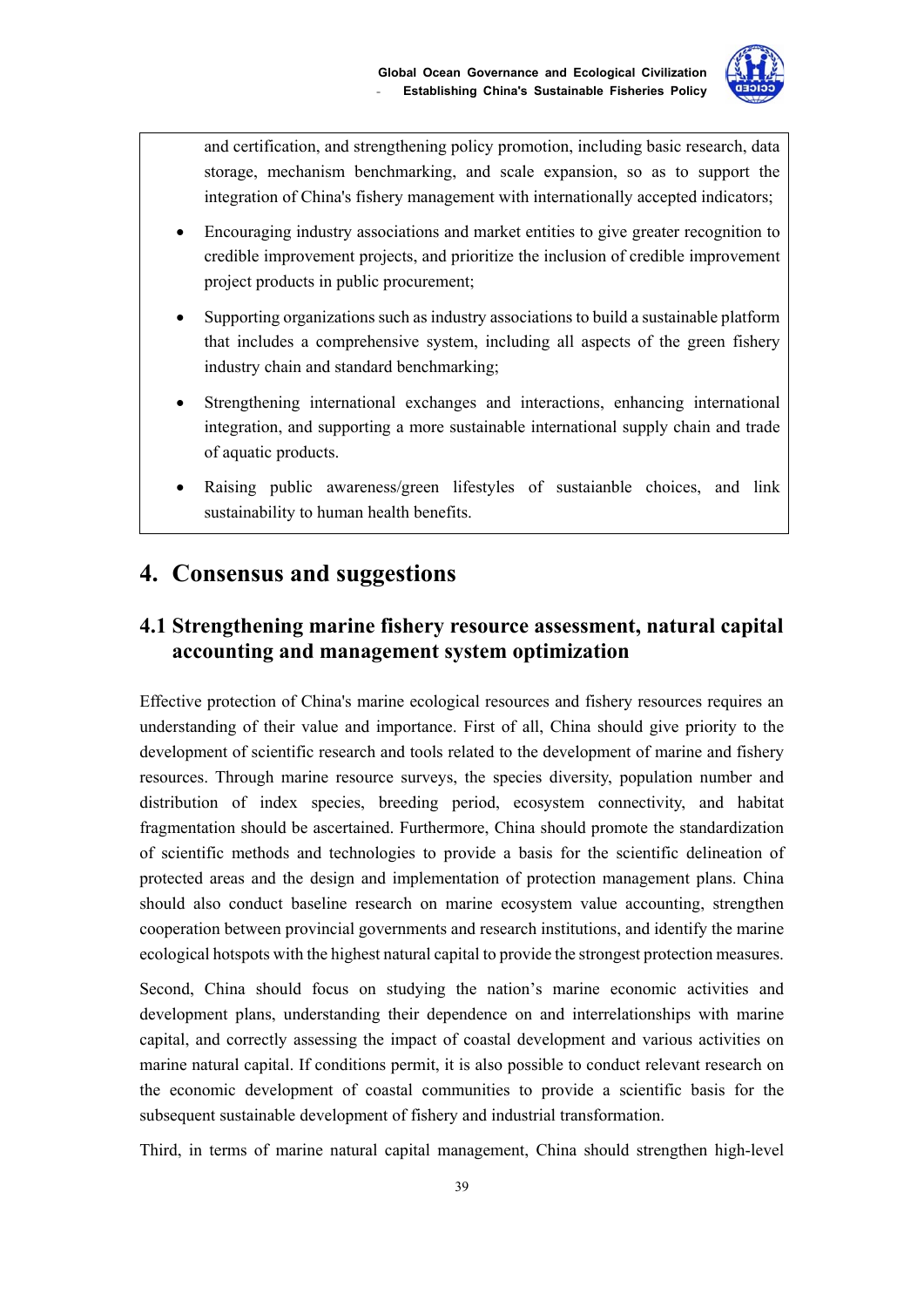

communication and cooperation between the central and provincial governments, collaboration between different administrative departments, and international exchanges and cooperation. Priorities should be given to the creation of marine national parks, build an effective ocean protected areas network system to increase marine protected areas and the protection of key species and habitats.

# **4.2 Build and strengthen foundational research and management insitutions for climate resilient fisheries**

Climate change has clear impacts on the distribution and productivity of marine fisheries resources in China, as well as on the livelihoods of its fishers and coastal communities. We recommend that China strengthen its work related to climate change and fisheries in the following ways. First, policymakers should examine how marine resource management goals must adapt to changing ecosystem dynamics as climate changes. Climate change resilience should be built into marine management approaches, including funding and investment in necessary science to identify appropriate management benchmarks, monitor changes in species abundance and distributions over time, and develop forward looking policies to minimize risks under uncertainty. This should include a national climate-fisheries adaptation strategy, integrating climate adaptation to national and local fisheries planning, priotitizing fisheries and coastal communities in national climate adaptation initiatives, and developing both medium and long-term plans for fisheries to effectively respond to climate change. Second, China should strengthen the resilience of marine ecosystems by establishing effective fisheries management today, reducing cumulative stresses placed on marine ecosystems from both climate and nonclimate stressors, planning for sea level rise impacts on coastal communities and habitats, and protecting and restoring diverse habitats that are critical for species likely to remain present in the region as well as those likely to move in. Third, China should seek opportunities to build and strengthen international institutions to ensure adequate authority to manage new fish stock distributions and inclusivity of affected countries. This requires collaboration and agreement on basic science concerning fish stocks, regional agreements on management goals for changing fish stock portfolios, establishing access and resource sharing agreements that adapt to changing conditions. Such collaboration will enhance China's capacity to adapt to climate change and its ability to participate in relevant international affairs.

# **4.3 Advancing sustainable fishery development with nature-based solutions**

Nature-based solutions restore the ecological environment with natural structure and strength, maintain the balance of the ecosystem, and reduce the cost of operation and maintenance. Therefore, in the process of promoting sustainable fisheries development, China can encourage nature-based solutions from many aspects, including exploring relevant scientific foundations and technologies, designing clear indicators, standards and management mechanisms, and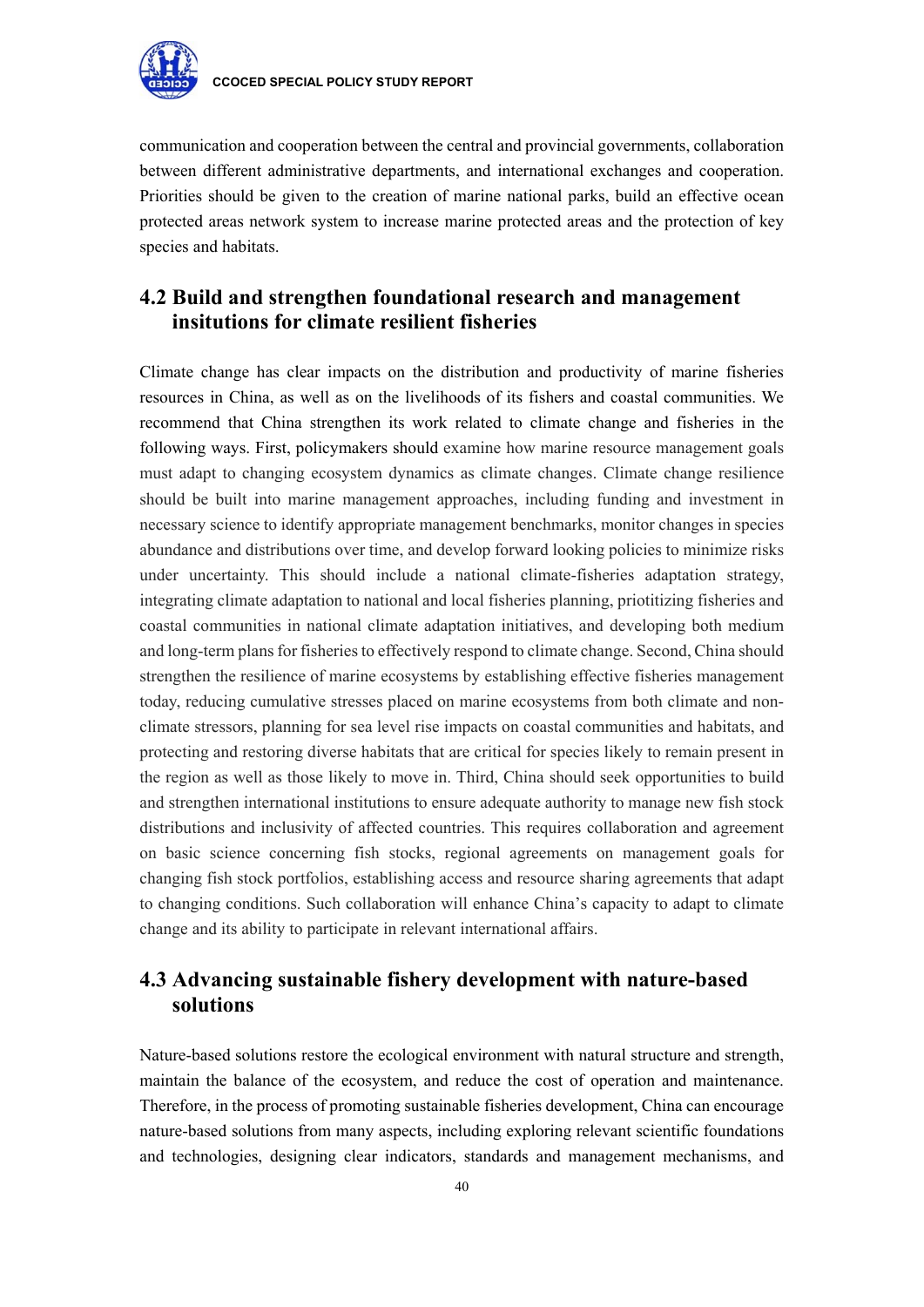

large-scale application of pilot results, supporting the development of long-term and profitable business models, etc. When developing and designing nature-based solutions, we should also refer to relevant principles (WWF, 2020) and standards (IUCN, 2020) that are already available internationally, and formulate implementation plans and management systems that comply with China. For example, China's implementation plan should improve climate response capabilities and ecosystem functions (climate change adaptation or mitigation, support for ecosystem functions, etc.); set achievable and measurable goals based on science; reflect the nature and society synergies while protecting nature and balancing other social goals; design and implement with coastal communities and stakeholders to understand their most pressing challenges and establish joint responsibilities; ensure that project results can be quantified through strong monitoring, evaluation, and reporting framework, reflecting measurability and accountability.

# **4.4 Strengthening the protection of fishery resources in coastal trawling-prohibited zone (TPZ)**

Bottom trawling can create serious damage in marine ecosystems and can cause devastating effects on benthic organisms and ecological communities. It is the most unsustainable fishing method. In 1955, China issued an order on the prohibited fishing zone line of the Bohai Sea, the Yellow Sea, and the East China Sea. It stipulated that the prohibited fishing zone line should be composed of 17 base points. Since 1981, all locomotive bottom trawl nets are prohibited from entering the TPZ. However, despite being repeatedly banned, bottom trawling has yet not been eliminated in China's coastal waters (including those within the TPZ). According to "China Fishery Statistical Yearbook", nearly 50% of China's coastal fishing output comes from poorly selective trawling operations. Therefore, it is recommended that trawling operations should be prohibited in the TPZ, while the structure of coastal fishing operations should be adjusted to gradually reduce the amount of trawling, and increase the scale of angling and gillnet fishery to a reasonable level.

# **4.5 Continuously improving the implementation of TAC policy in China**

Based on the experience of the nine pilots of quota control in coastal provinces (cities), strengthening the single species resources survey and total allowable catch assessment of major economic species in China coastal oceans. Explore ways to gradually expand the total catch control to all major economic species, such as small yellow croaker, striped bass, blue-spotted horse mackerel, mackerel, conger eel, *Collichthys lucidus*, and Pacific pleated squid. Explore a new model of TAC that is suitable for China's coastal multi-species fisheries, and improve the feasibility of full implementation of the TAC in China. Based on the pilot experience, improve the catch monitoring system of coastal fisheries by integrating the supervisory power of fishery, maritime affairs and market affairs administrations, to guarantee the orderly implementation of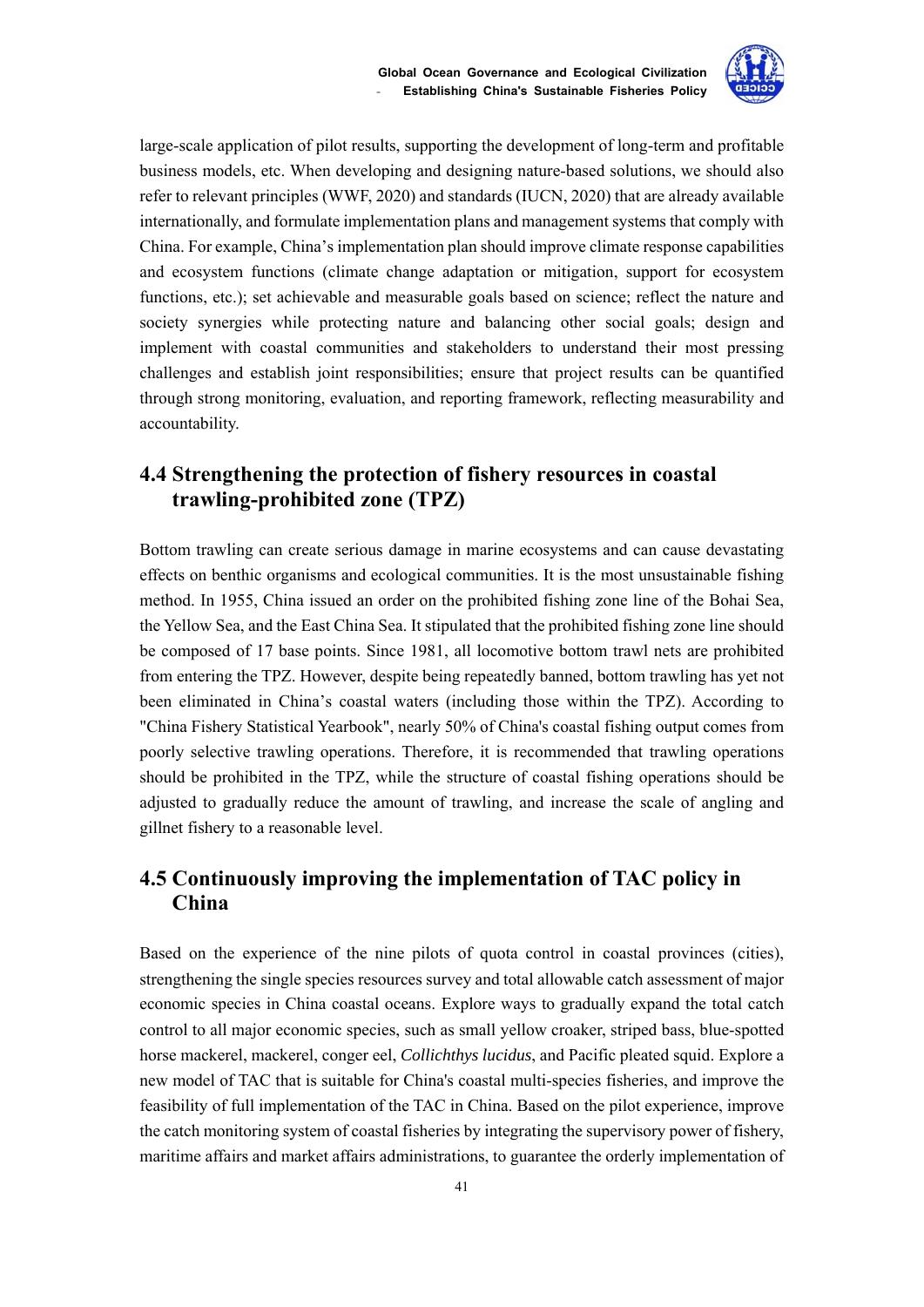

TAC. Finally, the central and local legislation of the TAC should be strengthened to provide legal guarantee for the smooth implementation of the system nationwide.

# **4.6 Enhancing the sustainable management of China's fish supply chain**

China's aquatic products market is characterized by a wide range of producers, a wide variety of products, and a variety of marketing channels. In order to achieve the whole process of protection and management from source to table, it is suggested that China should develop unified recognition standards as soon as possible, such as Fishery Improvement Program (FIP), Aquaculture Improvement Program (AIP), Sustainable Fishery, and Sustainable Aqualculture Standards. On the basis of extensive industry and market research, absorbing the parts of the existing international standards that can be used as reference, developing standards for the characteristics of different fish species for domestic sales and export sales, and eventually publishing and promoting the application of the standards by authoritative institutions, and developing regulatory measures for the new standards on the basis of the existing regulatory system to effectively guarantee a high quality implementation. On the other hand, the traceability management of Chinese aquatic products should also be increased. In this process, we should not only learn from international advanced experience, but also make use of platforms such as GDST for international benchmarking to promote sustainable development of the industry with traceability management.

# **4.7 Scientific and standardized recreational fisheries management to promote the sustainable and healthy development of recreational fisheries**

In recent years, with policies to reduce China's active fishing vessels and marine catch and relocate fishermen, while higher incomes among China's urban and rural residents alike are shifting preferences for culture, tourism, and leisure, China's recreational fisheries have developed rapidly and become a new highlight in the modern fishing economy. The growth in recreational fishing takes advantage of China's rural revitalization strategy. However, it reveals several problems, such as poor understanding of the industry and necessary management responses, an unsound management system without needed laws and regulations, and potential impacts on the natural environment. There is a need to strengthen management institutions by demonstrating the feasibility of TAC and area-based management systems in recreational fishing, implementing science-based and standardized management systems, strengthening monitoring, catch and effort reporting, and stock assessments, and increasing resource and environmental protections. Policymakers also should seek to cultivate the knowledge of recreational fishing practitioners, promote the sustainable development of recreational fisheries, and enable fishermen to obtain sustainable economic benefits while participating in protection of fishery resources.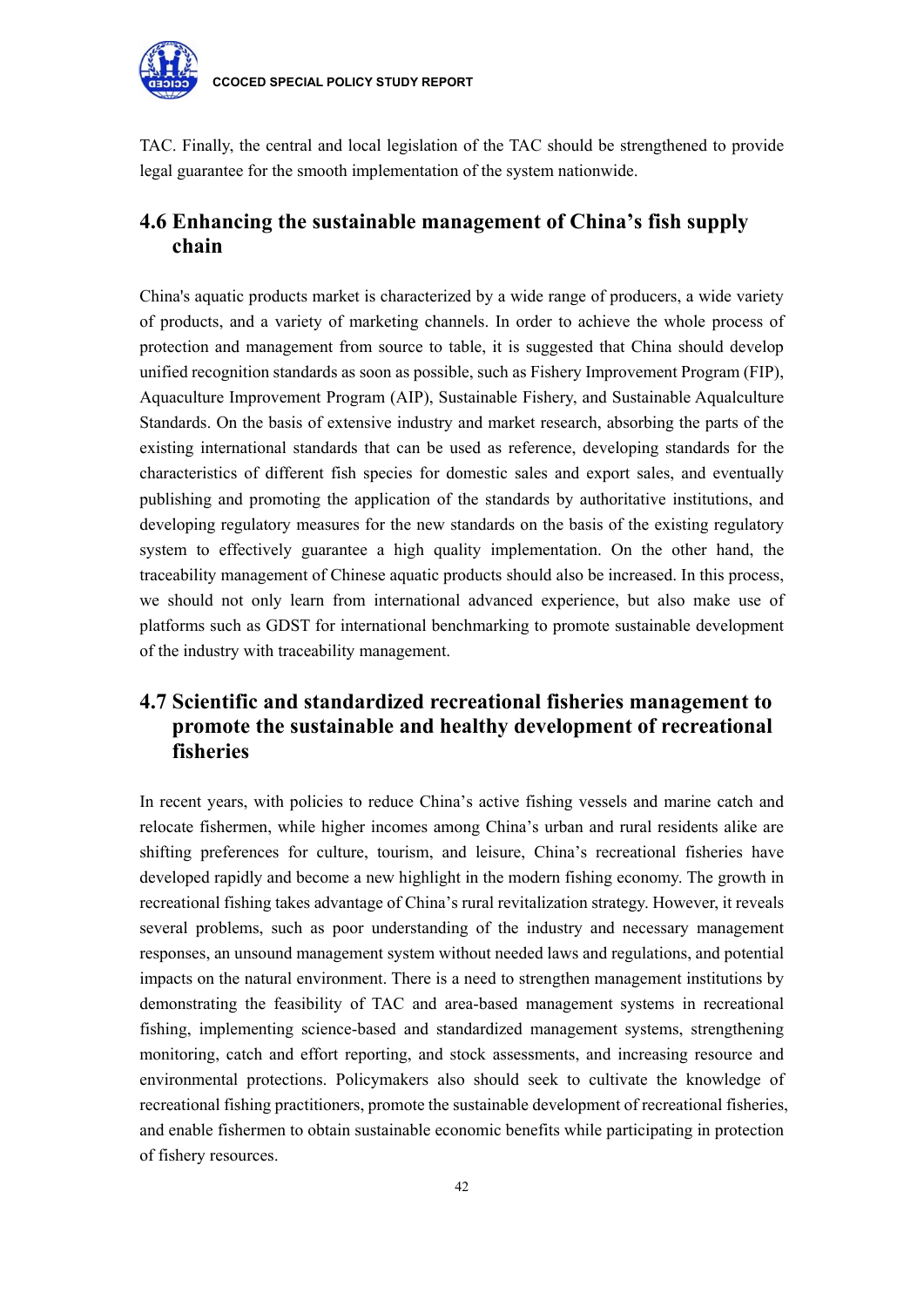

# **4.8 Exploring the fishery resource protection mode of community participation and joint management**

In the past, the protection of fishery resources was mostly promoted through a top-down approach, which required high government resources and had limited management effectiveness. It is recommended to integrate community and social resources and explore a common management model for fishery resource protection. For example, give full play to the enthusiasm of the local community, organize training, publicity, and other activities to popularize in-depth knowledge of the ecological functions, environmental economic value, and other knowledge, obtain the recognition and support of the local residents, and guide the local residents to assist in ecological resources (such as the location of major fishing grounds, the distribution of important local natural resources, etc.) and cultural research, and carry out community-participated resource protection work through their production and life. Experience may be drawn from the river keeper model for public welfare litigation, for which citizen science helps protecting coastal areas and reporting violations. Another example is the introduction of local communities, enterprises, and fisheries organizations, in establishing protected area observer monitoring networks, encouraging local fishery practitioners to participate in monitoring and observation, gradually expanding the number of participants in protection work, improving the quality of protection personnel, and expanding protection projects from point to point, enlarge the scope of influence, strengthen the ecological environment supervision and management capabilities of marine protected areas, and achieve the goals of marine ecological environment and resource protection. On this basis, people with certain experience and willingness to support the work of protected areas and sustainable industrial transformation can be organized to form a network of leaders, enhancing the sense of belonging of local residents, and driving their support and participation in conservation work. In addition, under the premise of orderly management and environmental protection, it is necessary to cultivate the quality of recreational fisheries practitioners, promote the sustainable development of recreational fisheries, and enable fishermen to obtain sustainable economic benefits while participating in the protection of fishery resources.

## **4.9 Promoting sustainable fishery development by green finance**

At present, China has incorporated marine protection into the green financial system. For example, the Green Industry Catalog issued by the National Development and Reform Commission in 2019 has listed marine eco-friendly projects and technologies (seawater pollution control and marine ecosystem restoration) as key support objects. In the context of the rapid development of global green finance, China's sustainable fishery development also needs to use green finance tools to innovate models to provide more financial incentives for naturally active fishery projects. For example, develop fishery financial institutions, issuing special loans without a mortgage for sustainable fishery production, or subsidizing fishery loan interest from financial institutions; establishing a fishery guarantee insurance system to solve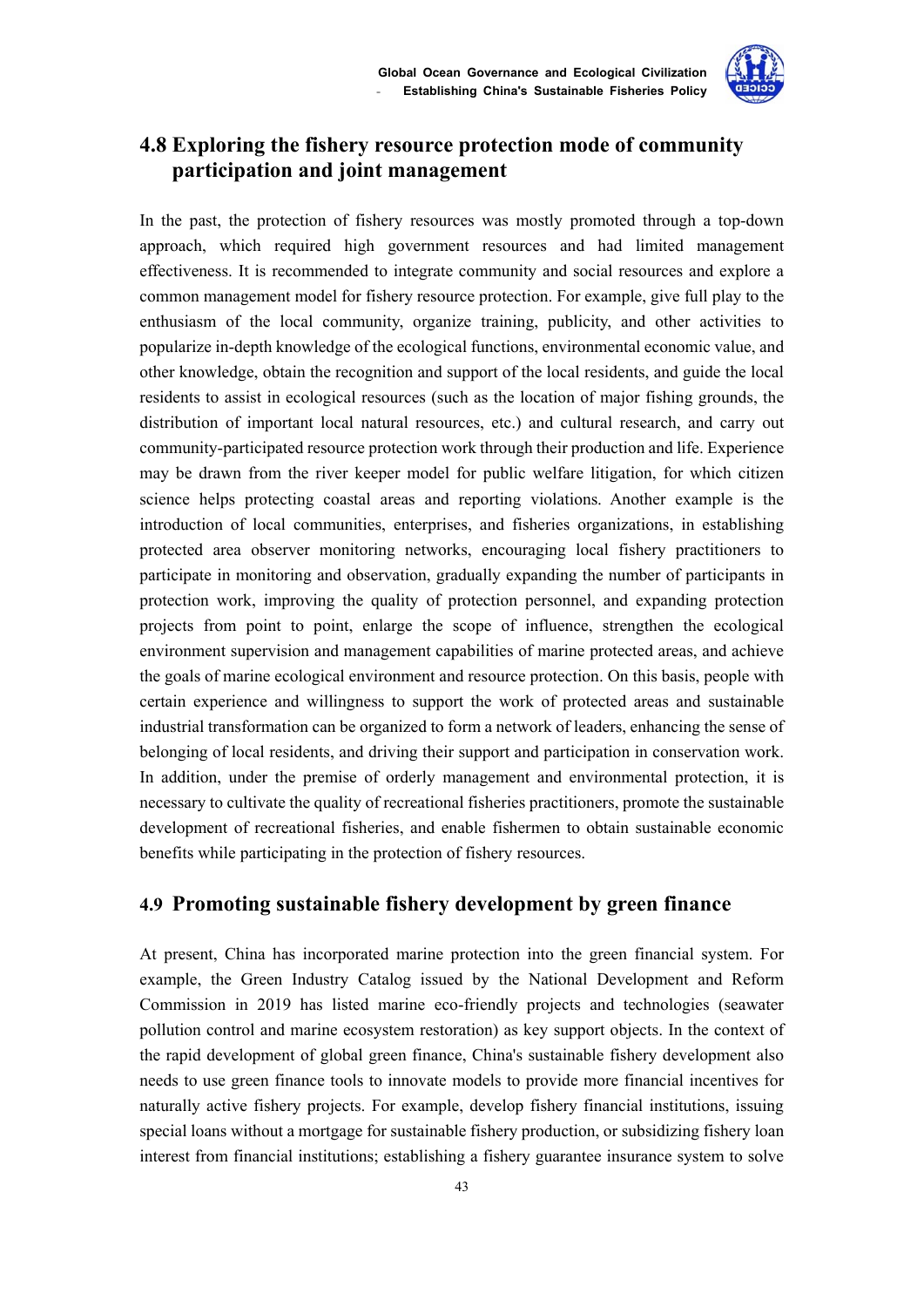

the problem of insufficient guarantees for fishery producers' loans; strengthen financial institutions reputational risk supervision, by reminding them of potential reputational risks that may be caused by illegal fisheries and providing technical guidelines; learn from international protection experiences, using innovative mechanisms to absorb social capital into sustainable ocean projects, promote green financial tools, and expand funding sources.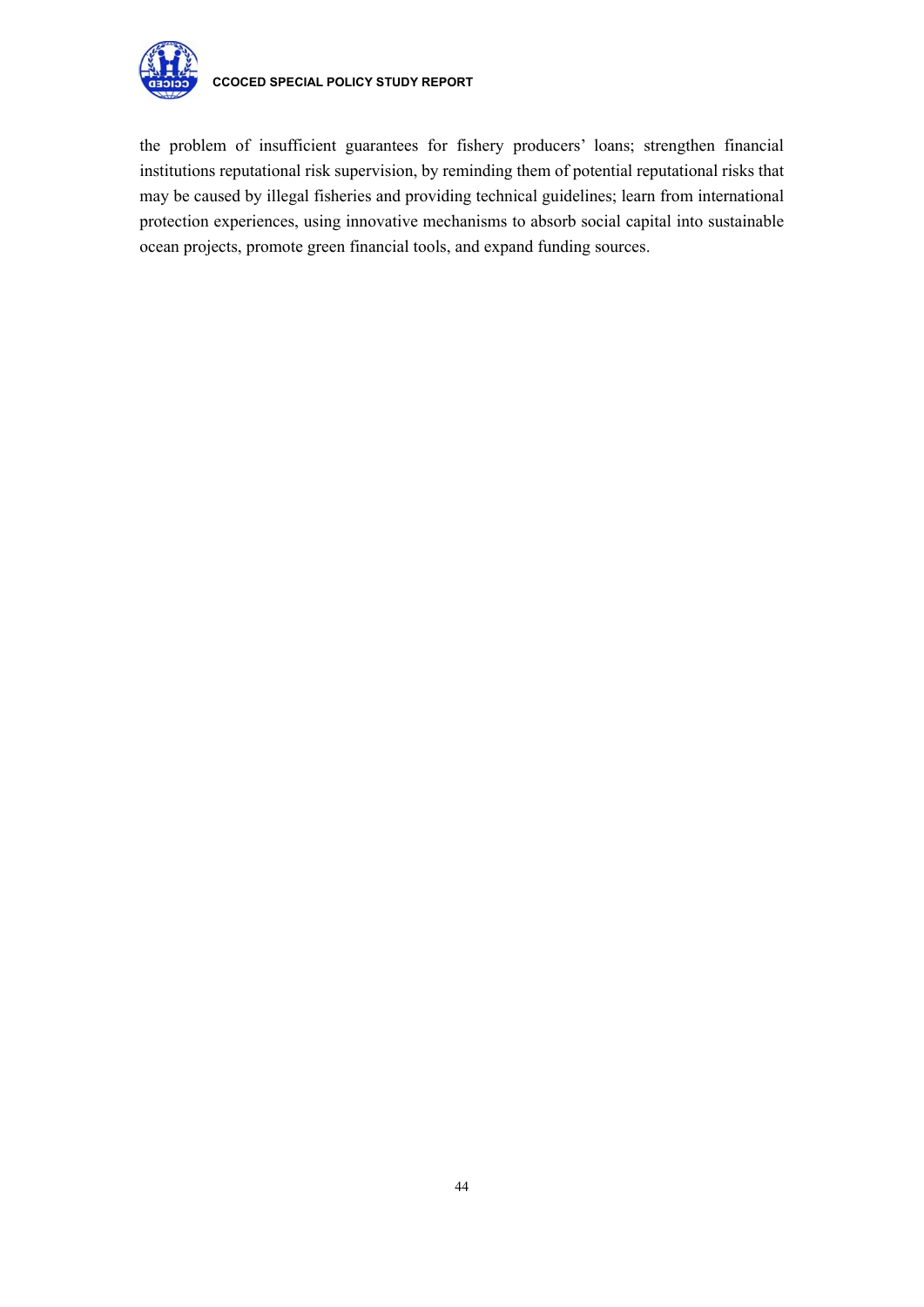

# **References**

- Abal, E. G., and W. C. Dennison. "Seagrass depth range and water quality in southern Moreton Bay, Queensland, Australia." Marine and Freshwater Research 47.6 (1996): 763-771.
- Alongi, D. M. "Carbon sequestration in mangrove forests." Carbon management 3.3 (2012): 313- 322.
- Bureau of Fisheries (BOF), Ministry of Agriculture and Rural Affairs (1949–2020). China fisheries statistical yearbook. Beijing: China Agriculture Press. (农业农村部渔业局 (1949–2020). 中 国渔业统计年鉴. 农业出版社, 北京. In Chinese)
- Cai, F., Su, X., Liu, J., Li, B., and Lei, G. 2008. Problems and countermeasures of China's coastal erosion under the background of global climate change. Advances in Natural Sciences (in Chinese), 28: 1093-1193.
- Cai, R. S. 2011. Variations of the sea surface temperature in the offshore area of China and their relationship with the East Asian Monsoon under the global warming. Clim Environ Res, 16: 94-104.
- Callaghan, D. P., J. X. Leon, and M. I. Saunders. "Wave modelling as a proxy for seagrass ecological modelling: Comparing fetch and process-based predictions for a bay and reef lagoon." Estuarine, Coastal and Shelf Science 153 (2015): 108-120.
- Cao L, Chen Y, Dong S, et al. Opportunity for marine fisheries reform in China[J]. Proceedings of the National Academy of Sciences, 2017, 114(3): 435-442.
- CCICED Task Force (2013). Ecosystem issues and policy options addressing the sustainable development of China's ocean and coasts [Report]. (p. 493). Beijing: China Environmental Science Press. (国合会课题组. 2013. 中国海洋可持续发展的生态环境问题与政策研究. 北京:中国环境出版社, 493)
- Chen, N., M. D. Krom, Y. Wu, D. Yu, and H. Hong. "Storm Induced Estuarine Turbidity Maxima and Controls on Nutrient Fluxes across River-Estuary-Coast Continuum." Science of the Total Environment 628 (2018): 1108-1120.
- Chen TR, Yu KF, Shi Q, Chen TG, Wang R, 2011. Effects of global warming and nuclear power plant warm water drainage on coral calcification in Daya Bay. Journal of Tropical Oceanography 30(02): 1-9. (Chinese) (陈天然, 余克服, 施祺, 陈特固, 王嵘. 全球变暖和 核电站温排水对大亚湾滨珊瑚钙化的影响. 热带海洋学报 30(02): 1-9.)
- Chen, T., S. Li, K. Yu, Z. Zheng, L. Wang, and T. Chen. "Increasing Temperature Anomalies Reduce Coral Growth in the Weizhou Island, Northern South China Sea." Estuarine, Coastal and Shelf Science 130 (2013): 121-126.
- Chen, T., G. Roff, L. McCook, J. Zhao, and S. Li. "Recolonization of marginal coral reef flats in response to recent sea‐level rise." Journal of Geophysical Research: Oceans 123.10 (2018): 7618-7628.
- Chen, W. B., W. C. Liu, and M. H. Hsu. "Modeling Assessment of a Saltwater Intrusion and a Transport Time Scale Response to Sea-Level Rise in a Tidal Estuary." " Environmental Fluid Mechanics 15.3 (2015): 491-514.
- Chen XY, Lin P. "Response of China's mangroves to global climate change and its role." Marine Lakes and Marshes Bulletin.02 (1999): 11-17. (Chinese) (陈小勇, 林鹏. "我国红树林对全球 气候变化的响应及其作用." 海洋湖沼通报.02 (1999): 11-17.)
- Chen YJ, Zheng DZ, Liao BW, Zheng SF, Zan QJ, Song XY. Typhoon damage to mangroves and its prevention. Forestry Science Research. 05 (2000): 524-529. (Chinese) (陈玉军, 郑德璋, 廖宝文, 郑松发, 昝启杰, 宋湘豫 台风对红树林损害及预防的研究. 林业科学研究. 05 (2000): 524-529.)
- Cheng QT, Zheng, PS. (eds.), 1987. Systematic search of Chinese fishes. Science Press, Beijing. (Chinese) (成庆泰,郑葆珊(主编),1987. 中国鱼类系统检索。科学出版社,北京.)
- Cheung, W. W., Lam, V. W., and Pauly, D. 2008. Dynamic bioclimate envelope model to predict climate-induced changes in distribution of marine fishes and invertebrates. Modelling Present and Climate-shifted Distributions of Marine Fishes and Invertebrates, 16: 5-50.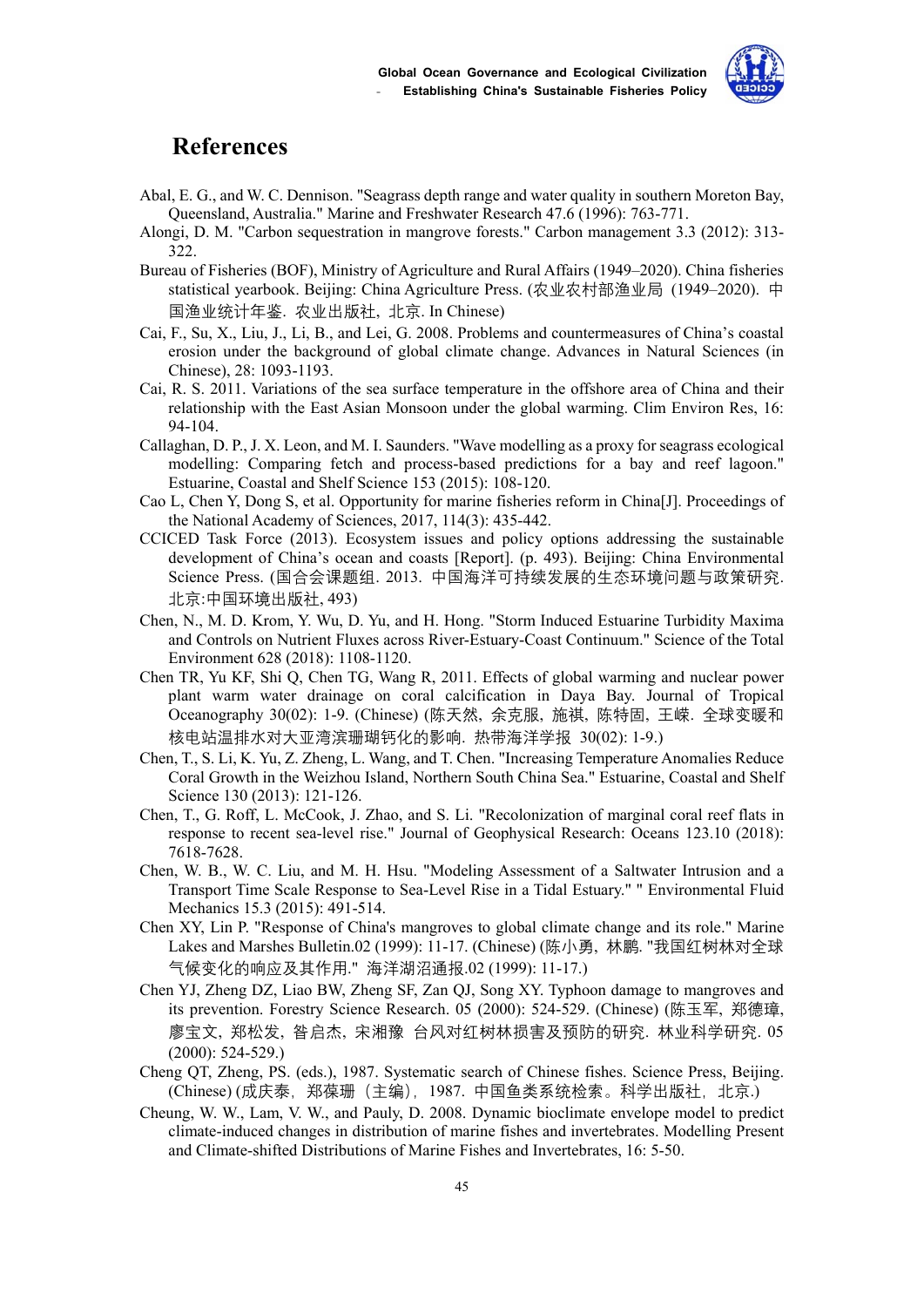

- China Recreational Fisheries Development Monitoring Report (2020) Released, December 29, 2020, China Aquaculture Network. (Chinese) http://www.scw123.com/157623.html
- Christensen V, Pauly D. 1992. ECOPATH II- a software for balancing steady-state ecosystem models and calculating network characteristics. Ecol. Model. 61(3-4): 169-185.
- Clavelle T, 2020. Global fisheries during COVID-19 [ EB/OL ]. (2020-05-12) https://globalfishingwatch.org /data-blog /global-fisheries-during-covid-19/
- Crona B, Wassénius E, Troell M, et al. China at a Crossroads: An Analysis of China's Changing Seafood Production and Consumption[J]. One Earth, 2020, 3(1): 32-44.
- Dai, T. 2004. Study on Ecological Capacity of Fishery Resources and Marine Fishing Industry Management in Fujian Sea Waters, Science Press, Beijing.
- Davis, T. R., D. Harasti, S. D. Smith, B. P. Kelaher. "Using Modelling to Predict Impacts of Sea Level Rise and Increased Turbidity on Seagrass Distributions in Estuarine Embayments." Estuarine, Coastal and Shelf Science 181 (2016): 294-301.
- De la Mare WK. 2005. Marine ecosystem-based management as a hierarchical control system [J]. Marine policy, 2005, 29:57-68.
- Ding XP, Wang HJ, Meng XW, Zhu JR, Zhang LQ, Shan XJ,2014. Evolutionary trends and vulnerability assessment of typical coastal zones in China under the influence of climate change. Science Press. (Chinese) (丁兴平, 王厚杰, 孟宪伟, 朱建荣, 张利权, 单秀娟 气候变化影 响下我国典型海岸带演变趋势与脆弱性评估. 科学出版社. 2014.)
- Ellison, A. M., and E. J. Farnsworth. "Simulated sea level change alters anatomy, physiology, growth, and reproduction of red mangrove (Rhizophora mangle L.)." Oecologia 112.4 (1997): 435-446.
- European Commission, http://ec.europa.eu/fisheries/cfp/index\_en.htm accessed on 22 March, 2018.
- EU Maritime Affairs, https://ec.europa.eu/maritimeaffairs/policy/blue\_growth/ accessed on 22 March, 2018.
- Fabinyi, M., Liu, N., Song, Q., and Li, R. (2016). Aquatic product consumption patterns and perceptions among the Chinese middle class. Reg. Stud. Mar. Sci. 7, 1–9
- FAO. 2016. The State of World Fisheries and Aquaculture 2016. Contributing to food security and nutrition for all. Rome. 200 pp.
- FAO, China Agricultural Press, 2019. Impacts of Climate Change on Fisheries and Aquaculture Summary of Findings from the Fifth Assessment Report of the Intergovernmental Panel on Climate Change. Beijing, China, pp68. (Chinese)
- FAO. 2020. The State of World Fisheries and Aquaculture 2020. Sustainability in action. Rome. https://doi.org/10.4060/ca9229en
- Fu, H., Y. Zhang, X. Ao, W. Wang, and M. Wang. "High Surface Elevation Gains and Prediction of Mangrove Responses to Sea-Level Rise Based on Dynamic Surface Elevation Changes at Dongzhaigang Bay, China." Geomorphology 334 (2019): 194-202.
- Fu XM, Guan HS, Wang YN, Shao CL, Wang CY, Li GQ, Liu GX, Sun SC, Zeng XQ, Ye ZJ, 2009. Survey on the status of mangrove resources and their medicinal uses in China Ⅱ. Status of resources, conservation and management. Journal of Ocean University of China (Natural Sciences Edition) 39(04): 705-711. (Chinese) (傅秀梅, 管华诗, 王亚楠, 邵长伦, 王长云, 李国强, 刘光兴, 孙世春, 曾晓起, 叶振江, 2009.中国红树林资源状况及其药用研究调查 Ⅱ.资源现状、保护与管理. 中国海洋大学学报(自然科学版) 39(04): 705-711.)
- Gilman, Eric L., E. L. Gilman, J. Ellison, N. C. Duke, and C. Field. "Threats to Mangroves from Climate Change and Adaptation Options: A Review." Aquatic botany 89.2 (2008): 237-250.
- Hanson, A. J. (2019). The Ocean and China's Drive for an Ecological Civilization. In The Future of Ocean Governance and Capacity Development (pp. 59-66). Brill Nijhoff.
- He, X., Zhang, J., and Zhang, T. 2012. Study on the sea level rising in the China coast and its adaptation strategy. Marine Forecasts, 29: 84-91.
- Hong, B., Z. Liu, J. Shen, H. Wu, W. Gong, H. Xu, and D. Wang. "Potential Physical Impacts of Sea-Level Rise on the Pearl River Estuary, China." Journal of Marine Systems 201 (2020): 103245.
- Hou CC, Zhu JR, 2013. Response time of saltwater intrusion in the Yangtze River estuary to runoff changes in the Datong dry season. Journal of Oceanography (Chinese Edition) 35(04): 29-35. (Chinese) (侯成程, 朱建荣. 长江河口盐水入侵对大通枯季径流量变化的响应时间. 海洋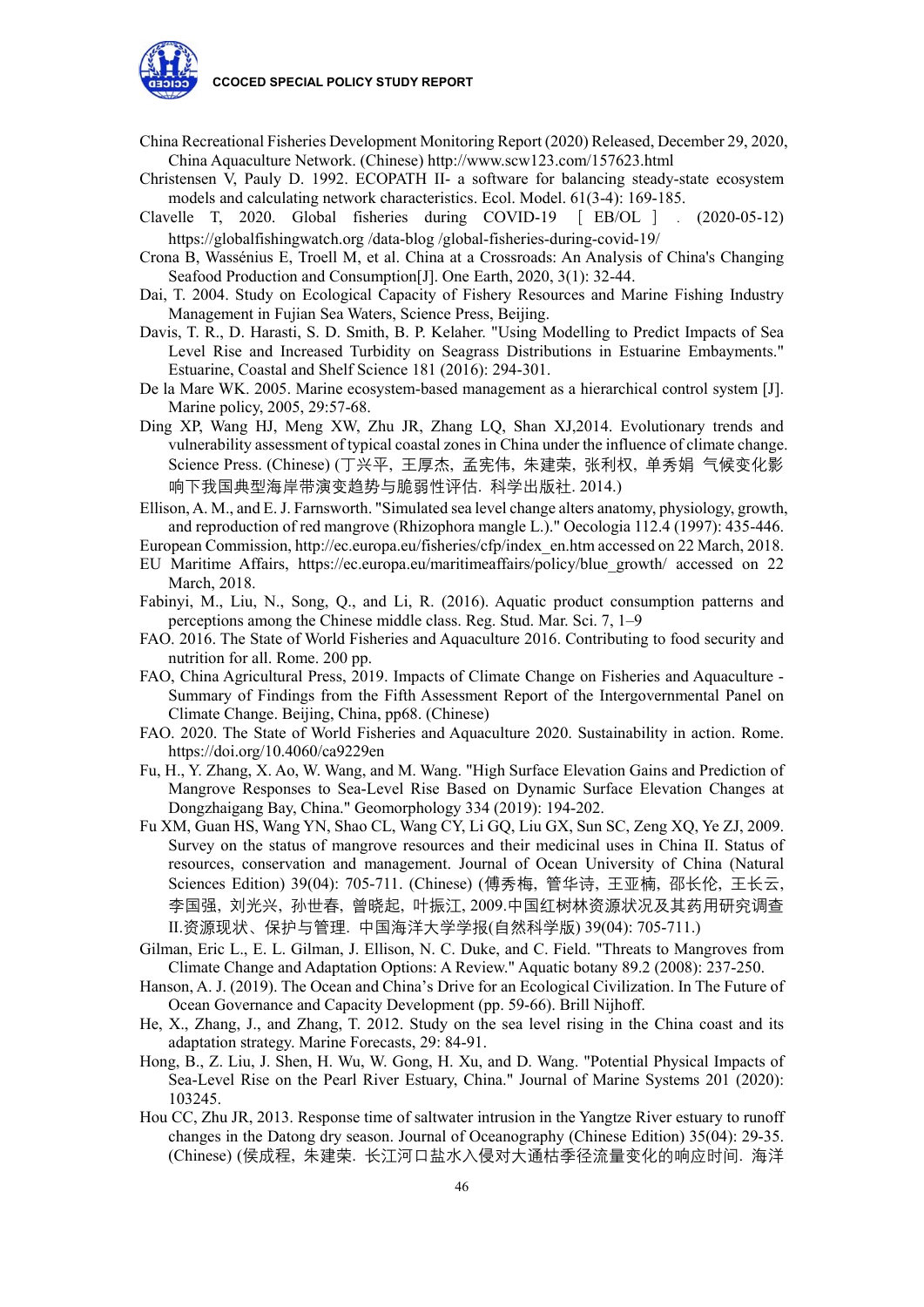

学报(中文版) 35.04 (2013): 29-35.)

- Hughes, T. P., K. D. Anderson, S. R. Connolly, S. F. Heron, J. T. Kerry, J. M. Lough, and S. K. Wilson. "Spatial and Temporal Patterns of Mass Bleaching of Corals in the Anthropocene." Science 359.6371 (2018): 80-83.
- Hughes, T. P., H. Huang, and M. A. L. Young. "The Wicked Problem of China's Disappearing Coral Reefs." Conservation Biology 27.2 (2013): 261-269.
- Huo, C. L., Huo, C., and Guan, D. M. 2013. Advances in Studies of Ocean Acidification. In Applied Mechanics and Materials, pp. 2191-2194. Trans Tech Publ.
- IPCC. "Climate Change 2014: Synthesis Report. Contribution of Working Groups I, Ii and Iii to the Fifth Assessment Report of the Intergovernmental Panel on Climate Change." Ipcc Geneva, 2014. 1-151.
- IPCC, 2019: Summary for Policymakers. In: IPCC Special Report on the Ocean and Cryosphere in a Changing Climate [H.-O. Pörtner, D.C. Roberts, V. Masson-Delmotte, P. Zhai, M. Tignor, E. Poloczanska, K. Mintenbeck, A. Alegría, M. Nicolai, A. Okem, J. Petzold, B. Rama, N.M. Weyer (eds.)]. In press.
- Jan-Gunnar Winther, Su Jilan (2020). A healthy ocean is key to China's ecological civilization.
- Kang, Y. S., Jung, S., Zuenko, Y., Choi, I., and Dolganova, N. 2012. Regional differences in the response of mesozooplankton to oceanographic regime shifts in the northeast Asian marginal seas. Progress in Oceanography, 97: 120-134.
- Kim, Keunyong, J. Choi, J. Ryu, H. J. Jeong, K. Lee, M. G. Park, and K. Y. Kim. "Observation of Typhoon-Induced Seagrass Die-Off Using Remote Sensing." Estuarine, Coastal and Shelf Science 154 (2015): 111-121.
- Krauss, K. W., K. L. McKee, C. E. Lovelock, D. R. Cahoon, N. Saintilan, R. Reef, and L. Chen. "How Mangrove Forests Adjust to Rising Sea Level." New Phytologist 202.1 (2014): 19-34.
- Li, S., X. Meng, Z. Ge, and L. Zhang. "Evaluation of the Threat from Sea-Level Rise to the Mangrove Ecosystems in Tieshangang Bay, Southern China." Ocean & Coastal Management 109 (2015): 1-8.
- Liang W, Li GZ, Fan HQ, Wang X, Nong HQ, Huang H, Li XB, Lan GB. Species composition and distribution characteristics of reef-building stony corals from Weizhou Island, Guangxi. Guangxi Science 17.1 (2010): 93-96. (Chinese) (梁文, 黎广钊, 范航清, 王欣, 农华琼, 黄 晖, 李秀保, 兰国宝. 广西涠洲岛造礁石珊瑚属种组成及其分布特征. 广西科学 17.1 (2010): 93-96.)
- Liu G S, Zhao C C, Lin Y X. "Impacts of climate change and economic development on water quality changes in the Jiulong River Basin." Hydropower Energy Science 36.12 (2018): 30- 33+120. (Chinese) (刘光生, 赵超, 林玉香. "气候变化和经济发展对九龙江流域水质变化 的影响." 水电能源科学 36.12 (2018): 30-33+120.)
- Liu, H. H.. Analysis of the Causes of the Formation and Intensification of the Summer Hypoxic Zone in the Yangtze River Estuary. M.S.. East China Normal University, 2011. (Chinese) (刘 海霞. 长江口夏季低氧区形成及加剧的成因分析. 硕士. 华东师范大学, 2011.)
- Liu, H., Jiang, Z. J., Yu, L. J., Xuan, K. L., Shang, W. T. et al. (Eds.), 2021. Spatial management of mariculture. Science Press, Beijing. (Chinese) (刘慧,蒋增杰,于良巨,宣基亮,尚伟涛等 (著),2021. 海水养殖空间管理。科学出版社,北京.)
- Lu J-W, Luo B-Z, Lan Y-L, Huang S-F, Zhu D-L, Kong X-Y, 1995. Structural characteristics and succession of offshore fishery resources in China. Journal of Marine Science Collection, 36: 195-211. (Chinese) (卢继武,罗秉征,兰永伦,黄颂芳,朱德林,孔祥雨,1995. 中国近 海渔业资源结构特点及演替的研究。海洋科学集刊,36:195-211.)
- Liu, T., Y. C. Tao, and Y. Liu. "Mangrove Swamp Expansion Controlled by Climate since 1988: A Case Study in the Nanliu River Estuary, Guangxi, Southwest China." Acta Oceanologica Sinica 36.12 (2017): 11-17.
- Ma, Z., D. S. Melville, J. Liu, Y. Chen, H. Yang, W. Ren, Z. Zhang, T. Piersma, and B. Li.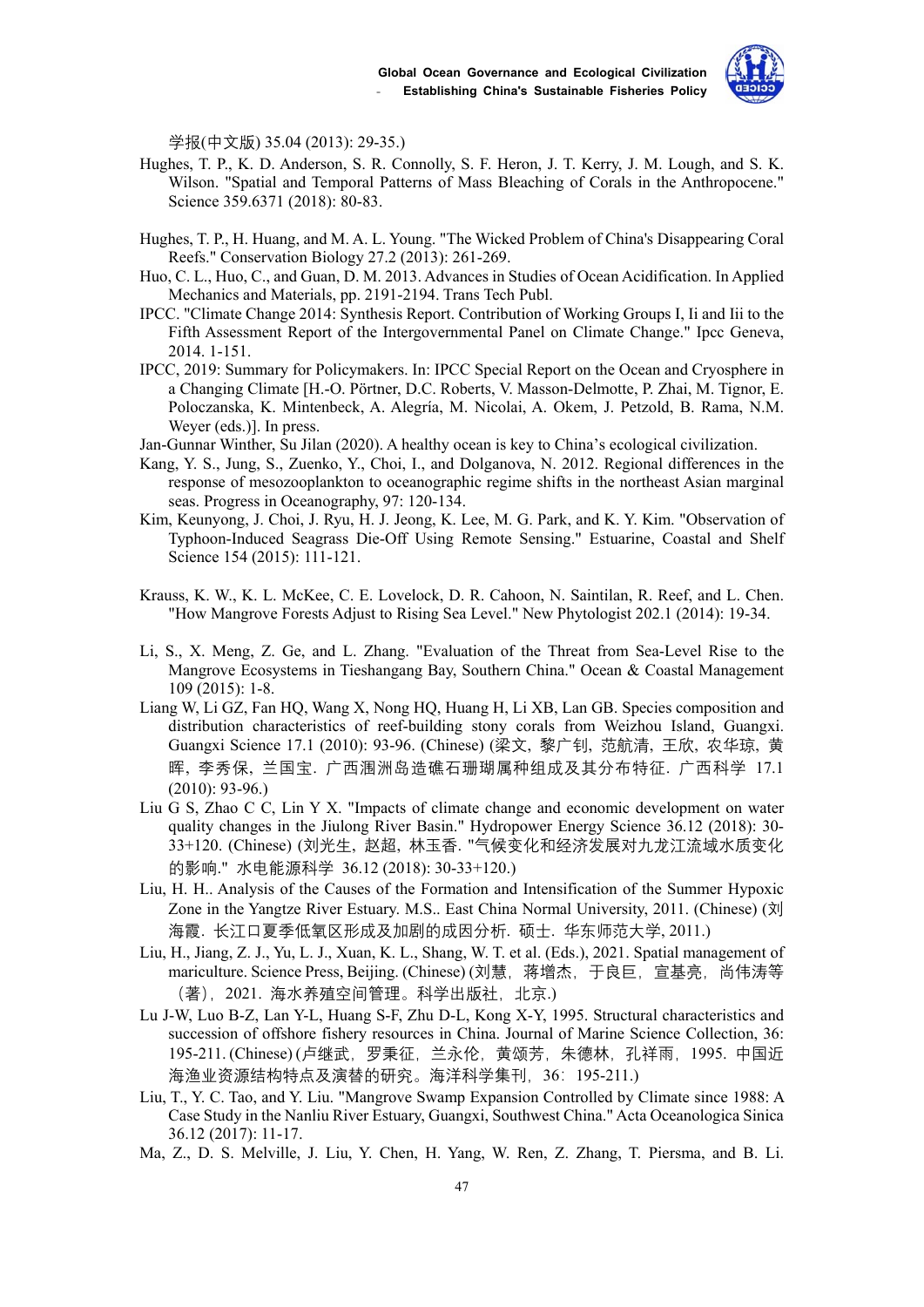"Rethinking China's New Great Wall." Science 346.6212 (2014): 912-914.

- MarbÀ, N., and C. M. Duarte. "Mediterranean Warming Triggers Seagrass (Posidonia Oceanica) Shoot Mortality." Global Change Biology 16.8 (2010): 2366-2375.
- Mei, Xuefei, Z. Dai, W. Wei, W. Li, J. Wang, and H. Sheng. "Secular Bathymetric Variations of the North Channel in the Changjiang (Yangtze) Estuary, China, 1880–2013: Causes and Effects." Geomorphology 303 (2018): 30-40.
- Ministry of Agriculture, 2017. Notice of the Ministry of Agriculture on the issuance of the National Marine Pastureland Demonstration Area Construction Plan (2017-2025). http://www.moa.gov.cn/govpublic/YYJ/201712/t20171204\_5961857.htm Accessed on. March 21, 2018. (Chinese) (农业部,2017. 农业部关于印发《国家级海洋牧场示范区建设规划  $($  2017—2025 》 的 通 知 http://www.moa.gov.cn/govpublic/YYJ/201712/t20171204\_5961857.htm 访问时间:2018年

3 月 21 日)

- Niu, Z., P. Gong, X. Cheng, J. Guo, LI. Wang, H. Huang, S. Shen, Y. Wu, X. Wang, X. Wang, Q. Ying, L. Liang, L. Zhang, L. Wang, Q. Yao, Z. Yang, Z. Guo, and Y. Dai. "Geographical Characteristics of China's Wetlands Derived from Remotely Sensed Data." Science in China Series D: Earth Sciences 52.6 (2009): 723-738.
- Oczkowski, A., R. McKinney, S. Ayvazian, A. Hanson, C. Wigand, and E. Markham. "Preliminary Evidence for the Amplification of Global Warming in Shallow, Intertidal Estuarine Waters." PloS one 10.10 (2015): e0141529.
- Poloczanska, E. S., C. J. Brown, W. J. Sydeman, W. Kiessling, D. S. Schoeman, P. J. Moore, K. Brander, J. F. Bruno, L. B. Buckley, M. T. Burrows, C. M. Duarte, B. S. Halpern, J. Holding, C. V. Kappel, M. I. O'Connor, J. M. Pandolfi, C. Parmesan, F. Schwing, S. A. Thompson, and A. J. Richardson. "Global Imprint of Climate Change on Marine Life." Nature Climate Change 3.10 (2013): 919-925.
- Qiu, J. "China faces up to 'terrible' state of its ecosystems." Nature 471 (2011): 19-19.
- Rasheed, M. A., and R. K. F. Unsworth. "Long-Term Climate-Associated Dynamics of a Tropical Seagrass Meadow: Implications for the Future." Marine Ecology Progress Series 422 (2011): 93-103.
- Record, S., N. D. Charney, R. M. Zakaria, and A. M. Ellison. "Projecting Global Mangrove Species and Community Distributions under Climate Change." Ecosphere 4.3 (2013): 1-23.
- Saunders, M. I, J. X. Leon, D. P. Callaghan, C. M. Roelfsema, S. Hamylton, C. J. Brown, Tom Baldock, A. Golshani, S. R. Phinn, C. E. Lovelock, O. Hoegh-Guldberg, C. D. Woodroffe, and P. J. Mumby et al. "Interdependency of Tropical Marine Ecosystems in Response to Climate Change." Nature Climate Change 4.8 (2014): 724-729.
- Saunders, Megan I., J. Leon, S. R. Phinn, D. P. Callaghan, K. R. O'Brien, C. M. Roelfsema, C. E. Lovelock, M. B. Lyons, and P. J. Mumby. "Coastal Retreat and Improved Water Quality Mitigate Losses of Seagrass from Sea Level Rise." Global Change Biology 19.8 (2013): 2569- 2583.
- Shi, Qi, k. Yu, T. Chen, H. Zhang, M. Zhao, and H. Yan. "Two Centuries-Long Records of Skeletal Calcification in Massive Porites Colonies from Meiji Reef in the Southern South China Sea and Its Responses to Atmospheric Co2 and Seawater Temperature." Science China Earth Sciences 55.1 (2012): 1-12.
- Skinner, M. A, S. C. Courtenay, and C. W. McKindsey. "Reductions in Distribution, Photosynthesis, and Productivity of Eelgrass Zostera Marina Associated with Oyster Crassostrea Virginica Aquaculture." Marine Ecology Progress Series 486 (2013): 105-119.
- Snedaker, . C. "Mangroves and Climate Change in the Florida and Caribbean Region: Scenarios and Hypotheses." Hydrobiologia 295.1 (1995): 43-49.
- Stramma, Lothar, G. C. Johnson, J. Sprintall, and V. Mohrholz. "Expanding Oxygen-Minimum Zones in the Tropical Oceans." Science 320.5876 (2008): 655-658.
- Sun, Z., W. Sun, C. Tong, C. Zeng, X. Yu, and X. Mou. "China's coastal wetlands: conservation history, implementation efforts, existing issues and strategies for future improvement." Environment International 79 (2015): 25-41.
- Tang, Chao-Lian, Zhou, Xiong, Zheng, Zhao-Yong, Mo, Shao-Hua, Tang, Wang-Xian. Possible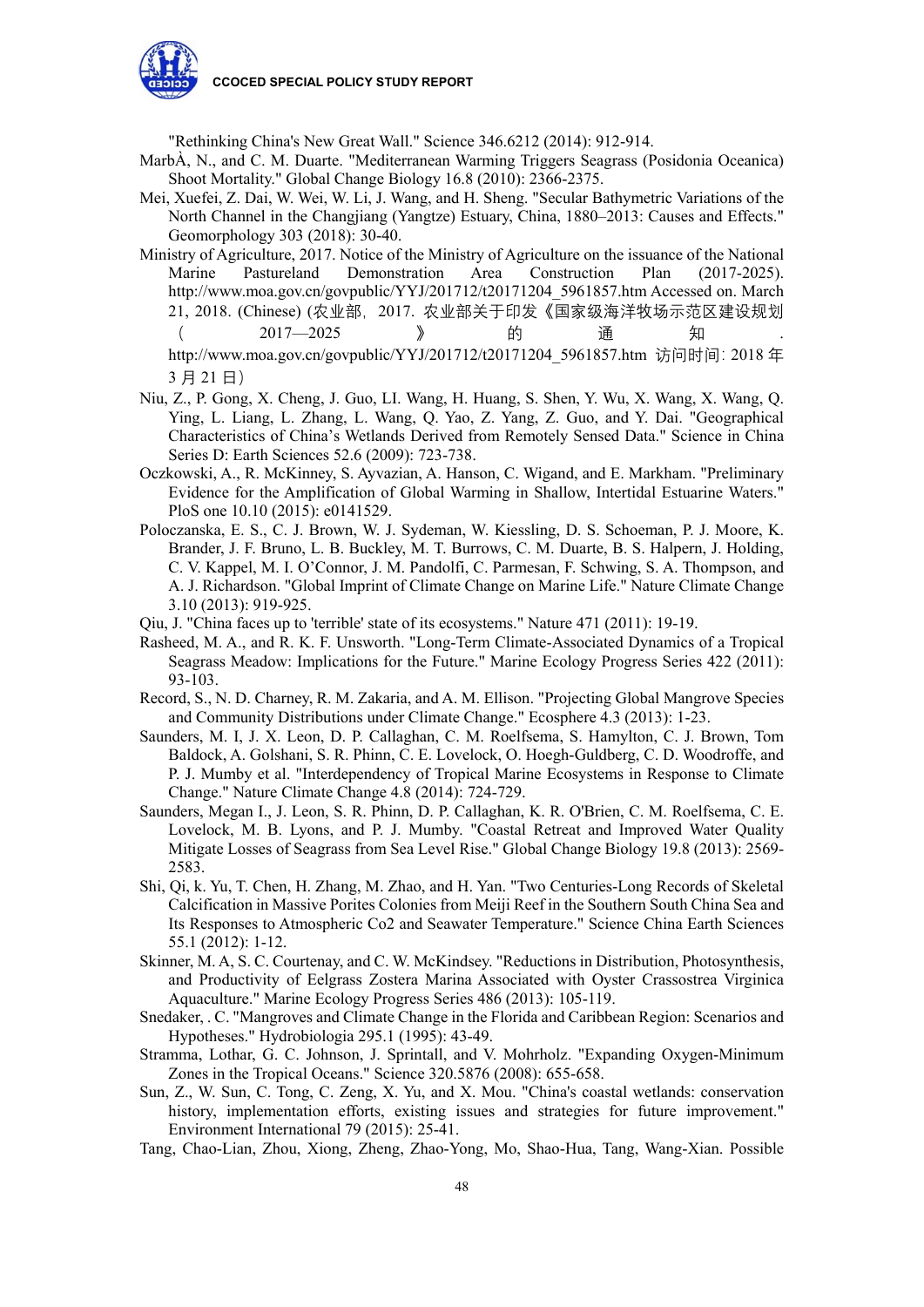

impacts of future sea level rise on coral reefs of Weizhou Island. Tropical Geography 33.02 (2013): 119-23+40. (Chinese) (汤超莲, 周雄, 郑兆勇, 莫少华, 唐旺先. 未来海平面上升 对涠洲岛珊瑚礁的可能影响. 热带地理 33.02 (2013): 119-23+40. )

- Tang QS, Jin XS, Wang J, Zhuang ZM, Cui Y, Meng TX, 2003. Decadal-scale Variations of Ecosystem Productivity and Control Mechanisms in the Bohai Sea. Fisheries Oceanography, 12(4/5): 223-233.
- Tang, Q. 2009. Changing states of the Yellow Sea large marine ecosystem: anthropogenic forcing and climate impacts. Sustaining the world's large marine ecosystems: 77.
- Törnqvist, T. E., S. J. Bick, K. van der Borg, A. F. M. de Jong. "How Stable Is the Mississippi Delta?" Geology 34.8 (2006): 697-700.
- Vergés, Adriana, P. D. Steinberg, M. E. Hay, A. G. B. Poore, A. H. Campbell, E. Ballesteros, K. L. Heck, D. J. Booth, M. A. Coleman, D. A. Feary, W. Figueira, T. Langlois, E. M. Marzinelli, T. Mizerek, P. J. Mumby, Y. Nakamura, M. Roughan, E. van Sebille, A. S. Gupta, D. A. Smale, F. Tomas, T. Wernberg, and S. K. Wilson. "The Tropicalization of Temperate Marine Ecosystems: Climate-Mediated Changes in Herbivory and Community Phase Shifts." Proceedings of the Royal Society B: Biological Sciences 281.1789 (2014): 20140846. Print.
- Wang GZ. Global sea level change and coral reefs in China. Journal of Paleogeography.04 (2005): 483-92. (Chinese) (王国忠. 全球海平面变化与中国珊瑚礁. 古地理学报.04 (2005): 483- 92.)
- Wang Y. Marine Geography of China. Science Press, 2013. (Chinese) (王颖. 中国海洋地理. 科学 出版社, 2013. )
- Wang Youshao, Wang Youshao, Sun Cuizi, Wang Yutu, Song Xinyu, Sun Lihua, Sun Fulin. Ecological theory and technological innovation leading to research and conservation of tropical and subtropical marine ecology in China. Proceedings of the Chinese Academy of Sciences 34.01 (2019): 121-129. (Chinese) (王友绍, 王友绍, 孙翠慈, 王玉图, 宋星宇, 孙丽华, 孙 富林. 生态学理论与技术创新引领我国热带、亚热带海洋生态研究与保护. 中国科学院 院刊 34.01 (2019): 121-129. )
- Xu, S., S. Xu, Y. Zhou, S. Yue, X. Zhang, R. Gu, Y. Zhang, Y. Qiao, and M. Liu. "Long-Term Changes in the Unique and Largest Seagrass Meadows in the Bohai Sea (China) Using Satellite (1974–2019) and Sonar Data: Implication for Conservation and Restoration." Remote Sensing 13.5 (2021).
- Xu Yan, Wang Tuofu. Particle size characteristics of modern sediments in Zhanjiang Mangrove Reserve and their response to storm events. Taiwan Strait 30.02 (2011): 269-74. Print. (Chinese) (许艳, 王拓夫. 湛江红树林保护区现代沉积物粒度特征及其对风暴事件的响应. 台湾海 峡 30.02 (2011): 269-74.)
- Xu ZZ, Luo Y, Zhu AJ, Cai WX. Degradation and restoration of seagrass bed ecosystems. Journal of Ecology 28.12 (2009): 2613. Print. (Chinese) (许战洲, 罗勇, 朱艾嘉, 蔡伟叙. 海草床生 态系统的退化及其恢复. 生态学杂志 28.12 (2009): 2613. )
- Yang CL, 2014. Degradation of coastal wetlands in Guangxi and analysis of its causes. Master. Guangxi Normal University. (Chinese) (杨晨玲, 2014. 广西滨海湿地退化及其原因分析. 硕士. 广西师范大学.)
- Yu, K., J. Zhao, Q. Shi, T. Chen, P. Wang, K. D. Collerson, and T. Liu. "U-Series Dating of Dead Porites Corals in the South China Sea: Evidence for Episodic Coral Mortality over the Past Two Centuries." Quaternary Geochronology 1.2 (2006): 129-141.
- Yu, W., W. Wang, K. Yu, Y. Wang, X. Huang, R. Huang, Z. Liao, S. Xu, and X. Chen. "Rapid Decline of a Relatively High Latitude Coral Assemblage at Weizhou Island, Northern South China Sea." Biodiversity and Conservation 28.14 (2019): 3925-3949.
- Zhai, W.-D., Zheng, N., Huo, C., Xu, Y., Zhao, H.-D., Li, Y.-W., Zang, K.-P., et al. 2014. Subsurface pH and carbonate saturation state of aragonite on the Chinese side of the North Yellow Sea: seasonal variations and controls. Biogeosciences, 11: 1103.
- Zhang B, Tang QS, Jin XS, 2007. Decadal-scale Variations of Trophic Levels at High Trophic Levels in the Yellow Sea and the Bohai Sea Ecosystem. J. Marine Systems, 67: 304-311.